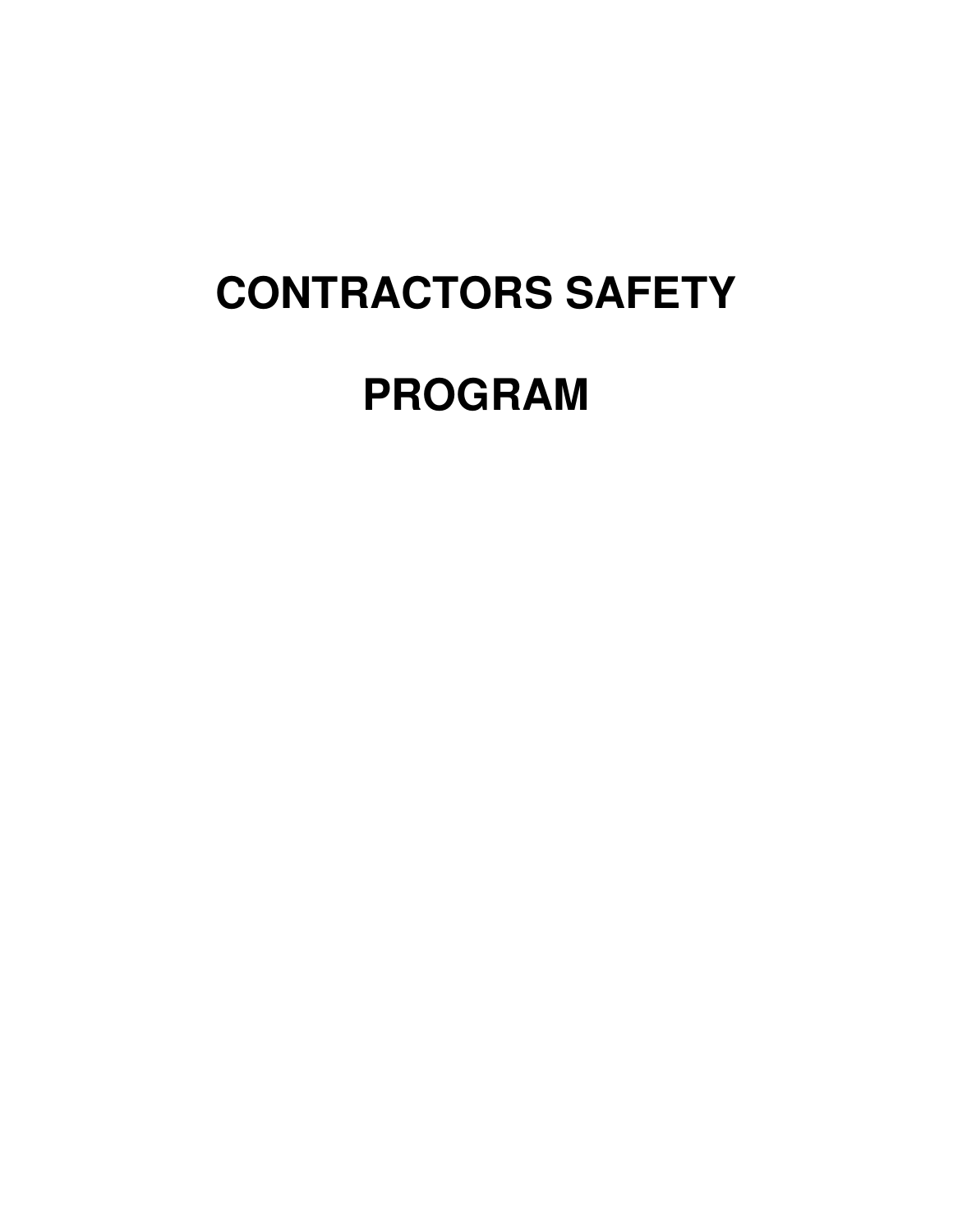# **TABLE OF CONTENTS**

| <b>GENERAL SAFETY PROGRAM</b>                       |                | PAGE 2            |
|-----------------------------------------------------|----------------|-------------------|
| <b>UPPER MANAGEMENT RESPONSIBILITIES</b>            |                | PAGE <sub>3</sub> |
| <b>SAFETY COORDINATOR'S RESPONSIBILITIES</b>        |                | PAGE 4            |
| <b>PROJECT MANAGERS RESPONSIBILITIES</b>            |                | PAGE 5            |
| <b>JOB SUPERINTENDENT'S RESPONSIBILITIES</b>        |                | PAGE 6            |
| <b>GENERAL EMPLOYEE RESPONSIBILITIES</b>            |                | PAGE 8            |
| <b>ACCIDENT INVESTIGATION</b>                       |                | PAGE 9            |
| <b>ACCIDENT INVESTIGATION REPORT</b>                |                | PAGE 11           |
| <b>GENERAL SAFETY RULES</b>                         |                | <b>PAGE 12</b>    |
| <b>PRE-PROJECT PLANNING</b>                         |                | <b>PAGE 14</b>    |
| <b>EMPLOYEE SAFETY ORIENTATION AND TRAINING</b>     |                | <b>PAGE 16</b>    |
| <b>MEDICAL AND FIRST AID</b>                        |                | PAGE 18           |
| <b>WHAT TO DO DURING AN OSHA INSPECTION</b>         |                | PAGE 19           |
| <b>GENERAL WORK RULES</b>                           |                | <b>PAGE 21</b>    |
| FIRE PROTECTION, PREVENTION AND EMERGENCY PRACTICES |                | <b>PAGE 37</b>    |
| <b>FIRE PREVENTION PROGRAM</b>                      |                | <b>PAGE 39</b>    |
| <b>LOCK-OUT AND TAG-OUT PROGRAM</b>                 | <b>PAGE 41</b> |                   |
| <b>CONFINED SPACE ENTRY PROGRAM</b>                 |                | <b>PAGE 43</b>    |
| <b>EMERGENCY RESCUE PLAN</b>                        |                | PAGE 46           |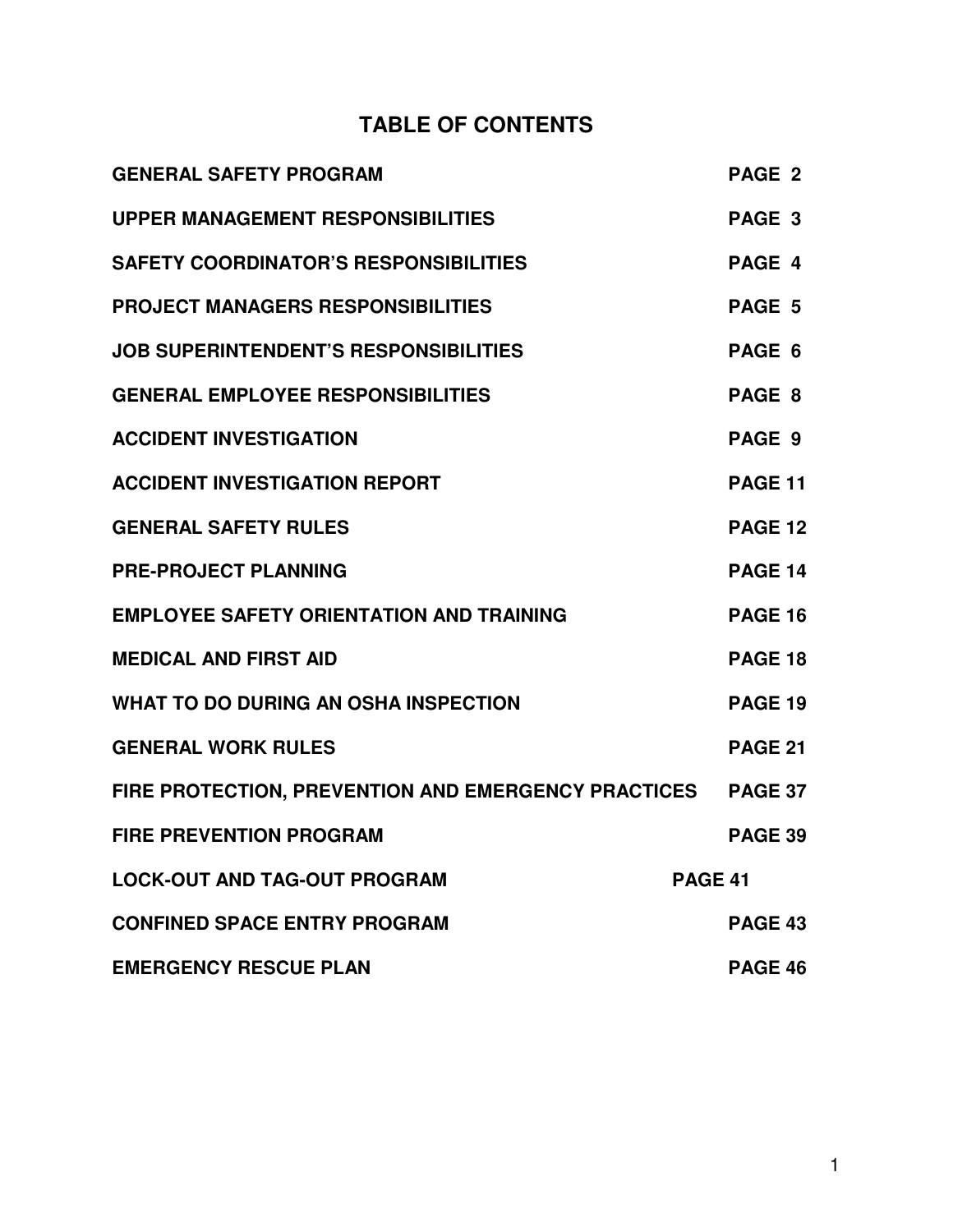# **GENERAL SAFETY PROGRAM**

#### **SAFETY POLICY**

It shall be the policy of the the policy of the state of the conduct all operations in a manner that will prevent injuries to persons and damage to (or loss of ) property.

It is our belief that accidents which injure people, damage equipment and destroy materials cause needless personal suffering, inconvenience and expense. We further believe that practically all accidents are preventable through the exercise of personal initiative and common sense precautions.

We will endeavor to maintain a safe and healthful work place. We will provide safe working equipment and necessary personal protective equipment. In the event of injury, we will provide the best first-aid and medical services available, investigate the causes and take effective actions to prevent recurrences.

It shall be our objective to never willfully violate, but rather to always comply with all codes, standards, laws, regulations, and generally-accepted safe practices as they apply to our operations.

To accomplish these efforts, the control of accidents shall be considered an integral part of any operational activity and not as a separate program functioning independently of other activities. This is consistent in regard to safety meetings as well, since they should be timely training sessions with subjects relating to work in progress. The present lines of responsibility that are now used for other operational or production functions shall be followed for accident control functions.

Every employee, manager and supervisor at all levels shall be held responsible and accountable for maintaining a maximum level of safety performance in all phases of accident control efforts in the operations they perform.

The reduction of accidents, illness and property damage and the related costs involved will permit us to be more competitive in our industry and will help us to safeguard the future of our jobs.

 $\overline{a}$ President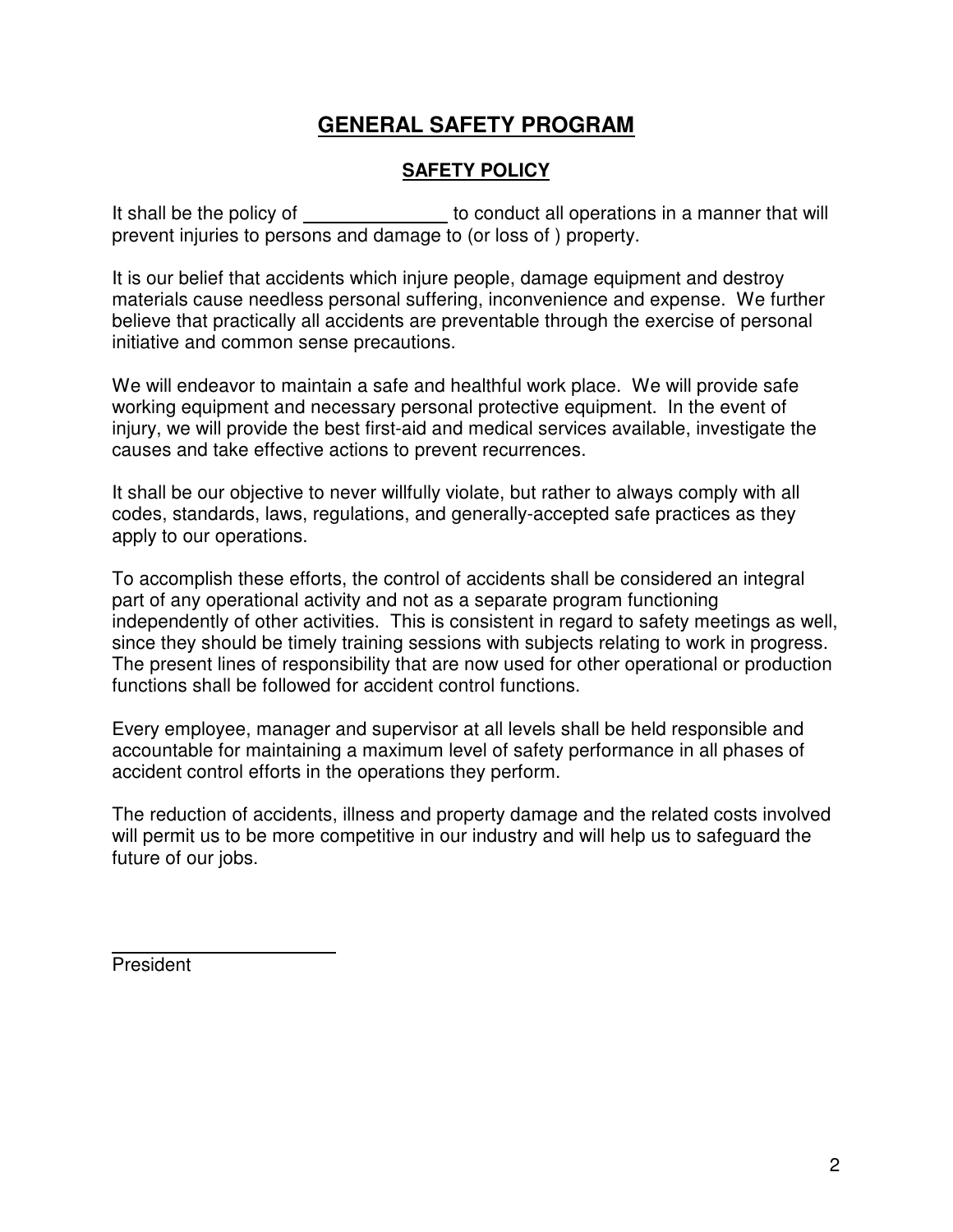# **UPPER MANAGEMENT RESPONSIBILITIES**

- Require aggressive application of the safety program at all levels of employment.
- Occasionally spot check accident investigation reports, inspection forms and other aspects of this program to ensure that it conforms to the spirit of the basic policy.
- Whenever possible take an active part in the program to evidence management's interest and involvement.
- When and where applicable, because of losses or severe exposures, make formal safety inspections and require the necessary corrective actions.
- Assume final responsibility for the effectiveness of this program.
- Frequently attend the monthly safety dinner meetings.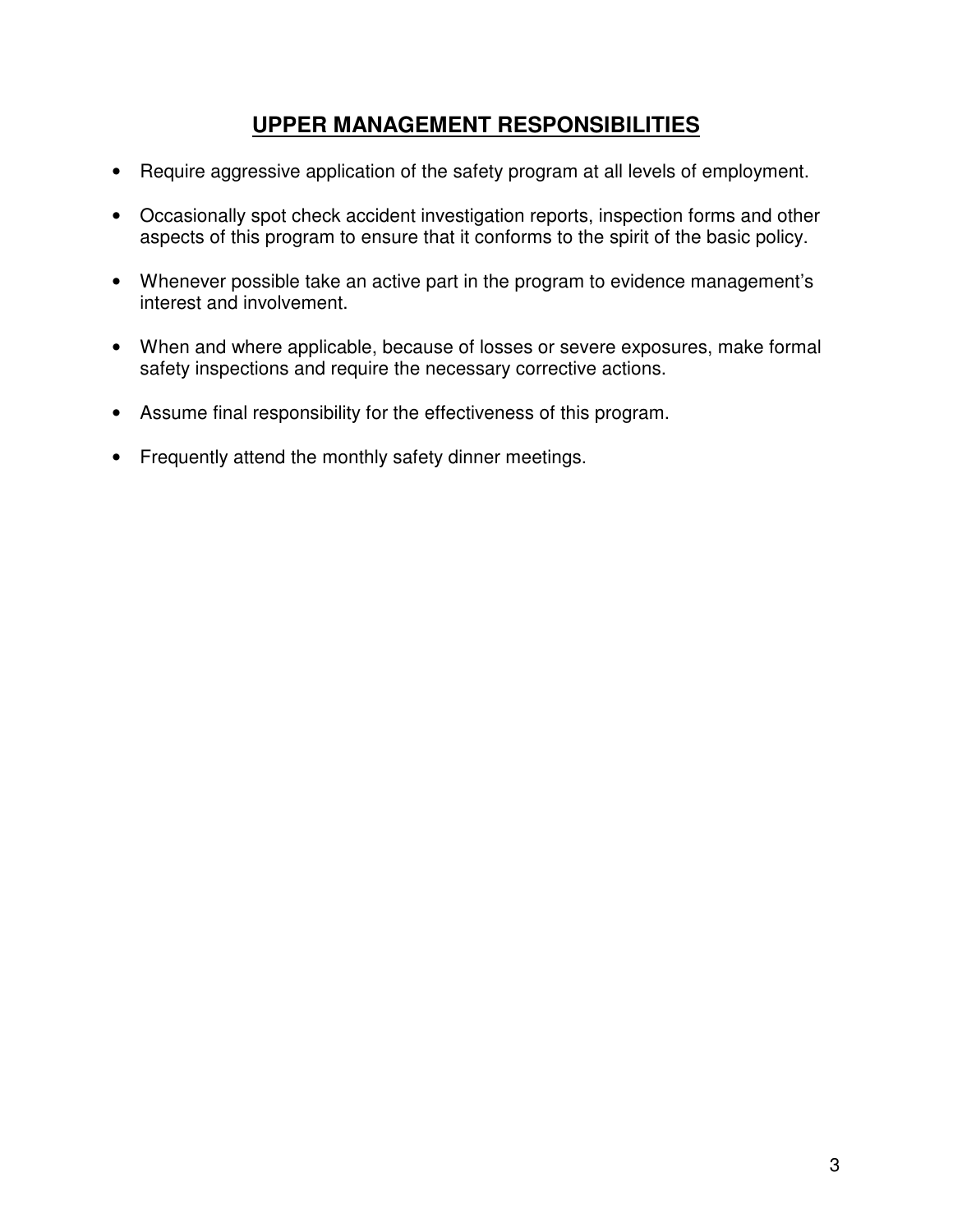# **SAFETY COORDINATOR'S RESPONSIBILITIES**

- Be familiar with OSHA requirements and other applicable laws and standards. Aid line management in gaining compliance therewith.
- Constantly review and improve this program.
- Keep files of all safety related forms, statistics, references and correspondence and keep management informed of the progress of the program.
- Guide management, supervision, purchasing, engineering and all other functions to interface with employee safety.
- Maintain accident records that reflect both the overall effectiveness of this program, the trends and repetitive accident causes.
- Develop employee and supervisory safety training programs that respond to evidenced needs and OSHA requirements.
- Fully utilize outside sources of help such as the insurance carrier, insurance broker, AGC, OSHA, etc.
- When necessary, accompany superintendents and foremen on inspection tours in order to give special emphasis to high hazard situations. Keep routinely informed on general safety conditions and upgrade superintendent's and foremen's skills.
- Coordinate safety presentations at safety dinner meetings.
- Develop job site fire protection plans including such subject matter as notification of the fire department, use of portable fire extinguishers, guiding fire fighters to the scene, evacuation of fire-involved and threatened areas, control of flammable liquids and gases, etc.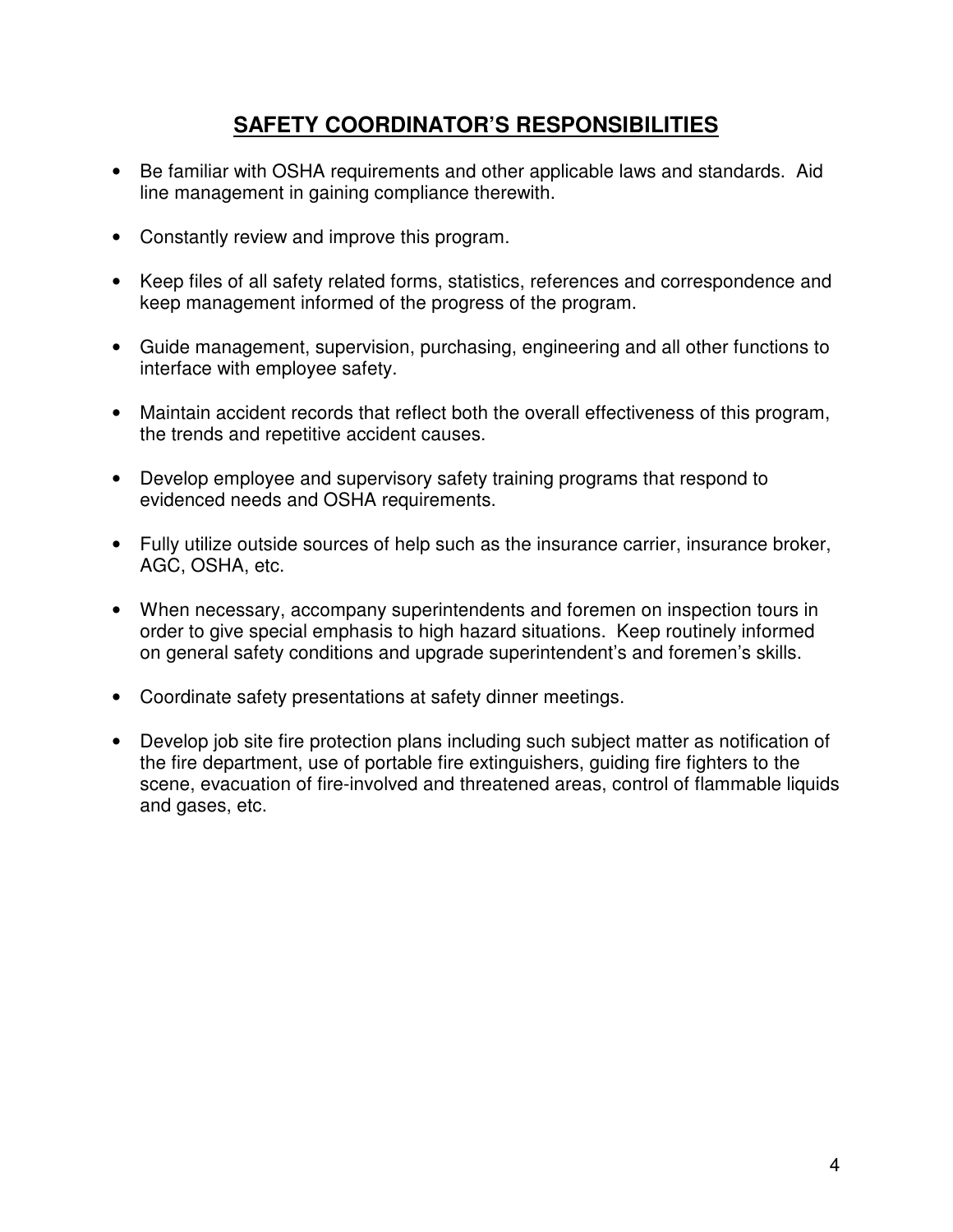# **PROJECT MANAGER'S RESPONSIBILITIES**

- Be thoroughly familiar with this program and aggressively apply it on your job. Know the safety program and its specific requirements for yourself and those reporting to you.
- Perform those tasks assigned to you in this program in a manner that will motivated those reporting to you to reflect you interest and enthusiasm.
- Know the accident experience of your job. Discuss corrective action with your Superintendent and follow through.
- Participate in the investigation of all serious injuries, fatalities, major property losses and equipment breakdowns on your jobs.
- Arrange for all necessary personal protective equipment on the job site.
- See that proper emergency first aid and medical treatment are ready and available.
- Set the best possible safety example for all persons on the job site.
- Maintain a job safety file for all inspection reports, accident investigation reports and other related data. Forward copies to the Safety Coordinator.
- Frequently attend the monthly safety dinner meetings.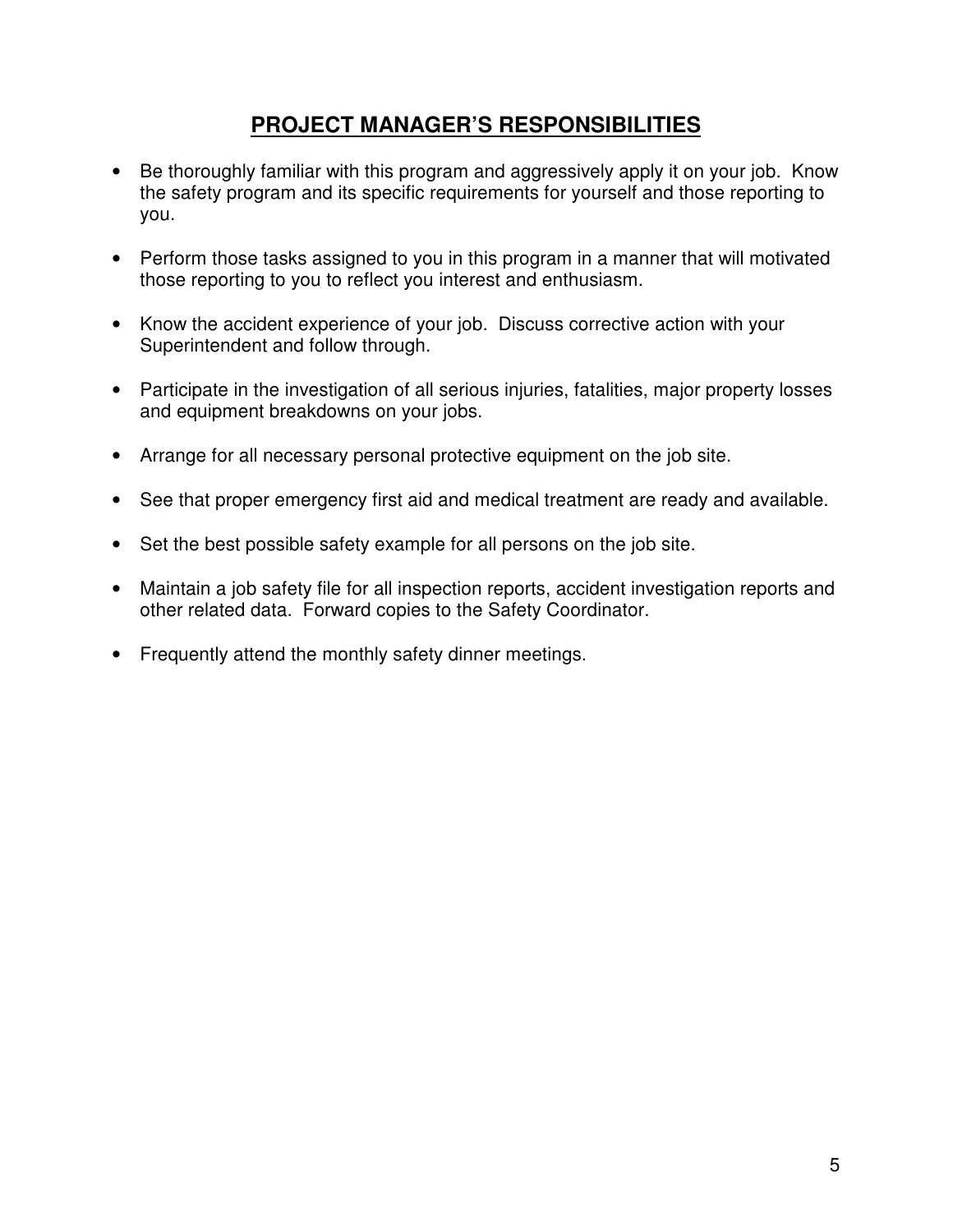# **JOB SUPERINTENDENT'S RESPONSIBILITIES**

- Be thoroughly familiar with this program and aggressively apply it on your job. Know the safety program and its specific requirements for yourself and those reporting to you.
- Perform those tasks assigned to you by this program in a manner that will motivate and reflect your interest and enthusiasm.
- Know the accident experience of your job. discuss, document and follow through with corrective action with your Project Manger.
- A comprehensive safety inspection of your job site is expected each month. Fellow employee is to accompany you on this tour, rotating personnel so that all are involved. Take direct action to control unsafe acts or conditions, but if you sense a lack of authority, report in writing to your Project Manger.
- The necessary personal protective equipment is to be made available on the job site and is to be kept in good condition. See that employees use the proper personal protective apparel for the conditions they are exposed to.
- See that proper emergency first aid and medical treatment are ready and available.
- Personally see that craftsmen perform inspections required by OSHA standards. Require that they notify you when defects are noted.
- Make the best possible use of safety motivational materials for employees.
- Set the best possible safety example for all persons on the job site.
- Maintain a confidential safety file for all inspection reports, accident investigations reports, new employee safety orientation reports and other related data.
- Thoroughly investigate each employee accident, each case of significant material or equipment damage and each case of mechanical breakdown. Forward copies to your Project Manager.
- Inspect all equipment from the warehouse or yard. Do not allow use of any equipment that you deem unsafe or not in compliance with OSHA standards. Immediately report defects to the Project Manager after tagging such equipment out of service.
- Enforce safety rules strictly and fairly.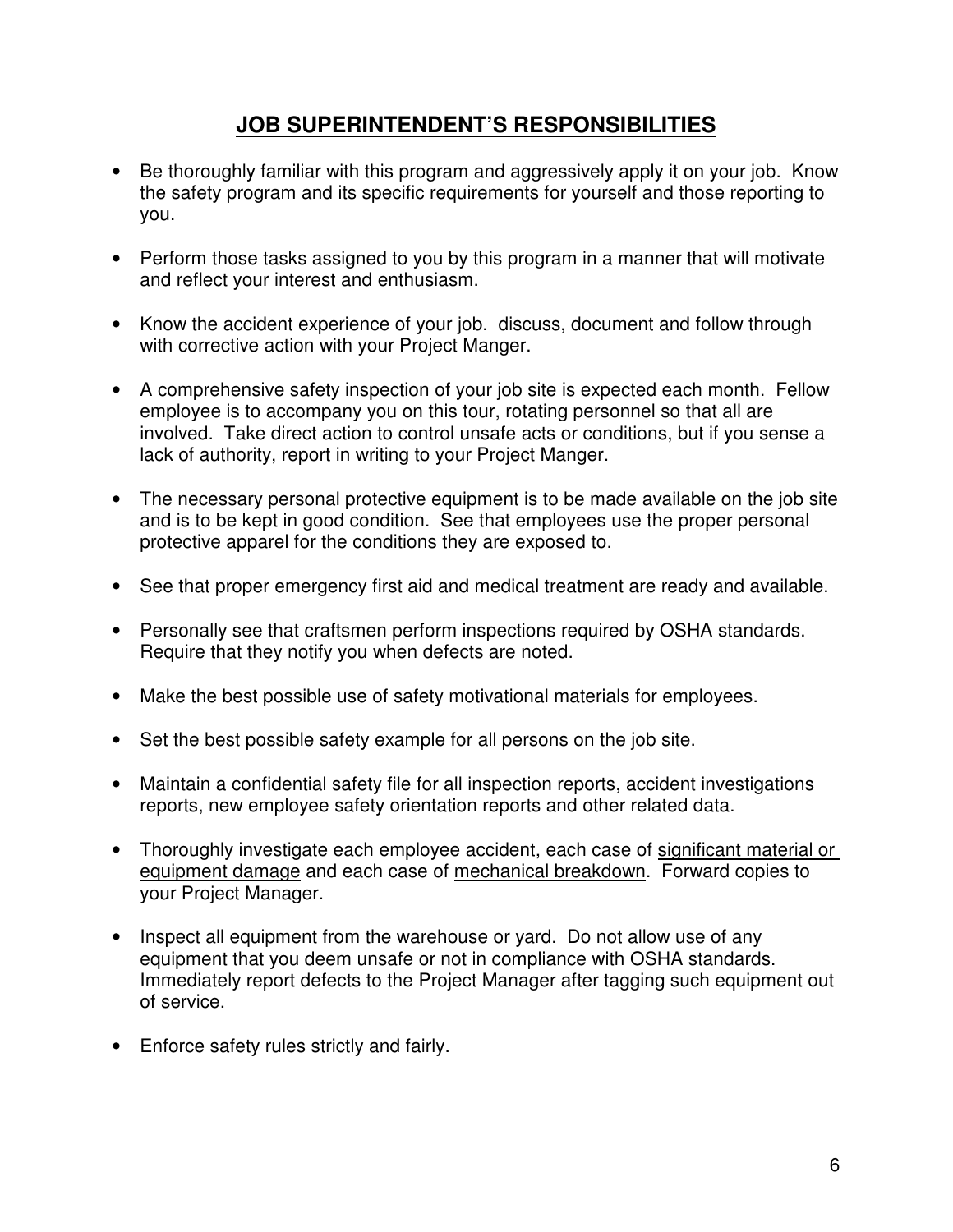- Perform the new employee safety orientation, continuing training tasks and toolbox talks assigned to you in this program.
- Attend the monthly safety dinner meetings.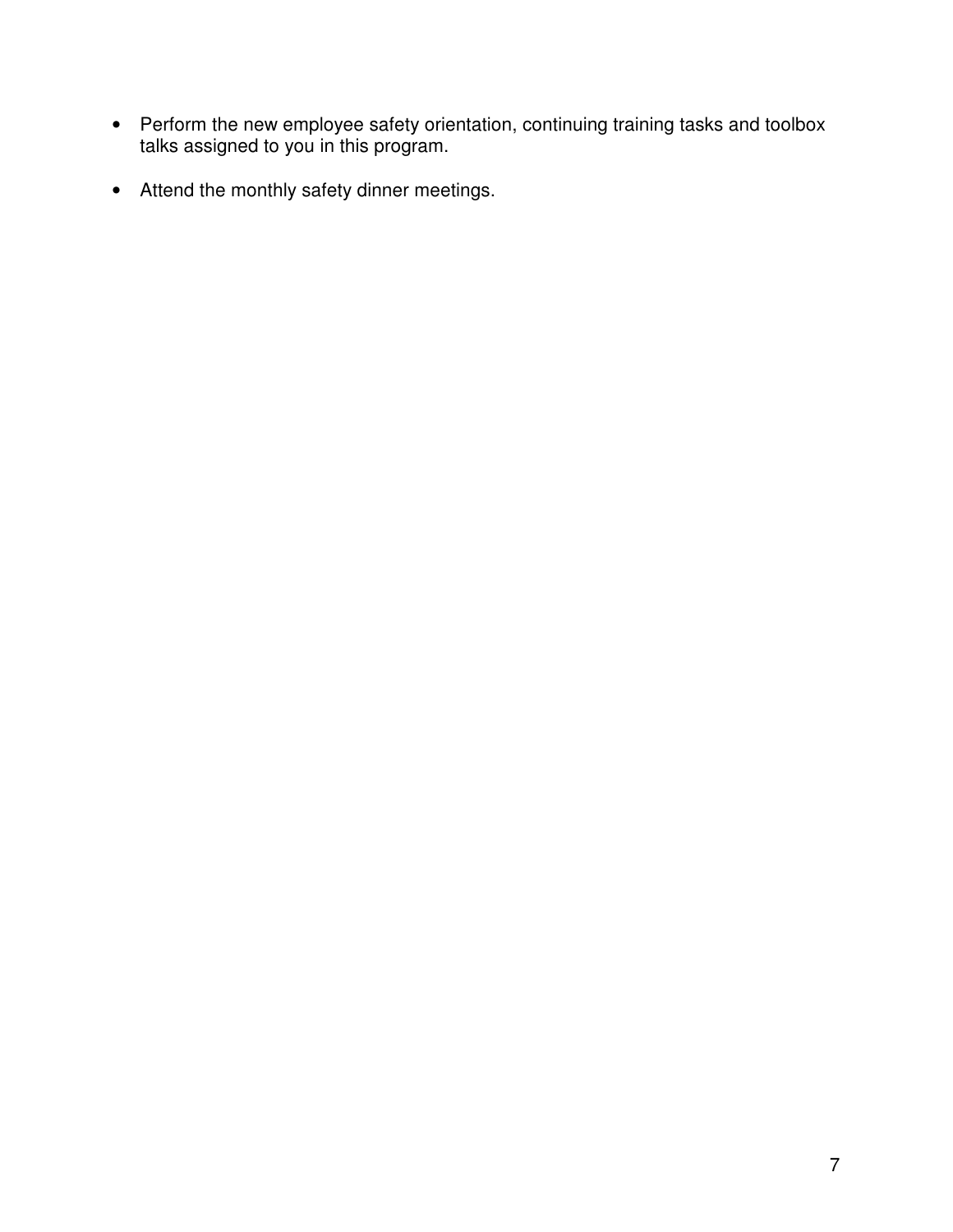# **GENERAL EMPLOYEE RESPONSIBILITIES**

- Observe all safety rules and regulations at all times. Always be alert to safety as it related to your job.
- Immediately correct any unsafe conditions that you encounter. If this is not possible, report the condition to your immediate supervisor.
- Always look out for the welfare of other employees concern yourself with **EVERYONE'S** safety.
- Make it a point to know how to operate all safety and personal protective equipment - do not use the equipment without such knowledge.
- Do not operate any equipment or use any tool unless you fully understand how to use it.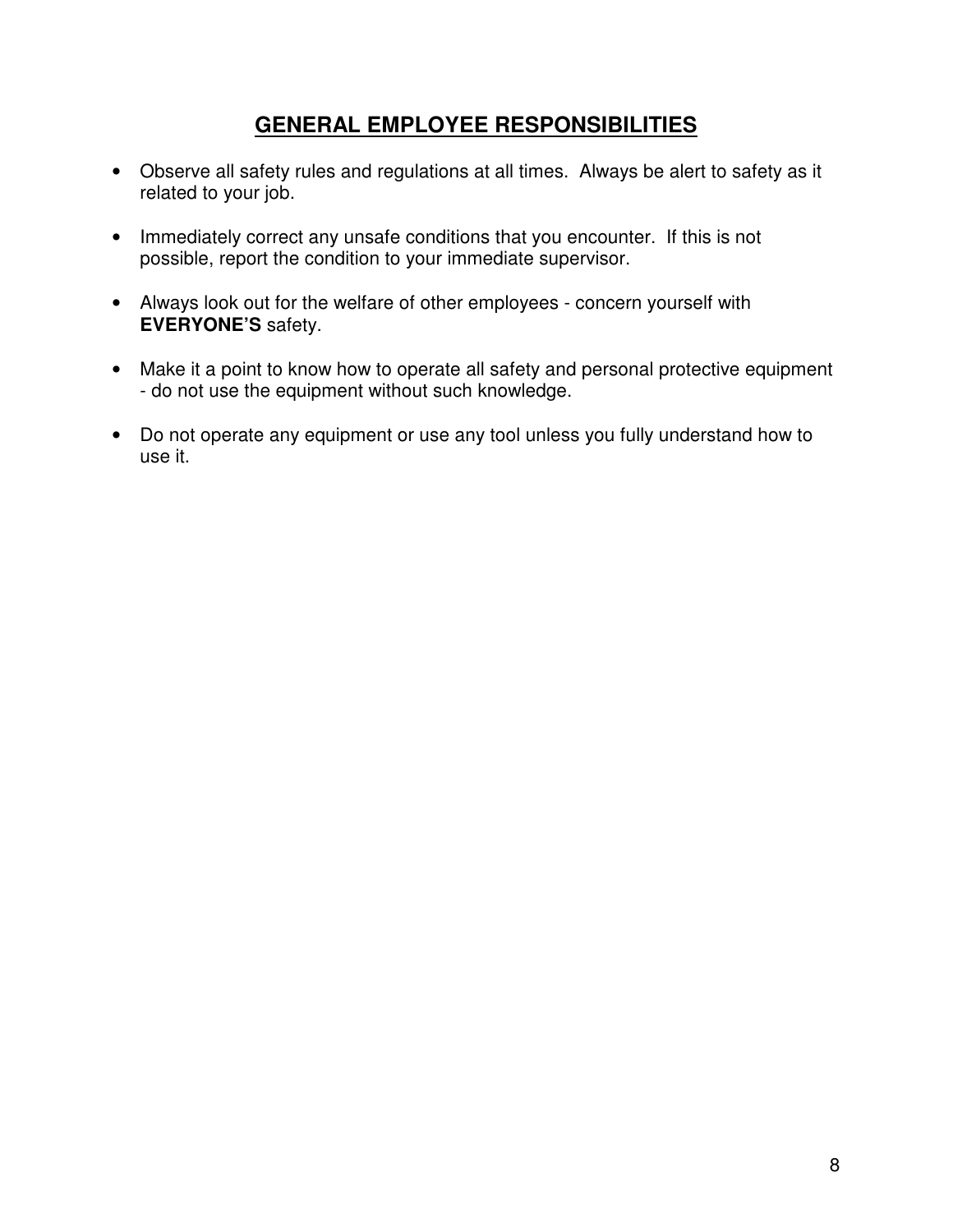# **ACCIDENT INVESTIGATION**

A person who makes a mistake and does nothing about it has already made their second mistake.

Accidents should be investigated as soon after the occurrence as possible in order to determine the causes (unsafe conditions and unsafe actions) and to initiate necessary corrective action.

Accident reports are to be filled out by the Superintendent immediately after the occurrence of an accident resulting in injury or property damage. Accident forms can be obtained from Missouri Employers Mutual Insurance Company. A copy of this form is presented on the following page. Copies of the form are to be kept in the job site safety files at all times.

When completing the form, obtain as many details as possible and then compare all the facts to obtain the correct version of how and why the accident occurred - then promptly take the necessary action to prevent a similar accident from happening again. That action is to be documented.

The completed report must be reviewed by the Project Manager & Safety Coordinator, who must return those not completely filled out. One copy is to be retained on the job and one is to be sent to the office.

Additional accident record keeping and reporting requirements are as follows:

- A. Each employer shall maintain in each establishment a log and summary (OSHA Form No. 300 or equivalent) of all recordable injuries and illnesses (resulting in a fatality, hospitalization, lost workdays, medical treatment, job transfer or termination, or loss of consciousness) for that establishment, and enter each recordable event no later than six working days after receiving the information. Where the complete log and summary records are maintained at a place other than the establishment, a copy of the log shall be available at the experience of that establishment complete and current to a date within 45 calendar days.
- B. In addition to the log of occupational injuries and illnesses, each employer shall have available for inspection at each establishment within six working days after notification of a recordable case, a supplementary record (OSHA Form No. 101 or the State Of Missouri First Report of Injury form) for each occupational injury or illness for that establishment.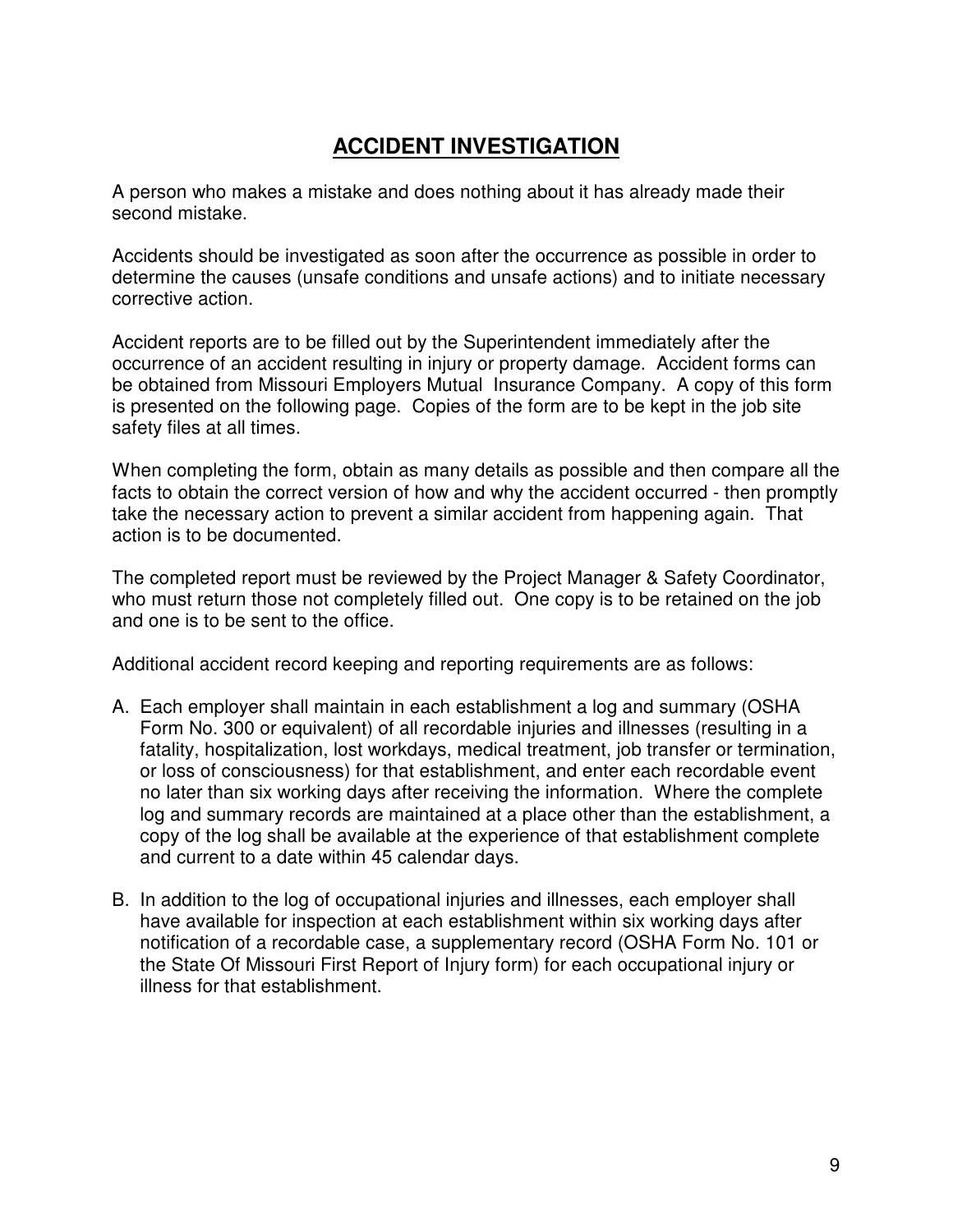- C. Each employer shall post an annual summary of occupational injuries and illnesses for each establishment, compiled from the collected Form 200's and including the years totals, calendar year covered, company name, establishment name and address, certification signature, title, and date. A form OSHA No. 200 shall be used in presenting the summary. The summary shall be posted by February 1, and shall remain in place until March 1.
- D. The log and summary, the supplementary record, and the annual summary shall be retained in each establishment for 5 years following the end of the year to which they relate. Records shall be made available, as authorized, upon request.
- E. Within 48 hours after its occurrence, an employment accident which is fatal to one or more employees or which results in the hospitalization of five or more employees shall be reported by the employer, either orally or in writing, to the nearest OSHA Area Director.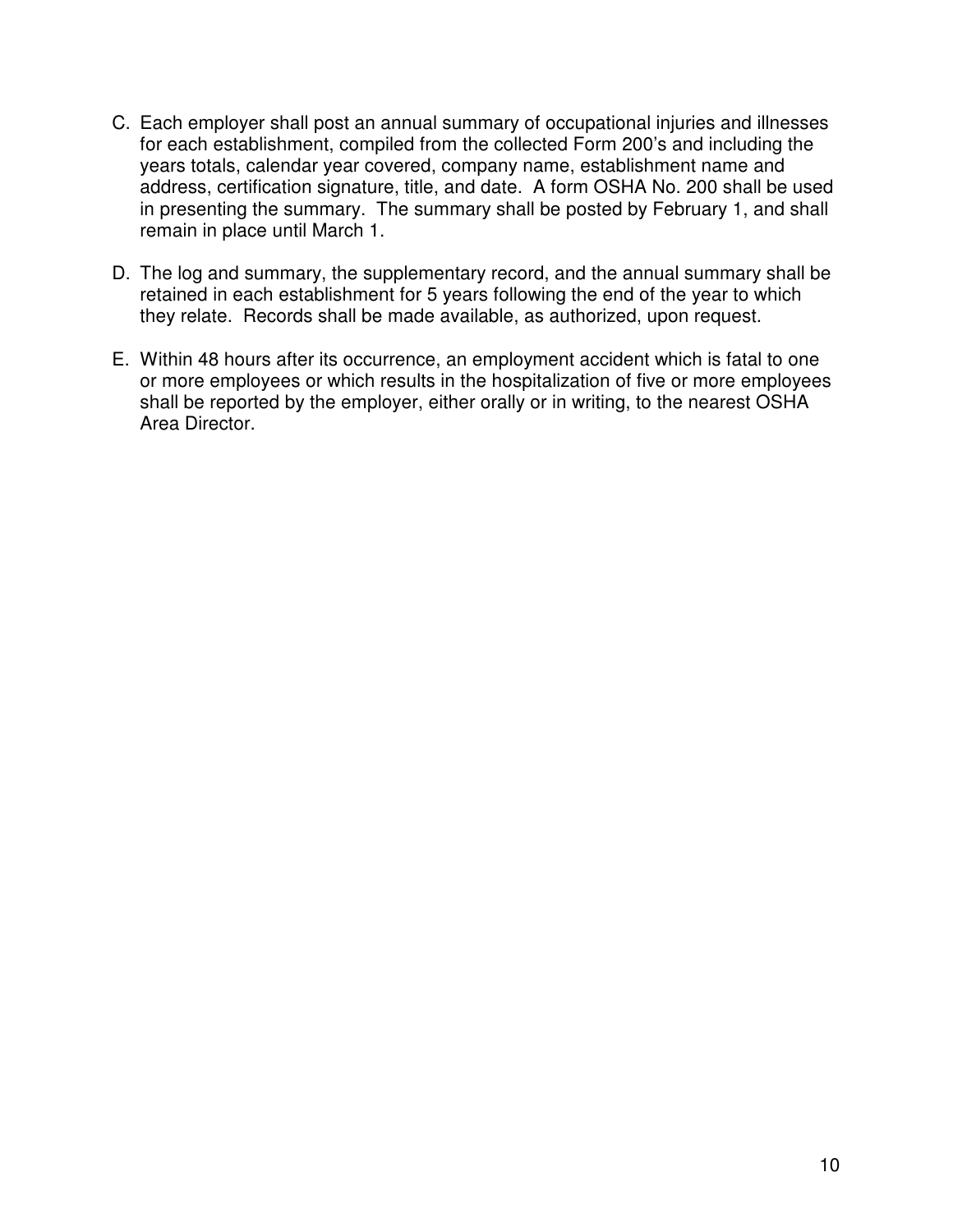|                          |                                                                                                                                                                                                                               | Accident Investigation Report Manuscriptum Manuscriptum Manuscriptum Manuscriptum Manuscriptum Manuscriptum Ma                                                                                                                                                                                            |
|--------------------------|-------------------------------------------------------------------------------------------------------------------------------------------------------------------------------------------------------------------------------|-----------------------------------------------------------------------------------------------------------------------------------------------------------------------------------------------------------------------------------------------------------------------------------------------------------|
|                          |                                                                                                                                                                                                                               |                                                                                                                                                                                                                                                                                                           |
|                          |                                                                                                                                                                                                                               | Date of Injury_______________ Last Day Worked______________ Accident Time________                                                                                                                                                                                                                         |
|                          |                                                                                                                                                                                                                               |                                                                                                                                                                                                                                                                                                           |
|                          |                                                                                                                                                                                                                               | Engaged in what work when injured?<br><u> Land and and announcement of the set of the set of the set of the set of the set of the set of the set of the set o</u><br><u> 1989 - Johann Stoff, amerikansk politiker (d. 1989)</u>                                                                          |
|                          |                                                                                                                                                                                                                               |                                                                                                                                                                                                                                                                                                           |
|                          | the control of the control of the control of the control of the control of the control of the control of the control of the control of the control of the control of the control of the control of the control of the control |                                                                                                                                                                                                                                                                                                           |
|                          |                                                                                                                                                                                                                               |                                                                                                                                                                                                                                                                                                           |
|                          |                                                                                                                                                                                                                               | ,我们也不会有什么。""我们的人,我们也不会有什么?""我们的人,我们也不会有什么?""我们的人,我们也不会有什么?""我们的人,我们也不会有什么?""我们的人<br>,我们也不会有什么。""我们的人,我们也不会有什么?""我们的人,我们也不会有什么?""我们的人,我们也不会有什么?""我们的人,我们也不会有什么?""我们的人                                                                                                                                      |
|                          |                                                                                                                                                                                                                               | ,我们也不会有什么。""我们的人,我们也不会有什么?""我们的人,我们也不会有什么?""我们的人,我们也不会有什么?""我们的人,我们也不会有什么?""我们的人<br>What unsafe condition or act caused accident?___________________________________<br><u> 1989 - Jan Salaman Salaman (j. 1989).</u><br>,我们也不会有什么。""我们的人,我们也不会有什么?""我们的人,我们也不会有什么?""我们的人,我们也不会有什么?""我们的人,我们也不会有什么?""我们的人 |
|                          | <u> 1989 - Johann Stoff, amerikansk politiker (* 1908)</u>                                                                                                                                                                    | What action have you taken to prevent similar accidents?________________________                                                                                                                                                                                                                          |
|                          | Recommendations for additional action                                                                                                                                                                                         |                                                                                                                                                                                                                                                                                                           |
| <b>Foreman and Dept.</b> |                                                                                                                                                                                                                               | <b>Date</b>                                                                                                                                                                                                                                                                                               |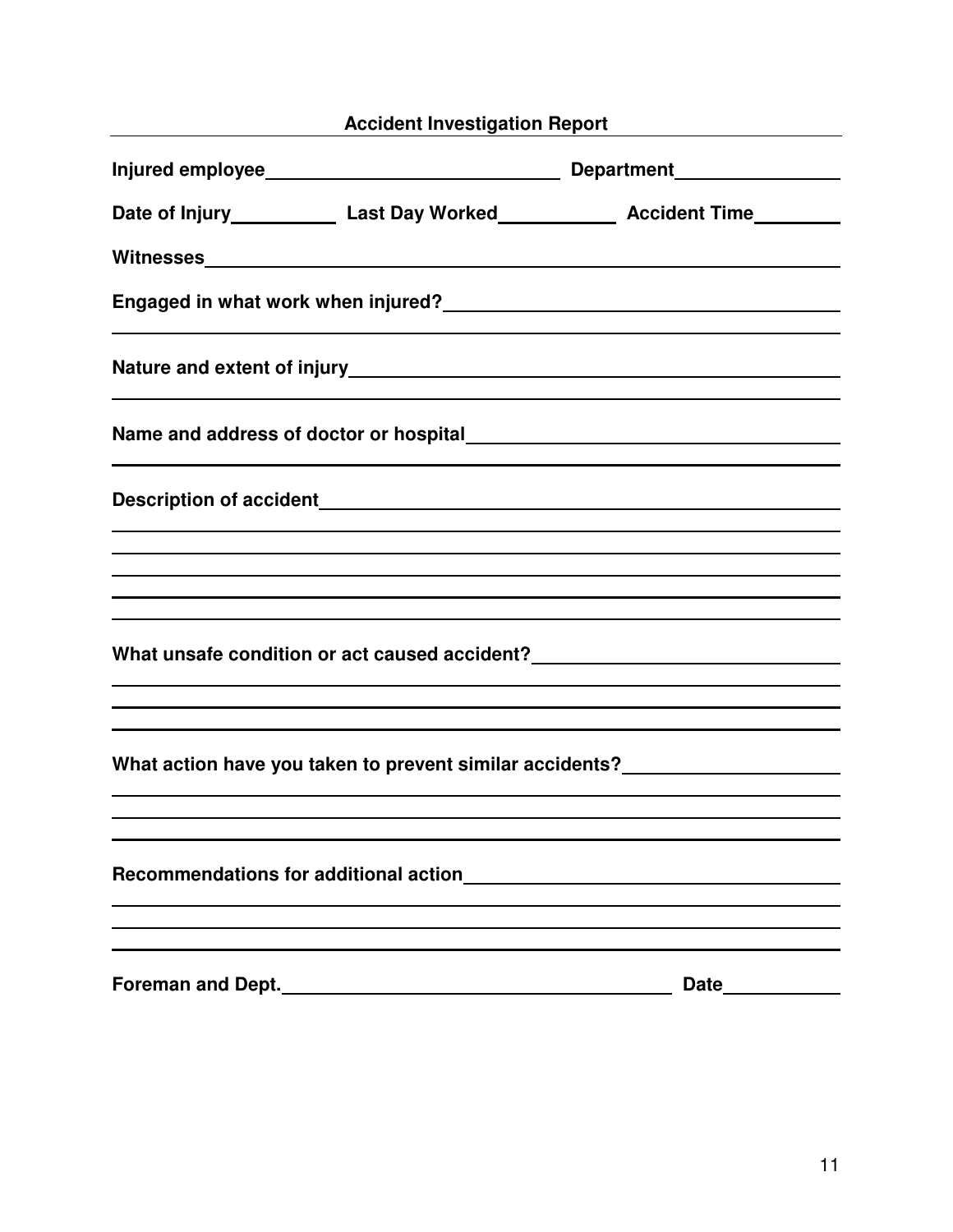# **GENERAL SAFETY RULES**

The following is a condensed list of general safety rules typical to construction. It is by no means complete - the code of Federal Regulations, 29 part 1926 is to be consulted for specific requirements.

- Injury to yourself, others, or damage to property must be reported immediately to the foreman.
- Do not take unnecessary chances or work under hazardous conditions.
- Report all unsafe conditions to your foreman.
- Do not use unsafe tools and equipment.
- Your suggestions for improving job conditions are always welcome, so let's have them.
- If you are in doubt about the safe or proper way to do a job, get instructions from your foreman or supervisor before you proceed with it.
- Horseplay is not permitted. Do not distract or interfere in any way with a person performing their job.
- Be continually alert for unsafe ladders, scaffolding and other elevated work areas. Report defects to your foreman.
- Utilize all required personal protective apparel as directed.
- **Immediately** replace or repair guardrails and other safeguards whenever you note them to be out of place or missing.
- Practice good housekeeping. Wherever possible clean up after yourself. If proper facilities are not available, request them.
- Inspect all equipment before using. Report defects.
- Use or possession of alcoholic beverages or drugs on the job site is forbidden. Workers reporting under the influence of alcohol or controlled substances will not be allowed to work. (Penalties will be enforced up to and including discharge.)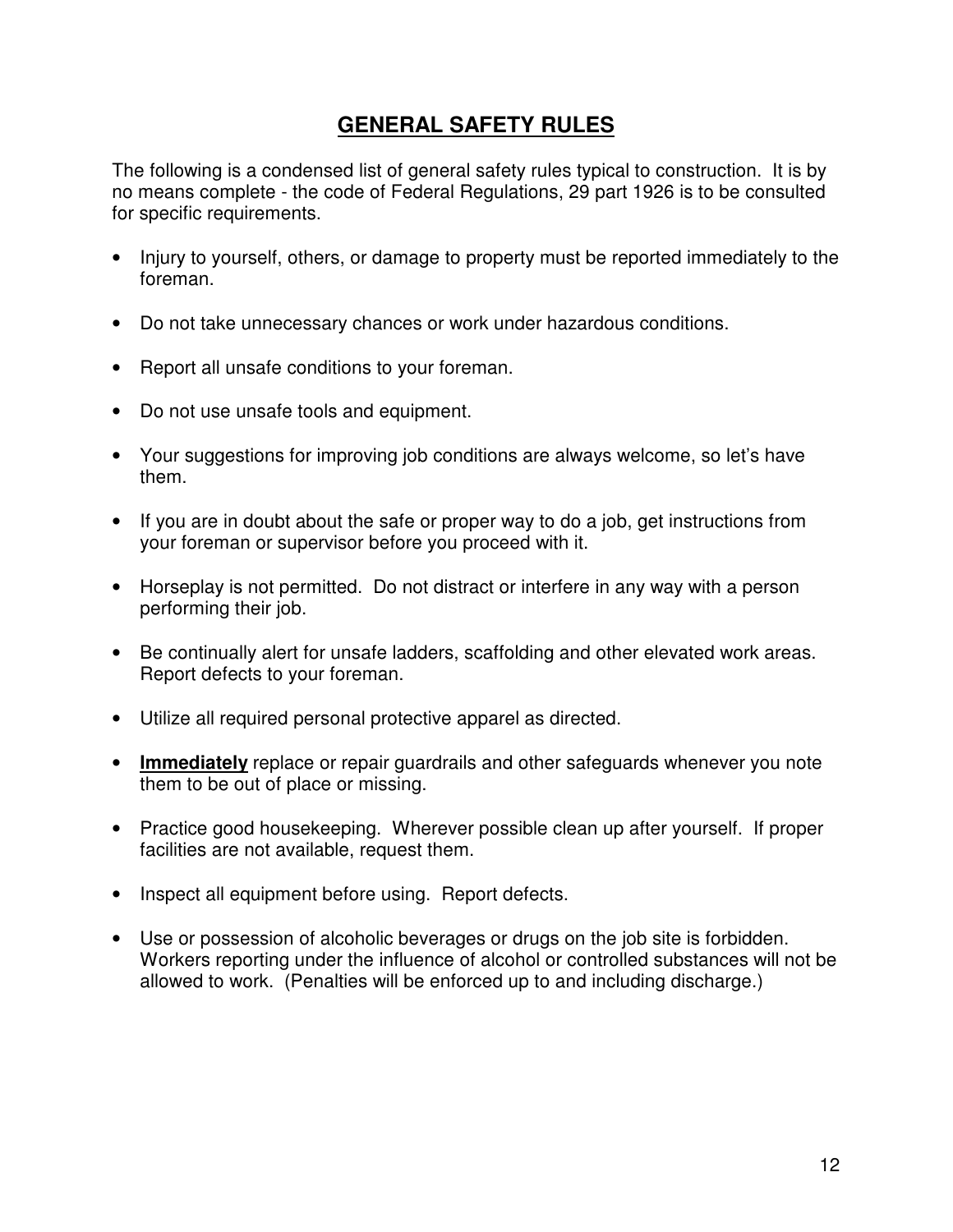- Wear hard-hats whenever there are any moving objects or work overhead.
- Attend monthly safety dinner meetings.

Signature, Supt.: Signature, Supt.: Signature, Supt.: Signature, Supt.: Signature, Supt.: Signature, Supt.: Signature, Supt.: Signature, Supt.: Signature, Supt.: Signature, Supt.: Signature, Supt.: Signature, Supt.: Signat

Employee: 2000 Contract Contract Contract Contract Contract Contract Contract Contract Contract Contract Contract Contract Contract Contract Contract Contract Contract Contract Contract Contract Contract Contract Contract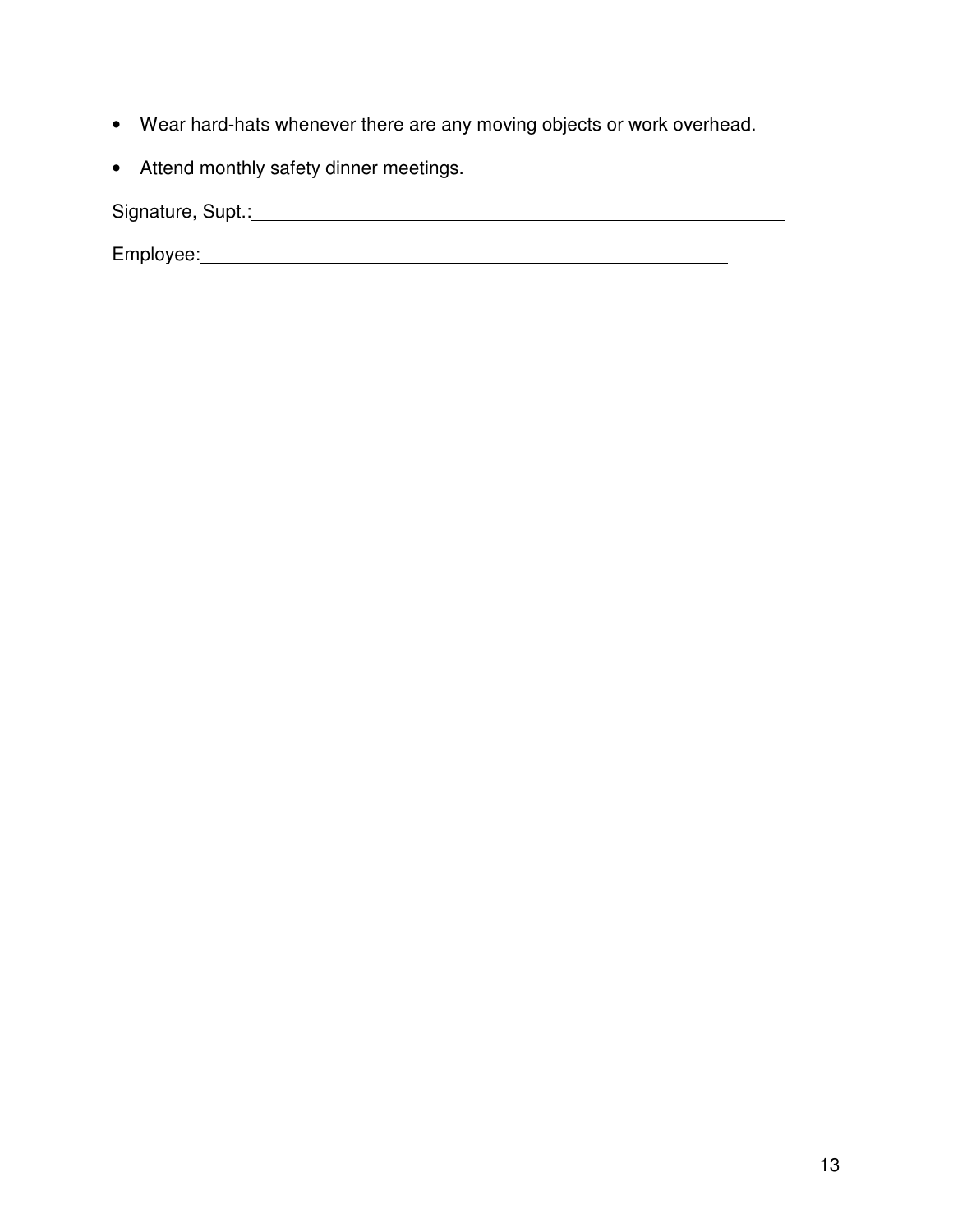# **PRE-PROJECT PLANNING**

#### **(Coordinator, Project Manager, Job Superintendent)**

Establishing standard safe work procedures for your job site requires a study of the hazards associated with each specific project. From this study, the work methods and protection necessary to make the work safer can be developed along with their cost. A careful study should be made during the estimating and planning stages of each project. (Planning extends through all phases of the operation.) Verify that all equipment usage is suitable to achieve management-stated loss control goals.

There are three main phases that should be considered:

- Preparation (making ready or setting up)
- Operation (actual construction)
- Disposal (the transport of either the product created or the materials or waste related to it)

All applicable government regulations should be considered in the pre-project planning:

First aid or medical facilities

Location of workers, materials and equipment

Clearing of land

Movement of supplies, equipment and vehicles

Storage facilities

Personal facilities

Work areas and surfaces

Mechanical equipment and guarding

Housekeeping and sanitation

Hand tools and power tools

Fire protection and control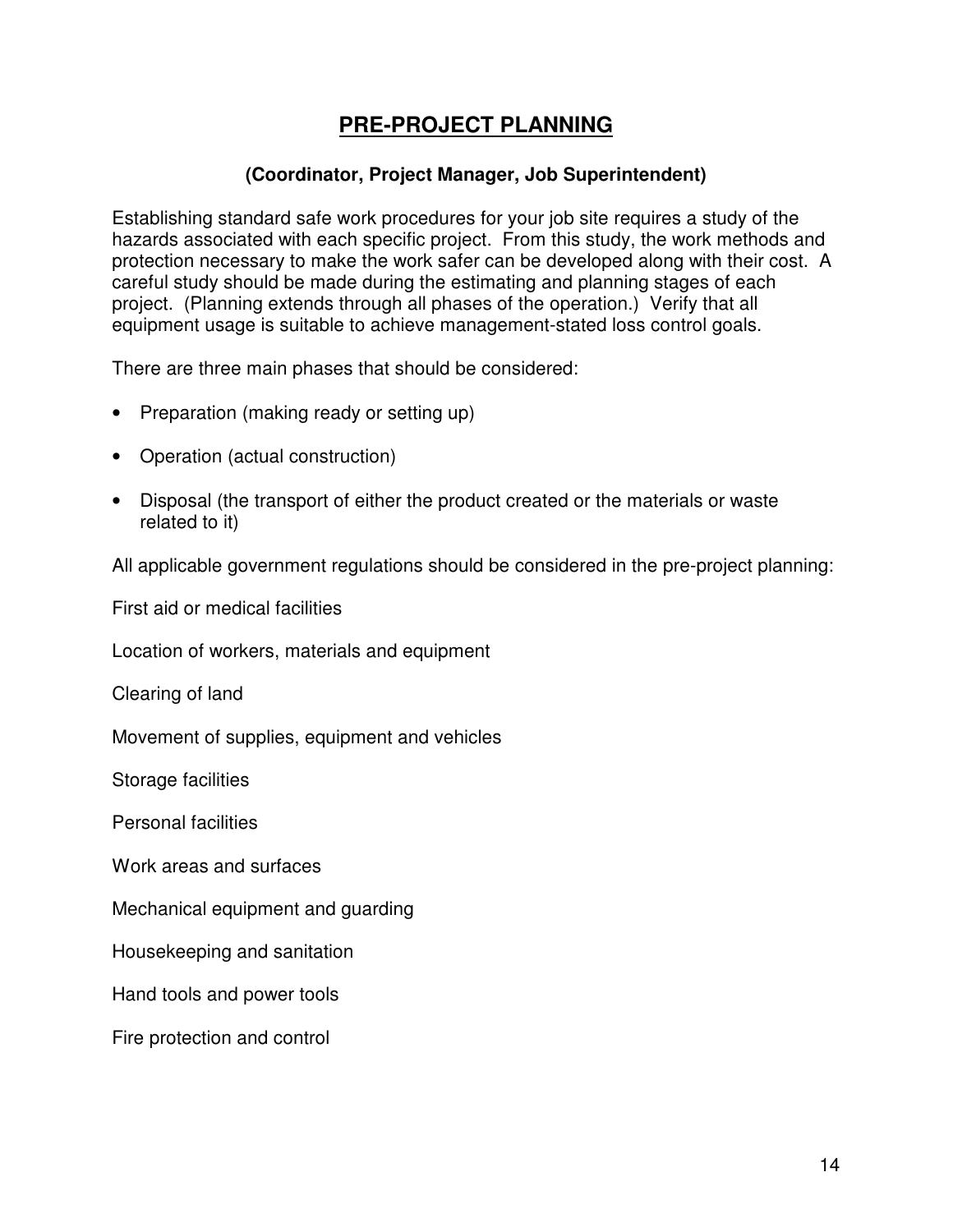Occupational disease prevention

Machinery and equipment maintenance

Personal protective equipment

Electrical safety

Protection of the public.

Each of the above noted managers must review these items at the stage in which the employee becomes involved with a job.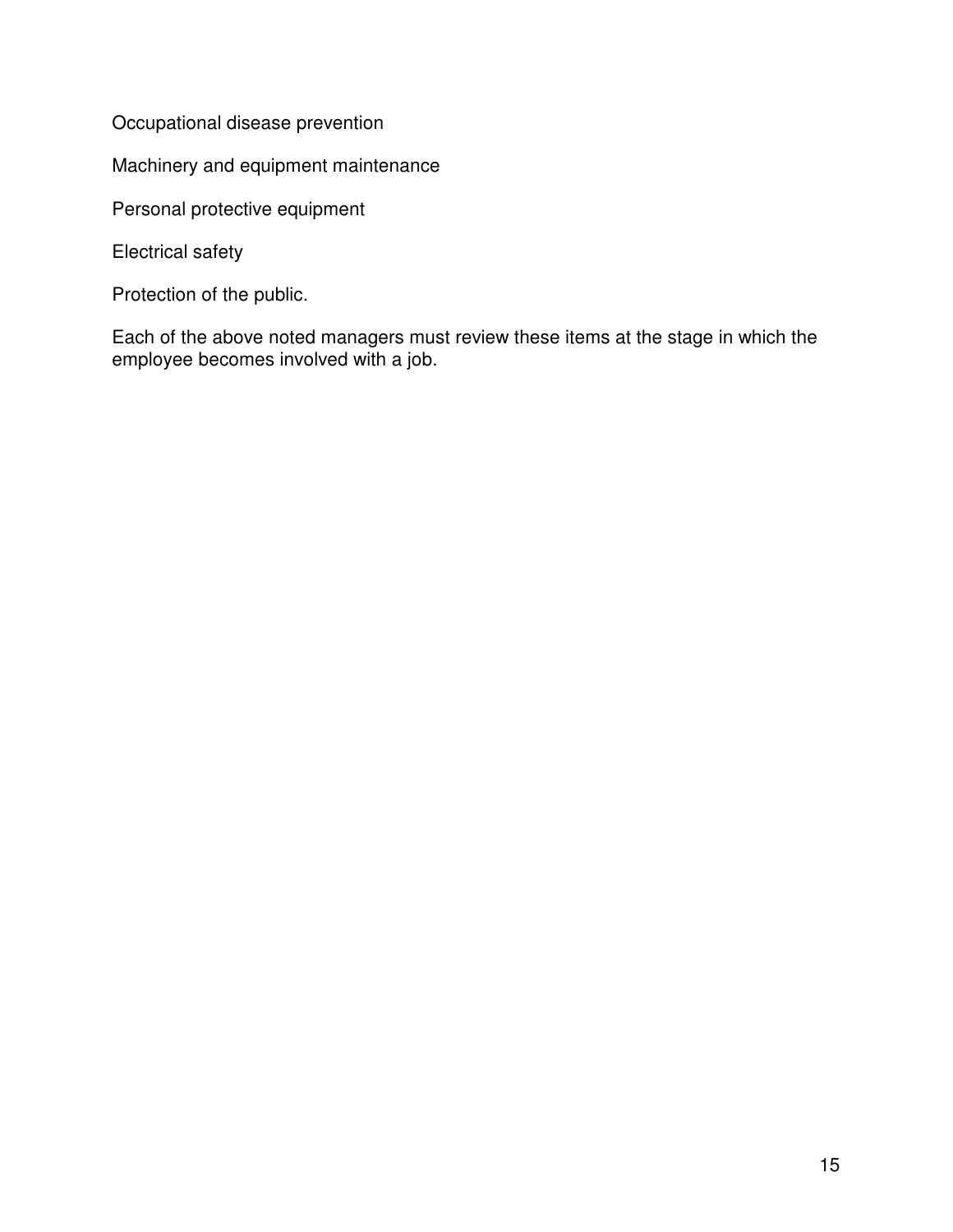# **EMPLOYEE SAFETY ORIENTATION AND TRAINING**

#### **Safety Rules**

Superintendents must discuss the list of safety rules with each new employee. The reasons for each rule must be explained as must the disciplinary action that will be applied for failure to comply.

The form shown in Section VIII must be completed and, after orientation is completed, signed by both parties.

This form must then be routed to the employee's personnel file at the office.

#### **Toolbox Talks**

Toolbox talks are to be held by the Superintendent on a weekly basis. During one session each week, the Superintendent is to present one "talk" from the Tool Box Talk collection. Any hazardous materials that will be used on the job must also be discussed. The time at which these meetings are held is up to the Superintendent.

To confirm the meeting, the Superintendent will then list the lessons covered, hazardous materials discussed (if any) and the signatures of those attending on a separate time sheet. (See time sheet example on next page). This is to be turned in with the weekly time tickets.

One copy is to remain with the superintendent in the field with the JOB SITE file and one copy is to go to the Project Manager, who files it in the office file folder entitled "Tool Box Safety Meetings" for that project.

Subcontractors are welcome to attend these meetings.

#### **Short Safety Reminder**

Each foreman must contact at least one employee per day for a short safety reminder. These must not result from unsafe acts of employees, but must be in addition to the foreman's ever present responsibility to correct all noted unsafe acts.

#### **Training Programs**

Foremen and Superintendents may occasionally be assigned short, formal training programs to present the employees. The safety director will provide the necessary meeting guides and forms. These are to be performed as soon as possible after receipt. The forms must be filled out and returned to the Safety Director.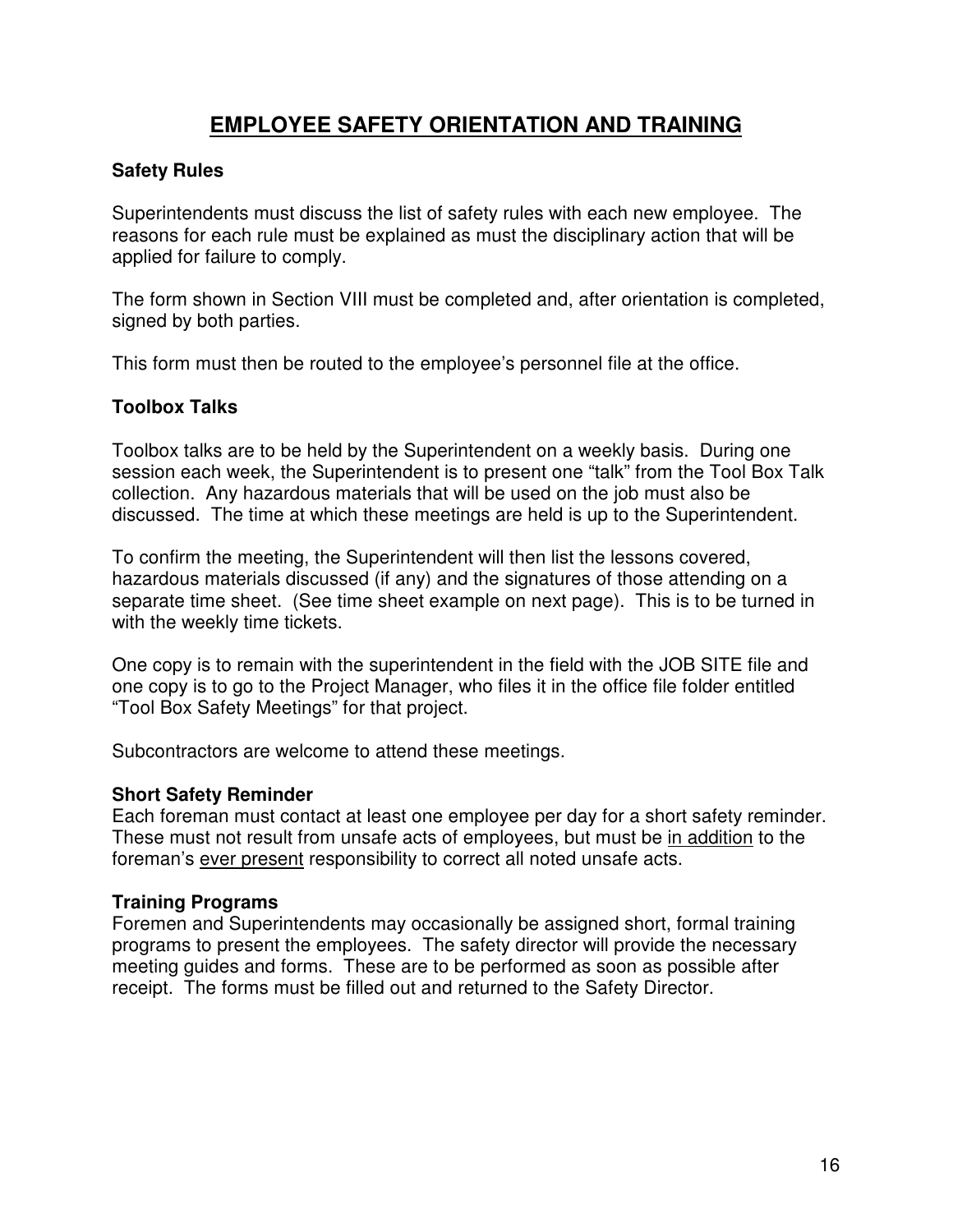**NO. OF JOB DATE** 

**CRAFT** 

 **Rates and Hours** 

| <b>NAME</b>   |  |  |  |  |
|---------------|--|--|--|--|
|               |  |  |  |  |
|               |  |  |  |  |
|               |  |  |  |  |
|               |  |  |  |  |
|               |  |  |  |  |
|               |  |  |  |  |
|               |  |  |  |  |
|               |  |  |  |  |
|               |  |  |  |  |
|               |  |  |  |  |
|               |  |  |  |  |
|               |  |  |  |  |
|               |  |  |  |  |
|               |  |  |  |  |
| <b>TOTALS</b> |  |  |  |  |

#### **DISTRIBUTION**

| <b>TOTALS</b> |  |  |  |  |
|---------------|--|--|--|--|

 **SIGNED:** 

 *FOREMAN*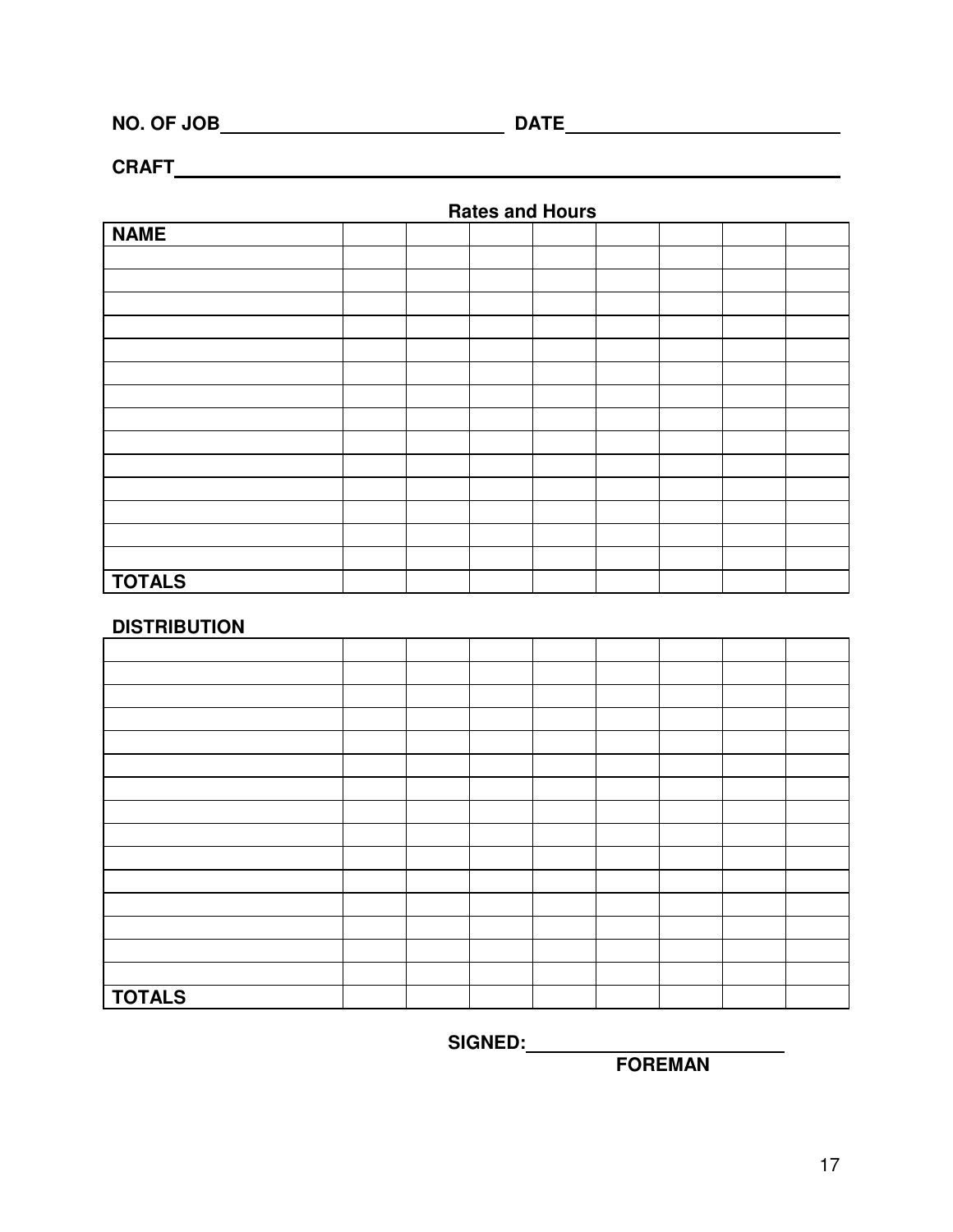# **MEDICAL & FIRST AID**

In the interest of personnel welfare, prior to the start of all jobs the Project Manger shall prearrange for medical treatment with hospitals or clinics nearest to the site. The phone numbers of doctors or hospitals, ambulance, fire department and police will be posted on all job sites.

First aid supplies will be provided for each project. They will be stored in a proper manner and will be easily recognizable and readily accessible.

General first aid rules begin with the idea of remaining calm in order to quickly size up an injury. In the case of an injury, immediately take care of the most important concerns, such as severe bleeding or stoppage of breath, and remove the injured person if at risk of additional injury at the present location. Try to keep the victim lying down and comfortable and call or arrange for trained medical help to come to the site. Otherwise, when the patient is "ambulatory", transport him to the nearest medical source for help.

Employees must report all accidents, even of a minor nature, immediately to their supervisors.

First aid information will be provided to the Superintendent by the Safety Coordinator. This information is to be kept in the project Safety/Hazcom file and available to all employees at all times.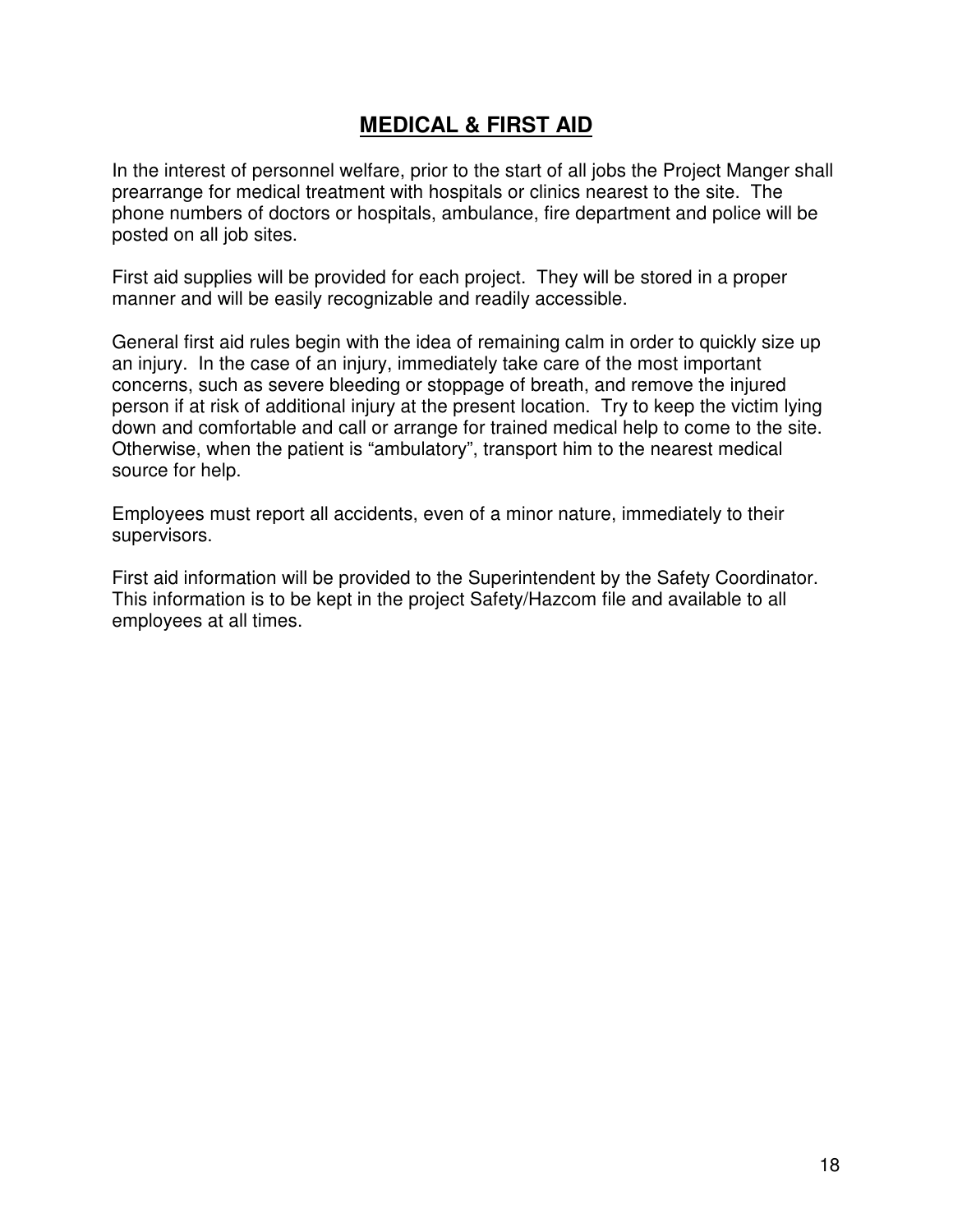# **WHAT TO DO DURING AN OSHA INSPECTION**

The function of the OSHA Compliance Officer is to identify, measure an photograph conditions and/or acts which they consider unsafe and in violation of the construction safety regulations. In the pursuit of their duties, they may go wherever they wish on the project. The may take samples or measurements, and request copies of literature, documents or contracts relating to safety or industrial hygiene.

The Compliance Officer may not violate any known safety regulations and is responsible for providing and wearing personal safety equipment as needed. Failure to comply with the project safety program is cause for not permitting a Compliance Officer onto the site or for stopping an inspection already underway.

Upon arrival at the job site, the Compliance Officer will present identification and state the purpose of the visit. An opening conference is then held with representatives from all contractors on site, union stewards and construction managers.

#### **During the conference the inspector will:**

- State the nature of his inspection i.e. general complaint, random inspection, etc.
- State the approximate time he or she will be on site.
- Request copies of safety programs, accident reports and inspection surveys. The employee may not review any contractor documents other than the General Conditions and similar front-end documents.
- Approve members of the inspection party. Each employer has the right to representation; the Compliance Officer has the right to choose the representative.
- Generally discuss the purpose of the OSHA Act, its sanctions, and the authority vested in him by the Act.
- Advise that at the conclusion of the inspection, a closing conference will be held to advise of any alleged violations noted and to determine corrective measures and answer questions.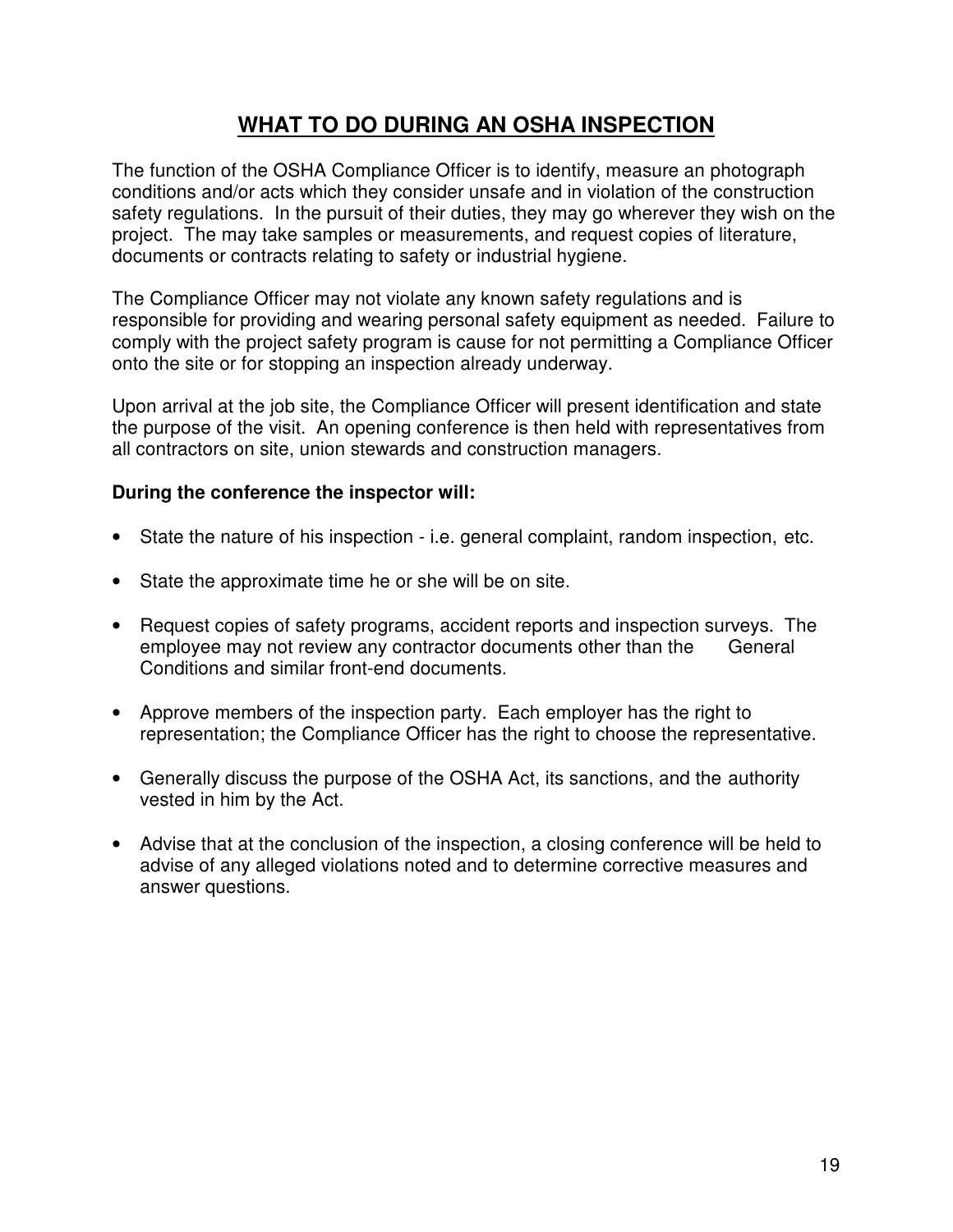#### **During the inspection:**

- The Superintendent should call the Project Manager immediately. The Project Manager and Safety Coordinator will come out to the job site if possible, and the inspector would be asked to wait until they arrive. If the inspector will not wait, remain with them as they conduct the inspection. Do not volunteer any information.
- Do not permit unneeded contractor employees to linger near the inspection party.
- Do not harass, threaten or otherwise intimidate the Compliance Officer.
- The employer has the right to protect "trade secrets".
- Keep a chronological record of where the Compliance Officer goes, how long he or she talks to employees, and whether he or she returns to a location previously inspected. When photographs are taken, ask the nature of the suspected violation and record. (Ideally, similar pictures should also be taken for your record.)

At the completion of the inspection, the Compliance Officer will either hold a general meeting or meet with each individual contractor. The contractor representative should attempt to attend all meetings if held individually for the purpose of recording each contractor's alleged violation. NEVER ADMIT RESPONSIBILITY FOR A HAZARD NOR OFFER TO CORRECT HAZARDS CREATED BY OTHERS.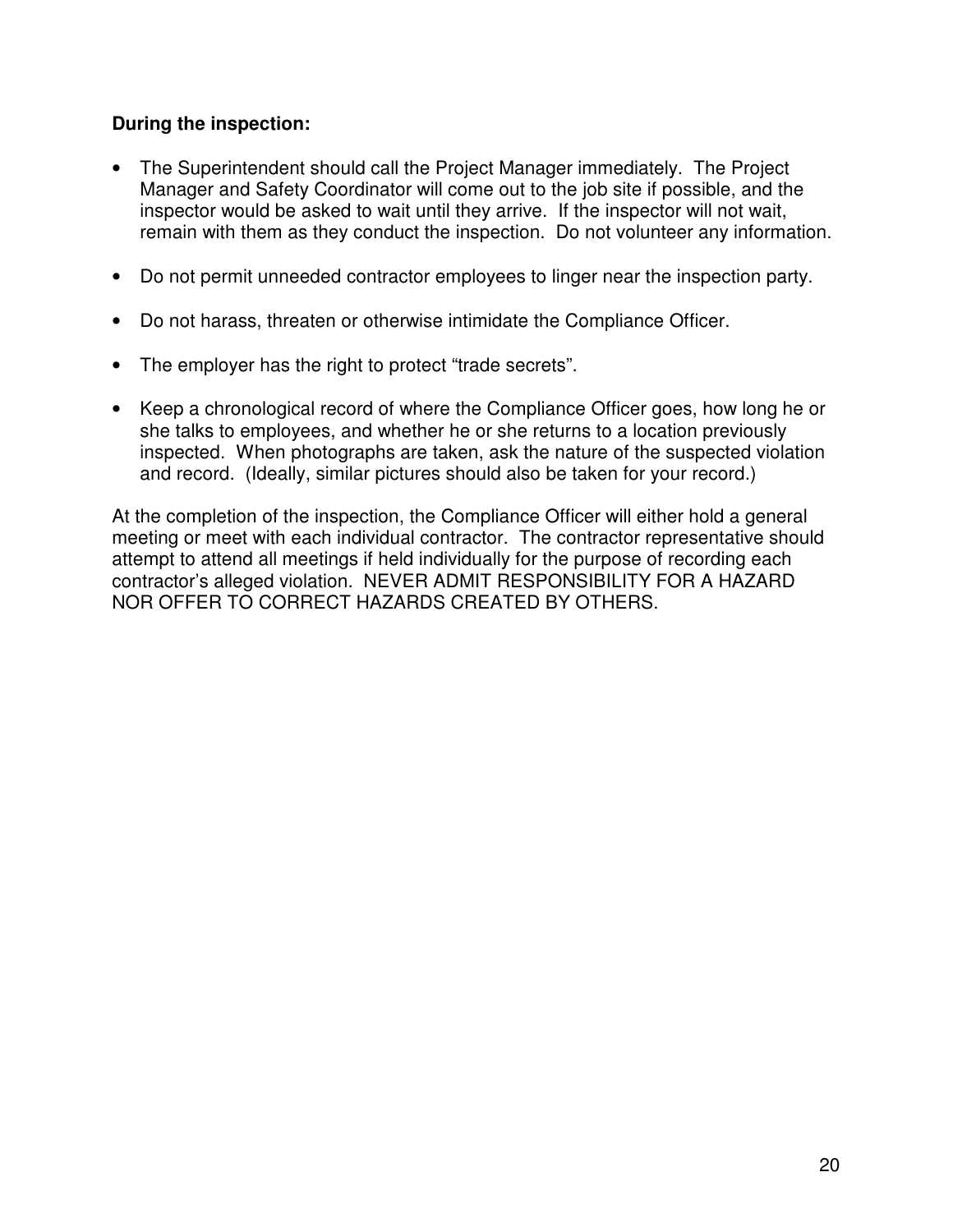# **GENERAL WORK RULES**

The following is a collection of general rules concerning hazards typical in construction, as taken from the U. S. Government Digest of construction Industry Safety and Health Standards. It is by no means complete - it is meant to provide quick information on typical hazards. The Code of Federal Regulations, 29 part 1926 is to be consulted for specific requirements. Each job site safety/hazcom file has a copy of this manual.

#### **Abrasive Grinding**

Abrasive wheel grinders must have safety guards strong enough to withstand bursting wheels. Adjust work rests on bench and pedestal grinders to a clearance not to exceed 1/8 inch between rest and wheel surface. Inspect and ring test abrasive wheels before mounting. Always leave wheel in working condition for next user. Properly dress wheel before using and/or when finished.

#### **Access**

Only safe means of access to and from work areas will be used. Jumping is not allowed nor sliding down cables, ropes or guys.

#### **Air Tools**

Secure pneumatic tools to hose in a positive manner to prevent accidental disconnection. Install and maintain safety clips or retainers on pneumatic impact tools to prevent attachments from being accidentally expelled. All hoses exceeding 1/2 inch inside diameter require automatic shut-off device at source of supply to cut off pressure in case of hose failure.

#### **Attitude**

All company employees are required to treat safety as a number one priority. As such they are expected to report to work in good mental and physical condition to safely perform their assigned duties. Before starting any task employees must consider the possible effects of their actions on themselves and others and take appropriate protective measures.

#### **Belt Sanding Machines**

Belt sanders will not be used without guards in place.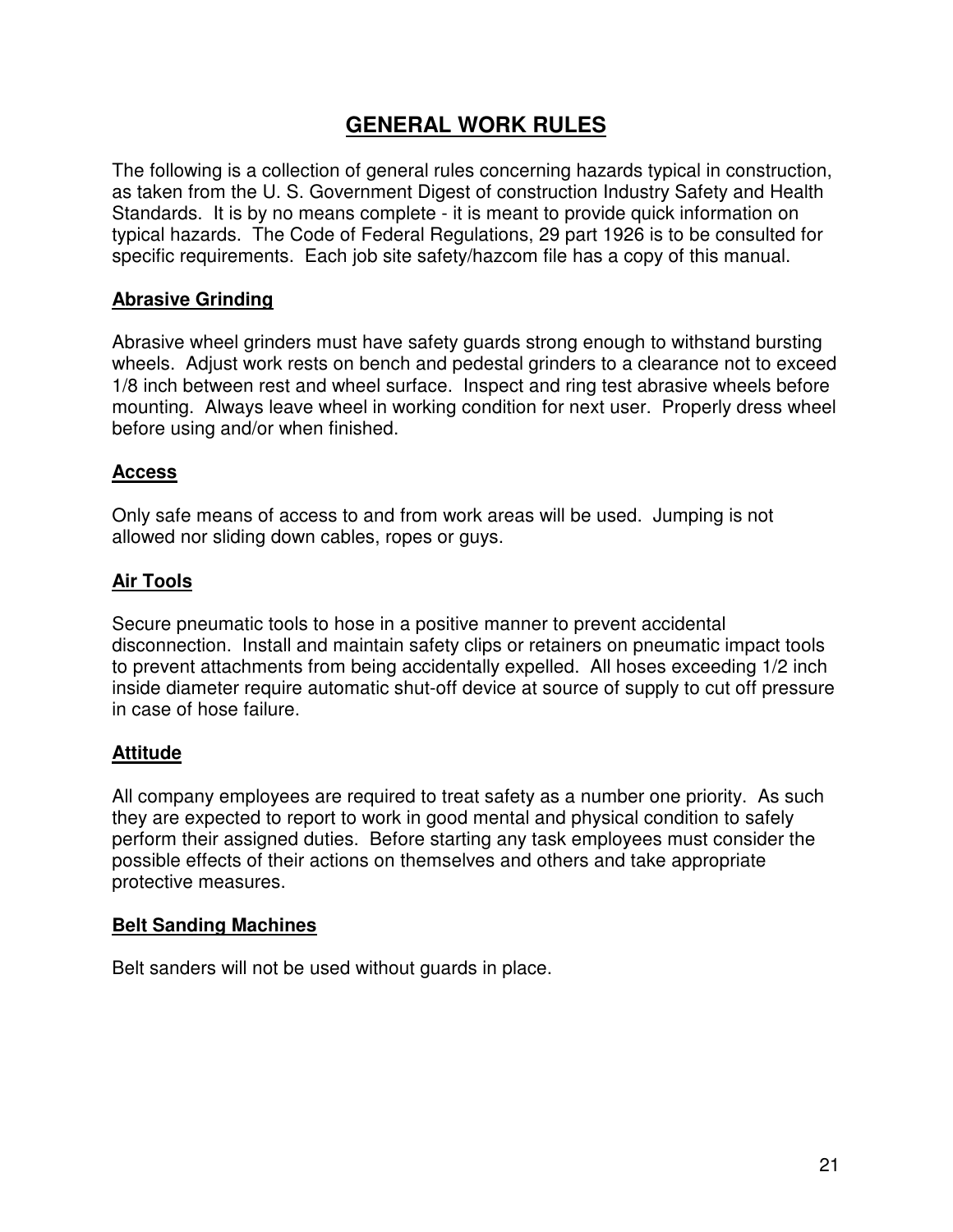#### **Compressed Air, Use of**

Compressed air used for cleaning purposes may not exceed 30 psi and then only in conjunction with effective chip guarding and personal protective equipment. Exception to 30 psi are allowed only for concrete form, mill scale, and similar cleaning operations.

The use of compressed air to clean off yourself or other workers is a life threatening practice that is prohibited.

#### **Compressed Gas Cylinders**

Put valve protection caps in place before compressed gas cylinders are transported, moved, or stored. Cylinder valves will be closed when work is finished and when cylinders are empty or being moved.

Compressed gas cylinders will be secured in an upright position at all times. Keep cylinders at a safe distance or shield form welding or cutting operations. Place them where they cannot become part of an electrical circuit. Oxygen and acetylene must not be stored together.

Oxygen and fuel gas regulators must be in proper working order at all times.

#### **Concrete, Concrete Forms and Shoring**

All protruding reinforcing steel must be guarded to eliminate a hazard . Wire mesh should be secured from recoiling.

Formwork and shoring will be designed and constructed to safely support all loads imposed during concrete placement. All components will be inspected prior to erection. Drawings or plans of jack layout, formwork, shoring, working decks, and scaffolding systems should be available at jobsite.

Forms and shores may not be removed until it has been determined that the concrete has gained sufficient strength to support its weight and superimposed loads.

#### **Electrical - Grounding**

15 and 20-ampere receptacle outlets on single-phase, 120-volt circuits for construction sites which are not a part of permanent wiring of the building or structure must be protected by either ground-fault circuit interrupters or an assured equipment grounding conductor program.

An assured equipment grounding conductor program covers all cord sets, receptacles which are not a part of the permanent wiring of the building or structure and equipment connected by cord and plug.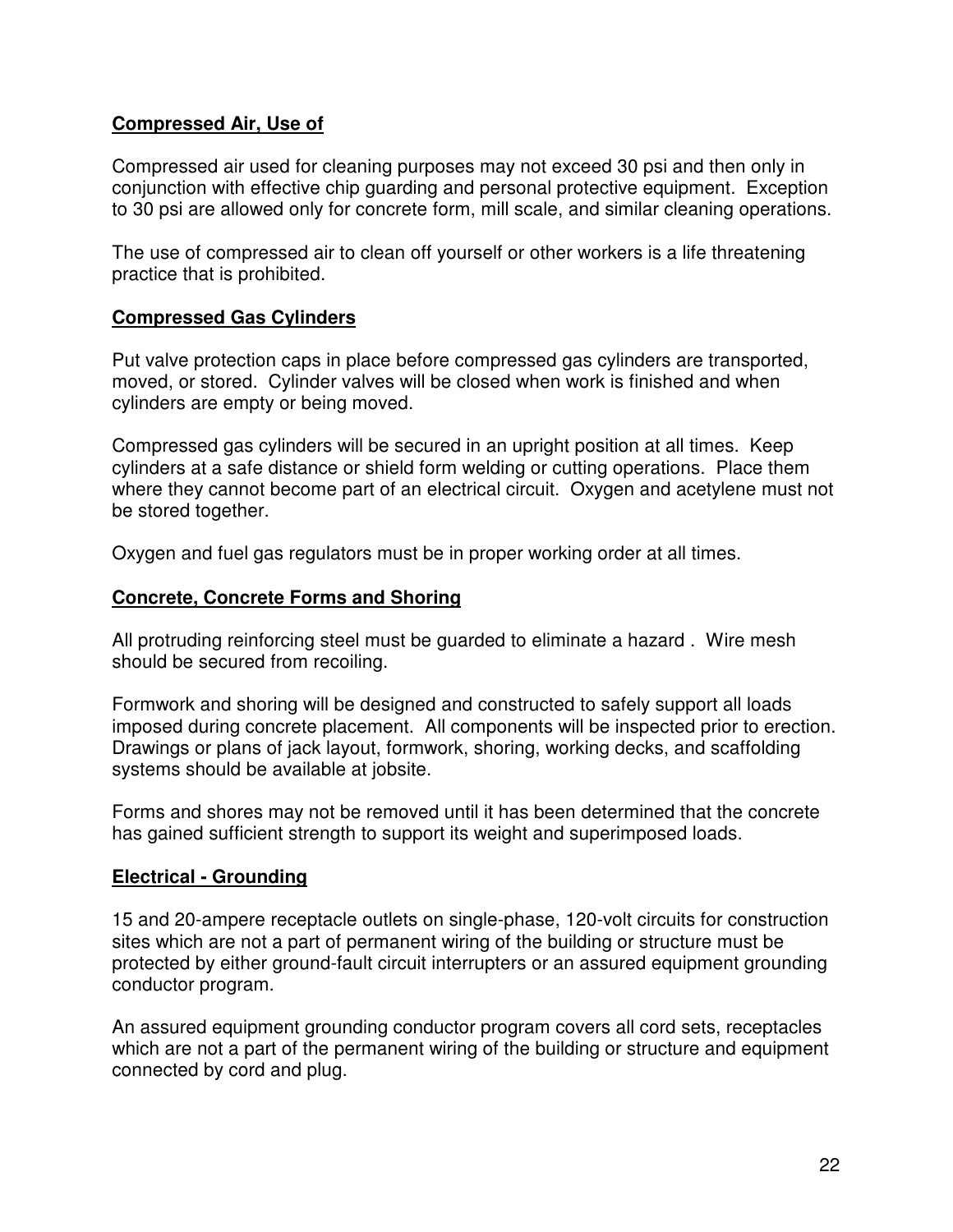Inspect each cord set, attachment cap, plug and receptacle of cord sets, and any equipment connected by cord and plug, except cord sets and receptacles which are fixed and not exposed to damage, before each day's use for external defects and possible internal damage. Remove from service or repair immediately any defective items.

Tests will be performed on all cord sets, receptacles which are not a part of the permanent wiring of the building or structure, and cord-and-plug-connected equipment required to be grounded. Grounding conductors will be tested for continuity. Each receptacle and attachment cap or plug will be tested for correct attachment of the equipment required to be grounded. Grounding conductors will be tested for continuity. Each receptacle and attachment cap or plug will be tested for correct attachment of the equipment grounding conductor.

Tests will be recorded. This test record must identify each receptacle, cord set, and cord-and-plug-connected equipment that passed the test, and will indicate the last date it was tested or the interval for which it was tested. No electrical tool or cord may be used unless it has been tested according to company's assured grounding program. The non-current-carrying metal parts of fixed, portable and plug-connected equipment must be grounded except those protected by an approved system of double insulation. The path from circuits, equipment, structures, and conduit or enclosures to ground must be permanent and continuous and have ample current-carrying capacity.

#### **Equipment Operation**

No employee will operate electric, gas, or hand powered tools or equipment unless familiar with use of the item and safety precautions required. Supervision will provide necessary safety information for all tasks and equipment.

#### **Excavating and Trenching**

Before opening any excavation, efforts, including utility company contact, must be made to determine if there are underground installations in the area. Underground facilities must be located and supported during excavation operation.

Walls and faces of trenches 5 feet or more in depth and all excavations in which employees are exposed to danger from moving ground or cave-in must be guarded by shoring or sloping.

Where employees may be required to enter excavations, excavated material must be stored at least 2 feet from excavation edge.

Make daily inspections of excavations. If evidence of possible cave-ins or slides is apparent, cease all work in excavation until precautions have been taken.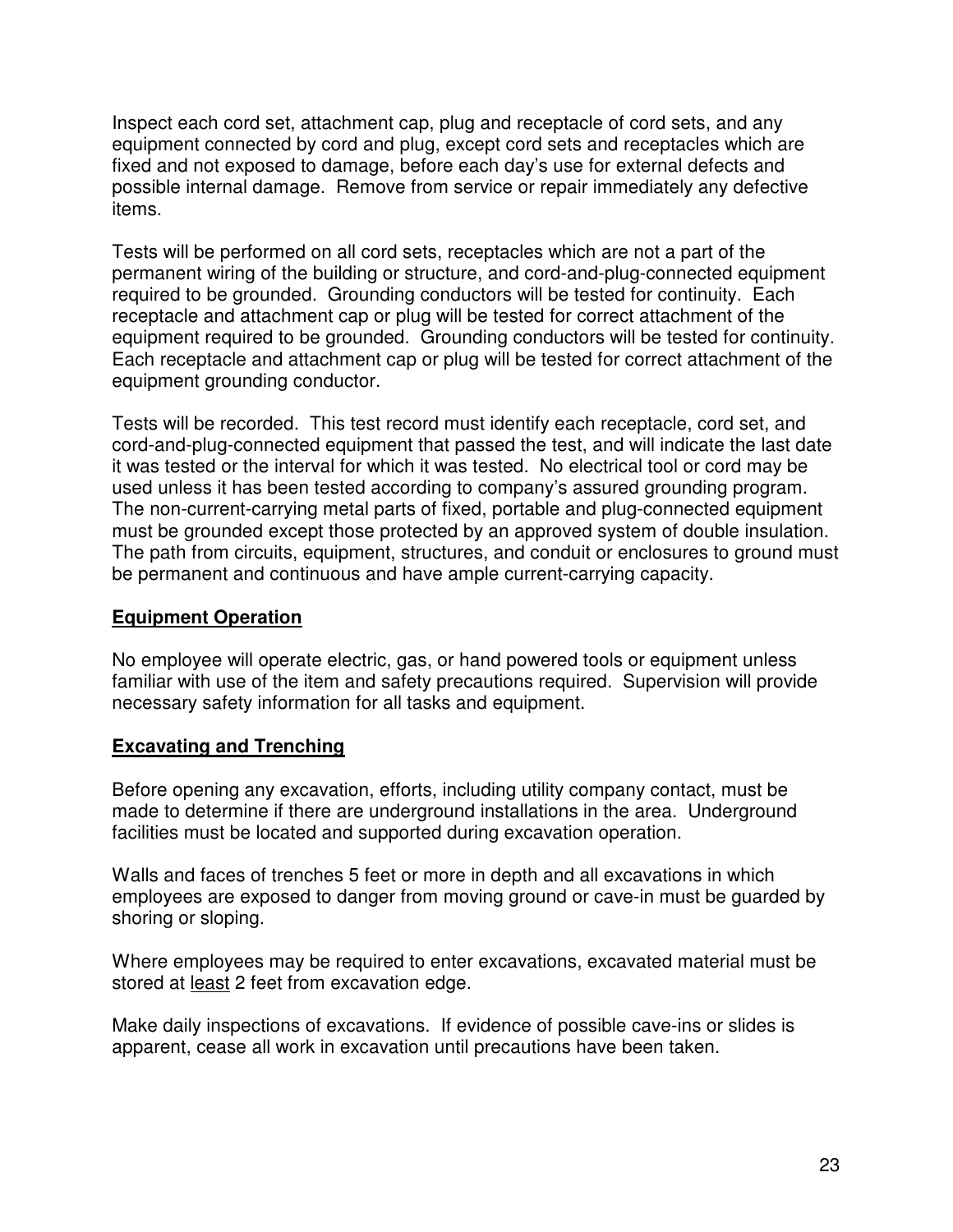Trenches 4 feet deep or more require adequate means of exit such as ladders or steps, located so as to require more than 25 feet of lateral travel.

#### **Explosives and Blasting**

Only authorized and qualified persons will be permitted to handle and use explosives. Smoking and open flames are not permitted within 50 feet of explosives and detonator storage magazine.

#### **Eye and Face Protection**

Eye and face protection will be provided and must be worn when machines or operations present potential eye or face injury. Employees involved in welding operation must wear filter lenses or plates of the proper shade number. Employees exposed to laser beams must use suitable laser safety goggles that will protect for the specific wave length of the laser and be optical density (O.D.) - adequate for the energy involved.

Goggles will be worn over any employee-owned prescription glasses that do not meet industrial safety standards.

#### **Fencing**

Security fencing protects employees, the company and the general public. All fencing must be maintained by all employees to the extent of their job description. Report defects beyond you ability to repair to your supervisor.

#### **Fire Protection**

Fire-fighting equipment must be conspicuously located and readily accessible at times, and periodically inspected and maintained in operating condition. Report any inoperative or missing equipment to supervision.

If the project includes automatic sprinkler protection, installation will closely follow construction and be placed in service, as soon as applicable laws permit, following completion of each story.

Fire extinguishers, rated not less thank 2A, will be provided for each 3,000 square feet of building area (or major fraction). Travel distance from any point to the nearest fire extinguisher may not exceed 100 feet with at least one extinguisher per floor. In multistore buildings, at least one fire extinguisher must be located adjacent to stairway.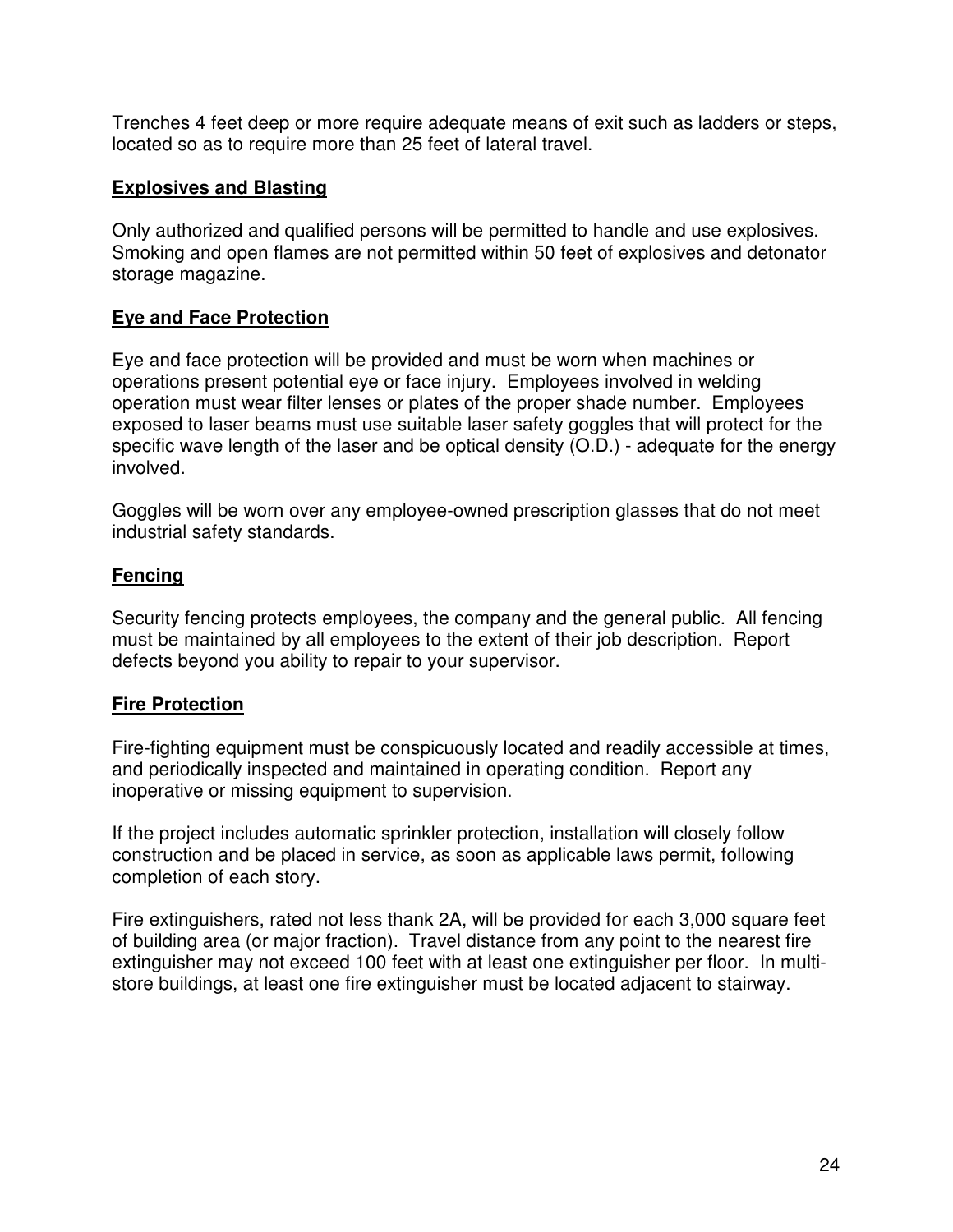#### **Flagmen**

When signs, signals, and barricades do not provide necessary protection on or adjacent to a highway or street, flagmen or other appropriate traffic controls may be used. Flagmen will wear a red or orange warning garment. Warning garments worn at night will be of reflective material.

#### **Flammable and Combustible Liquids**

Only approved containers and portable tanks will be used for storage and handling of flammable and combustible liquids.

No more than 25 gallons of flammable or combustible liquids may be stored in a room outside of an approved storage cabinet.

No more than 60 gallons of flammable or 120 gallons of combustible liquids may be stored in any one storage cabinet.

No more than three storage cabinets may be located in a single storage area. Inside storage rooms for flammable and combustible liquids must be of fire-resistive construction, with self-closing fire doors, 4-inch sills or depressed floors, a ventilation system of at least six air changes per hour, and electrical wiring and equipment approved for Class 1, Division 1 locations.

Storage in containers outside buildings may not exceed 1,100 gallons in any one pile or area. Grade storage areas to divert possible spills away from building or other exposures, or surround with a curb or dike. Locate storage areas at least 20 feet from any building and keep free from weeds, debris, and other combustible materials.

Keep flammable liquids in closed containers when not in use.

Post conspicuous and legible signs prohibiting smoking in service and refueling area.

#### **Floor Opening, Open Sides, Hatchways, Etc.**

Guard openings with a standard railing and toeboards or cover. Provide railing on all exposed sides, except at entrances to stairways.

Every open-sided floor or platform, 6 feet or more above adjacent floor or ground level, must be guarded by a standard railing, or the equivalent, on all open sides except where there is entrance to a ramp, stairway, or fixed ladder.

Runways 4 feet high or more need standard railings on all open sides.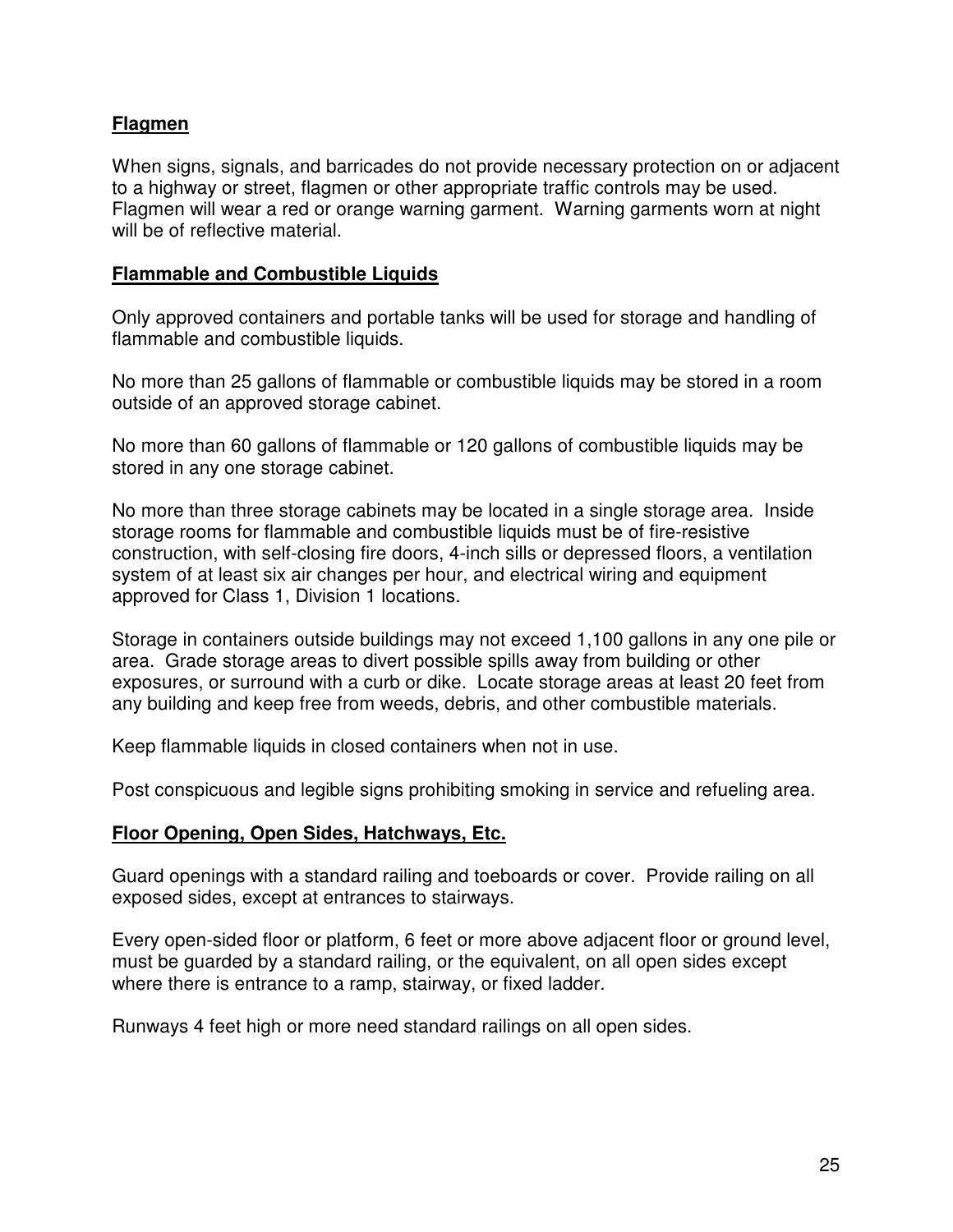Guarded ladderway floor openings of platforms with standard guardrails and standard toeboards on all exposed sides, except at entrance to opening, with passage through the railing provided by a swinging gate or offset so a person cannot walk directly into an opening.

Temporary floor openings will have standard railing or effective covers.

Floor holes into which persons can accidentally walk will be guarded by either a standard railing with standard toeboard on all exposed sides, or a standard floor hole cover.

While the cover is not in place, the floor hole will be protected by a standard railing.

#### **Gases, Vapors, Fumes, Dusts, and Mists**

Exposure to toxic gases, vapors, fumes, dusts, and mists at a concentration above those specified in the "Threshold Limit Values of Airborne contaminants" of the AGCY. should be avoided.

When engineering and administrative controls are not feasible to achieve full compliance, protective equipment or other protective measures will be used to keep the exposure of employees to air contaminants within the limits prescribed. Any equipment and technical measures used for this purpose must be reviewed for each particular use by a technically qualified person. Employees will wear all furnished equipment at all times.

#### **Hand Tools**

Employees will not use unsafe hand tools. Wrenches may not be used when jaws are sprung to the point that slippage occurs. Keep impact tools free of mushroomed heads. Keep wooden tool handles free of splinters or cracks and tight in the tool.

Electric power-operated tools will be either approved double insulated, they will be properly grounded, or they will be used with ground fault circuit interrupters.

#### **Hard Hats**

Hard Hats will be worn at all times on construction sites where there are moving objects or work overhead.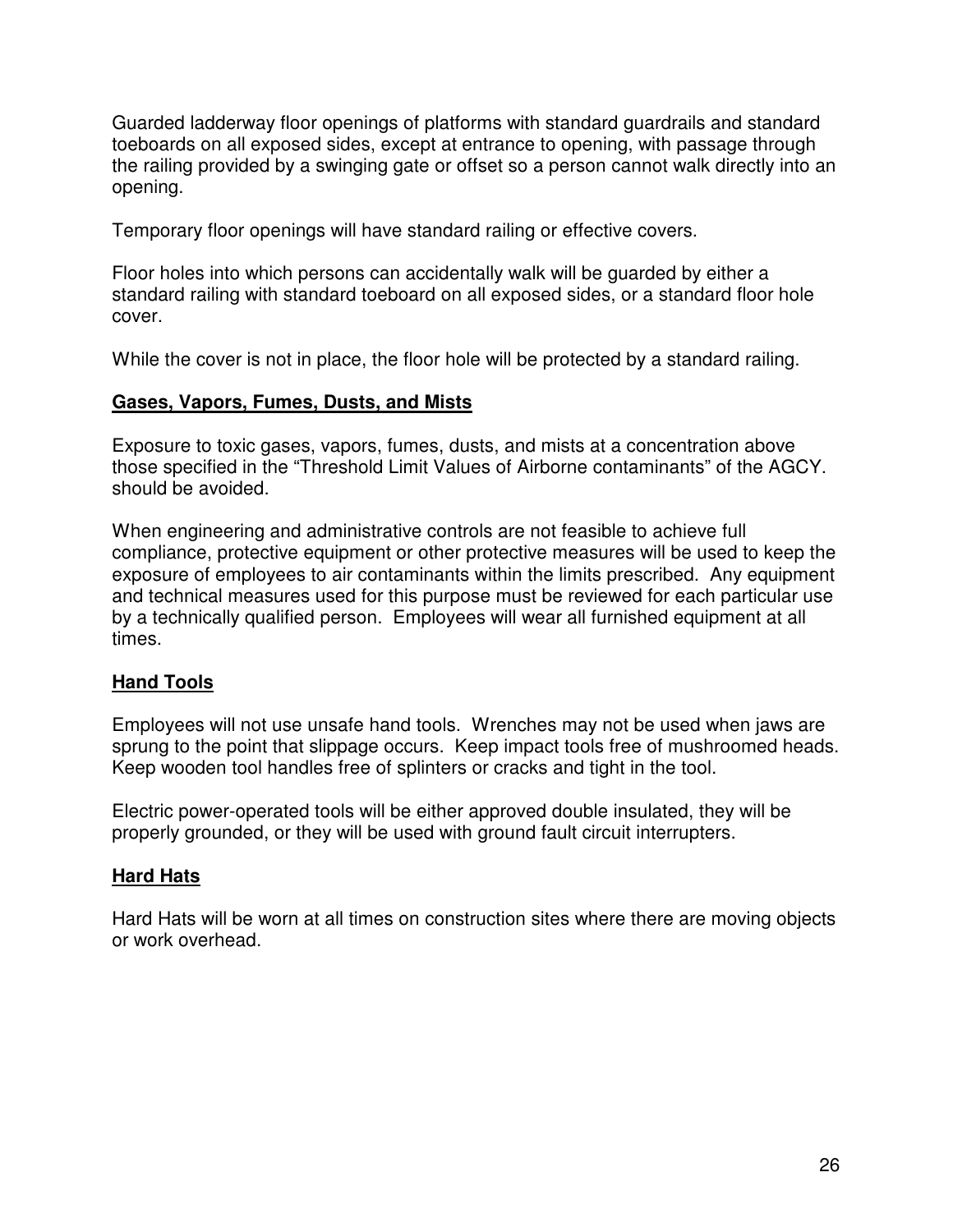#### **Hazard Communication**

Employees will receive training in their rights, duties and responsibilities under the Hazardous Communication Standard. A copy of the company's program and the standard will be made available to all employees on request. Employees will review material safety data sheets when working with a hazardous material for the first time and anytime thereafter when a question arises. Safety precautions outlined on Material Safety Data Sheets are to be followed. (For additional information see Hazard communication Program.)

#### **Hearing Protection**

Hearing Protection will be worn in areas where sound levels may exceed 85 decibels.

#### **Heating Devices, Temporary**

Fresh air must be present in sufficient quantities to maintain safety for workers. Solid fuel salamanders are prohibited in buildings and on scaffolds.

#### **Hoists, Material and Personnel**

Rated load capacities, recommended operating speeds, and special hazard warnings or instructions posted on cars and platforms must be heeded. Material hoistway entrance hoists will be protected of personnel hoists will be not less thank 6 feet 6 inches high, operated from the landing side and are accessible only to persons on the car. Provide overhead protective covering on the top of the hoist cage or platform.

#### **Horseplay**

All disruptive activities usually referred to as horseplay are forbidden. No practical jokes or fights will be tolerated.

#### **Housekeeping**

Form and scrap lumber with protruding nails and all other debris will be kept clear from work area. Remove combustible scrap and debris at regular intervals. Containers will be provided for collection and separation of all refuse. Covers are required on containers used for Flammable or Harmful Substances.

At the end of each portion of work return all tools and excess material to proper storage. Clean up all debris before moving on to the next phase. Each employee is responsible for keeping his own work areas clean.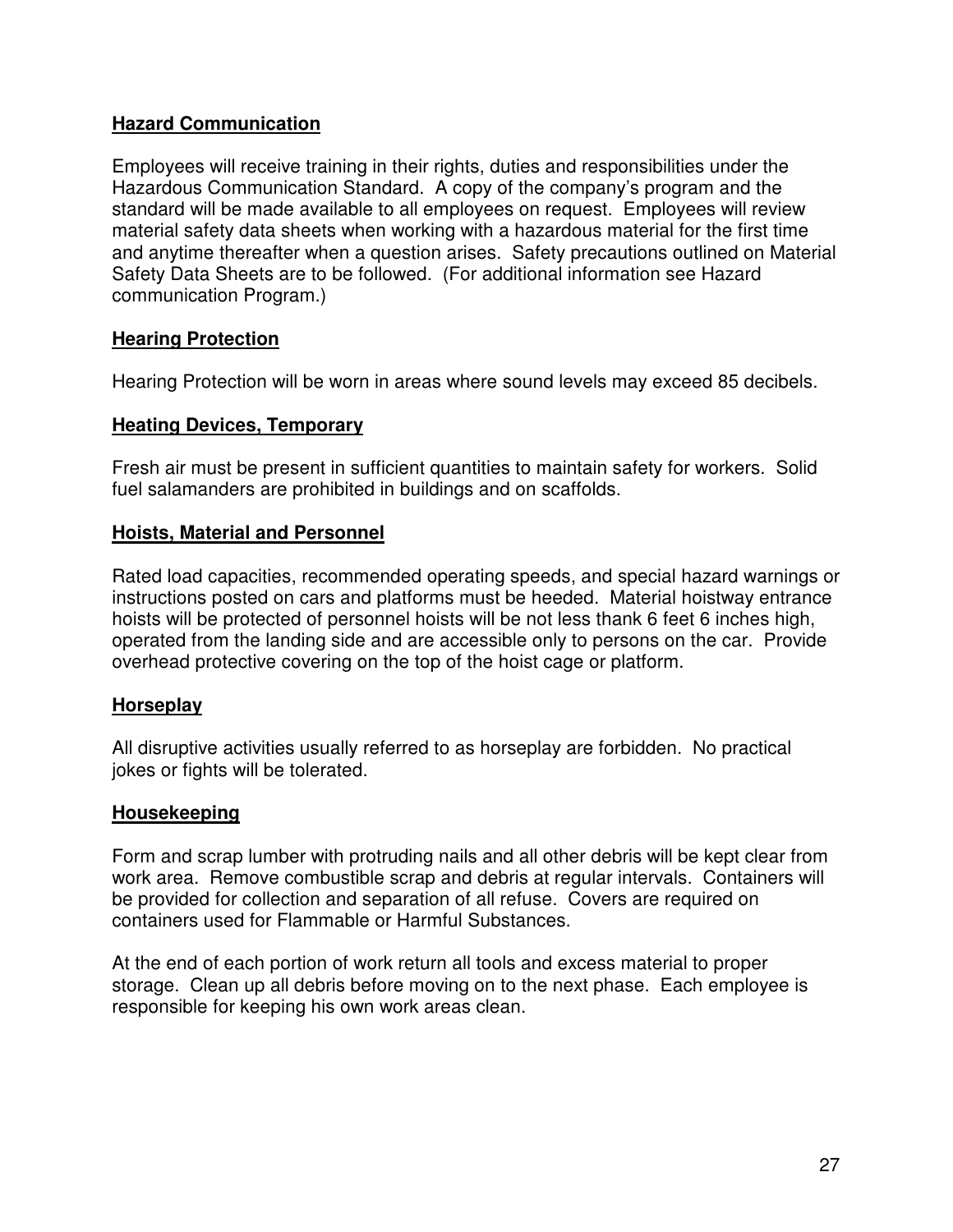#### **Illumination**

Construction areas should be lighted to not less than minimum illumination intensities listed while work is in progress.

#### **Foot-Candles: Area or Operation**

- 5 General construction area lighting. General construction areas, concrete placement, active storage areas, loading platforms, refueling, and field maintenance areas and stairways.
- 5 Indoor: warehouses, corridors, hallways and exit ways.
- 5 Tunnels, shafts, and general underground work areas: (Exception: minimum of 10 foot-candles is required at tunnel and shaft heading during drilling, mucking, and scaling. Bureau of Mines - approved cap lights shall be acceptable for use in the tunnel heading).
- 10 General construction plant and shops (e.g., batch plants, screening plants, mechanical and electrical equipment rooms, carpenters shops, rigging lofts and active storerooms, mess halls, indoor toilets, and workrooms).

#### **Injuries**

All injuries - even those that seem slight - will be reported immediately to your supervisor.

#### **Jointers**

Ever hand-fed planer and jointer with a horizontal head must be equipped with a cylinder cutting head. Keep opening in the tables as small as possible. Each hand-fed jointer with a horizontal cutting head must have an automatic guard to cover the section of the head on working side of fence or cage. Guards may not be removed.

A proper jointer guard will automatically adjust itself to cover any unused portion of the head and will remain in contact with material at all times. Each hand-fed jointer with horizontal cutting head must have a guard which will cover the section of the head back of the cage or fence.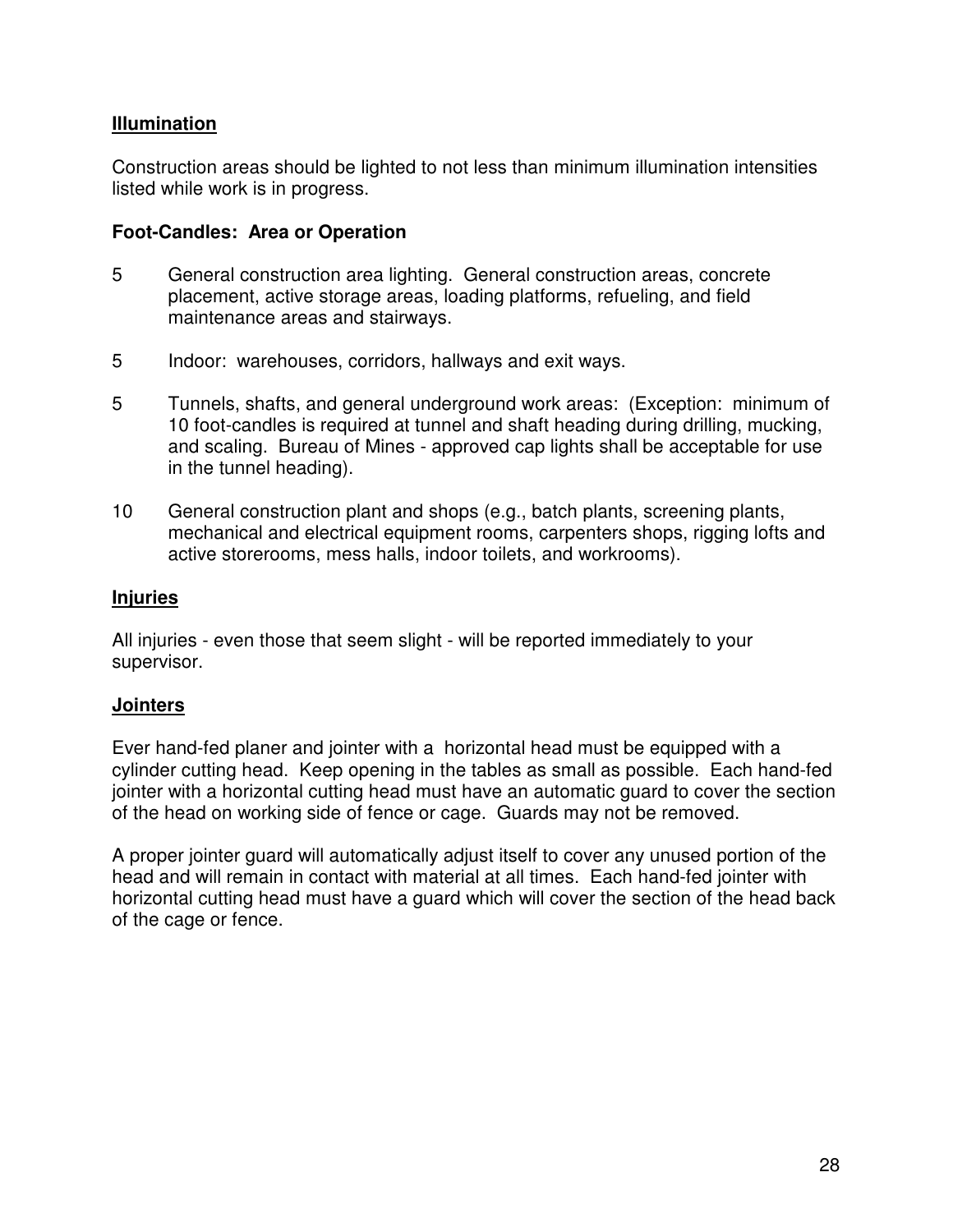#### **Ladders**

The use of ladders with broken or missing rungs or steps, broken or split side rails, or with other faulty or defective construction is prohibited. When ladders with such defects are discovered, withdraw them from service immediately. Place portable ladders on a substantial base at a 4-1 pitch, have clear access at top and bottom, extend a minimum of 36 inches above landing, or where not practical, provide grab rails. Secure against movement while in use.

Portable metal ladders may not be used for electrical work or where they may contact electrical conductors.

Job-made ladders will be constructed for their intended use. Cleats will be inset into side rails 1/2 inch, or filler blocks used. Cleats will be uniformly spaced, 12 inches, topto-top.

#### **Lasers**

Only trained employees will be allowed to operate lasers. Employees will wear proper eye protection where there is a potential exposure to laser light greater than 0.005 watts (5 milliwatts).

Beam shutters or caps will be utilized, or the laser will be turned off, when laser transmission is not actually required. When lasers are left unattended for a substantial period of time, they shall be turned off.

#### **Liquefied Petroleum Gas**

Each system will have containers, valves, connectors, manifold valve assemblies and regulators of an approved type. Every container and vaporizer must be provided with one or more approved safety relief valves or devices. containers will be placed upright on firm foundations or otherwise firmly secured.

Portable heaters must be equipped with an approved automatic device to shut off the flow off gas in the event of flame failure. Storage of LPG within buildings is prohibited. Storage locations must have at least one approved portable fire extinguisher, rated not less than 20-B.C.

#### **Masonry Access Zone**

Limited access zones are to be established on the unscaffolded side of unbraced masonry walls. The zones are to be equal to the finished height of the wall plus four feet.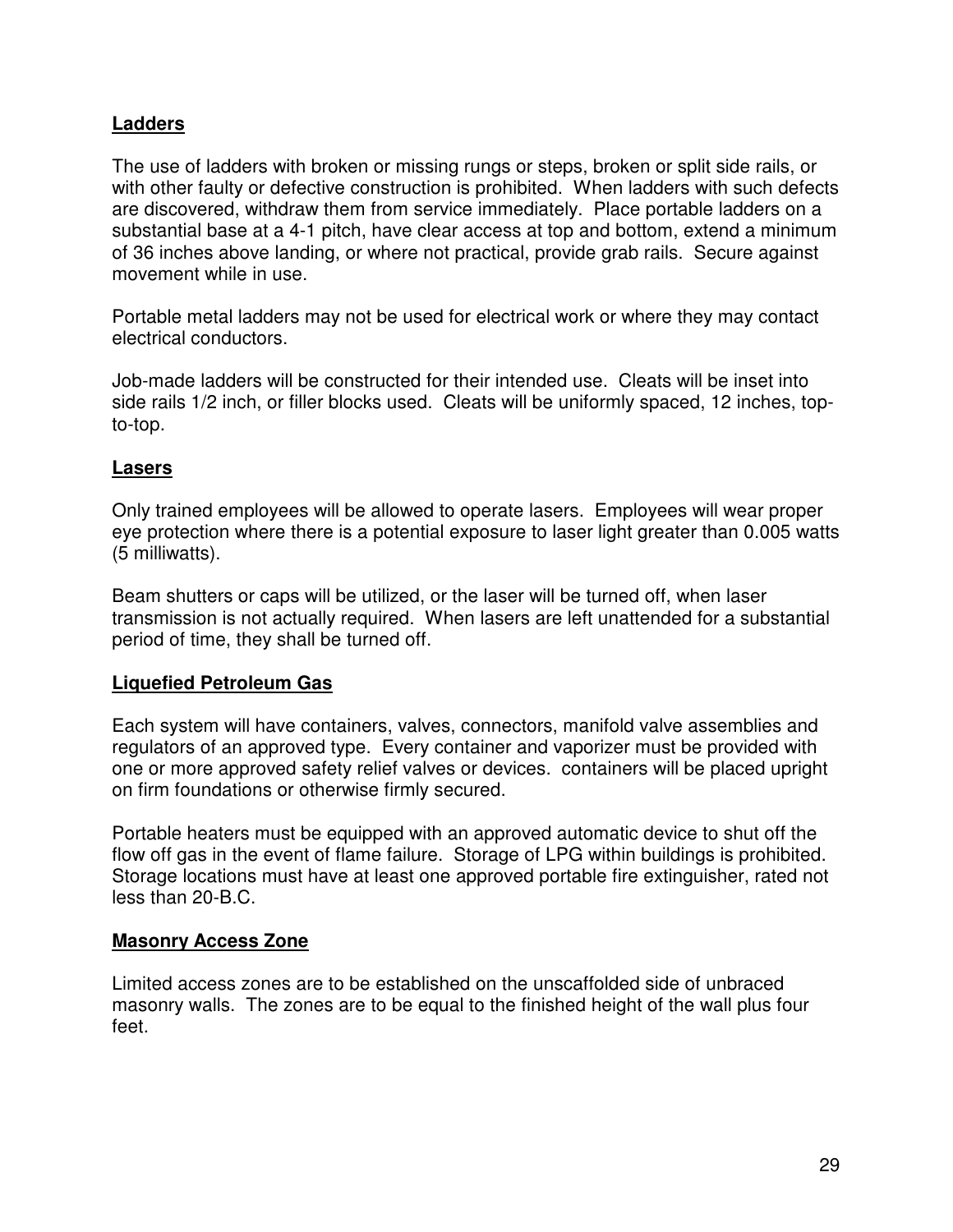#### **Medical Services and First Aid**

When a medical facility is not reasonably accessible, a person trained to render first aid will be available at the worksite.

First aid supplies must be readily available.

The telephone numbers of physicians, hospitals, or ambulances must be conspicuously posted.

#### **Motor Vehicles and Mechanized Equipment**

Check all vehicles in use at beginning of each shift to assure that all parts, equipment, and accessories affecting safe operation are in proper operating condition and free from defects. All defects shall be corrected before placing the vehicle in service.

No employee shall use any motor vehicles, earthmoving or compacting equipment having an obstructed view to the rear, UNLESS the vehicle has a reverse signal alarm distinguishable from surrounding noise level, or if the vehicle is backed up only when an observer signals it is safe to do so.

Heavy machinery, equipment, or parts thereof which are suspended or held aloft will be substantially blocked to prevent falling or shifting before employees are permitted to work under or between them.

#### **Personal Protective Equipment**

The employee is responsible for wearing appropriate personal protective equipment in operations where there is exposure to hazardous conditions or where need is indicated to reduce hazards.

Lifelines, safety belts, and lanyard will be used only for employee safeguarding. Employees working over or near water, where danger of drowning exists will wear U.S. Coast Guard approved life jackets or buoyant work vests.

#### **Powder-Actuated Tools**

Only trained employees will be allowed to operate powder-actuated tools. All powderactuated tools will be tested daily before use and all defects discovered before or during use will be corrected. Tools will not be loaded until immediately before use. Loaded tools will not be left unattended.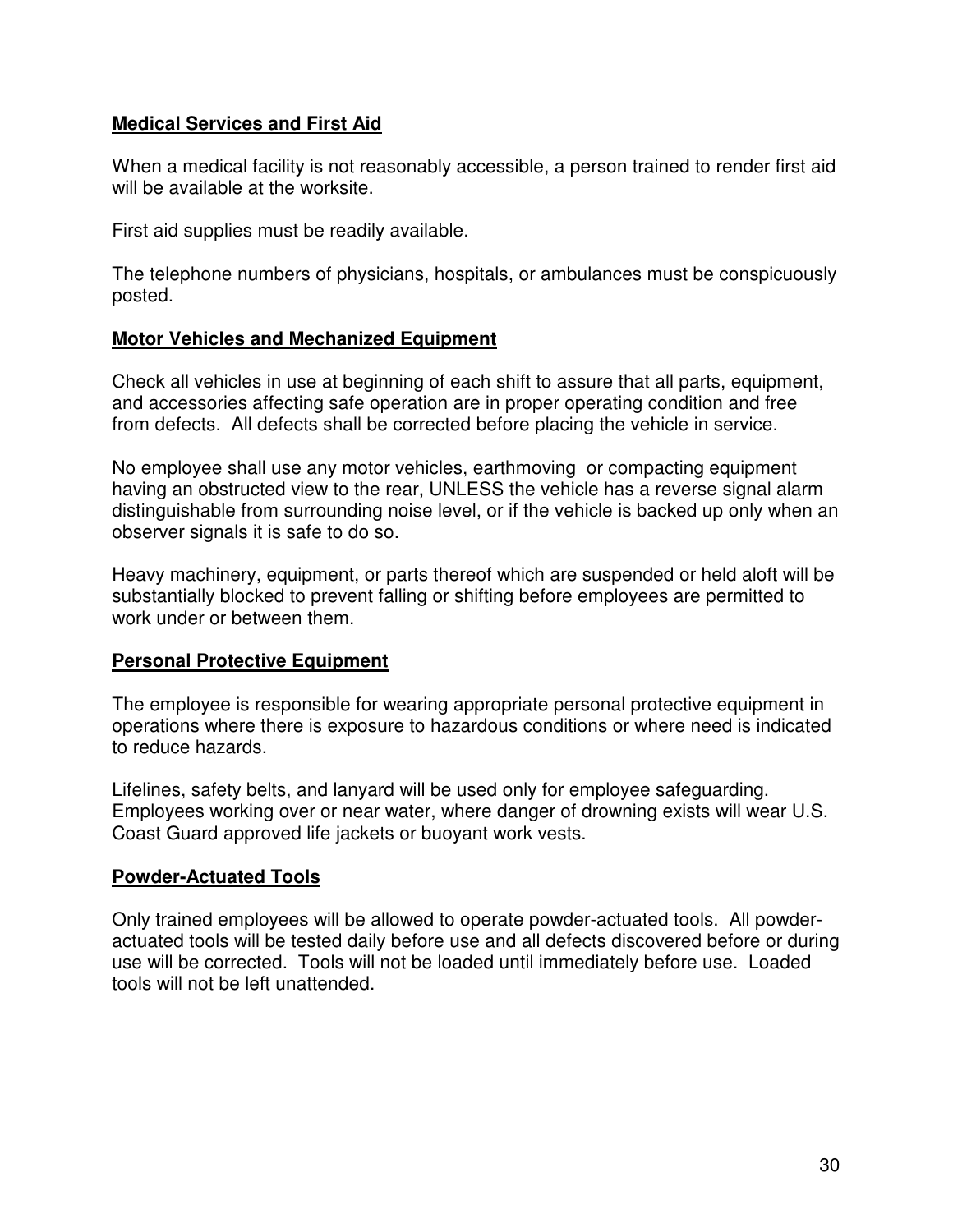#### **Power Transmission, Mechanical**

Belts, gears, shafts, pulleys, sprockets, spindles, drums, flywheels, chains or other reciprocating , rotating, or moving parts of equipment must be guarded if such parts are exposed to contact by employees or otherwise constitute a hazard. No equipment may be used without guards in place.

#### **Protection of the Public**

All company personnel are charged with aiding in the protection of the public including, as your job description dictates, installation and maintenance of signs, signals, lights, fences, guardrails, ramps, temporary sidewalks, barricades and overhead protection as may be necessary.

#### **Railings**

A standard railing will consist of top rail, intermediate rail, toeboard and posts, and have a vertical height of approximately 42 inches from upper surface of top rail to floor, platform, etc. The top rail of a railing will be smooth-surfaced, with a strength to withstand at least 200 pounds. The intermediate rail will be approximately halfway between top rail and floor.

A stair railing will be of construction similar to a standard railing, but the vertical height will be no more than 34 inches nor less thank 30 inches from the upper surface of top rail to surface of tread in line with face or riser at forward edge of tread.

#### **Respiratory Protection**

In emergencies, or when feasible engineering or administrative controls are not effective in controlling toxic substances, approved respiratory protective equipment will be provided and used. Respiratory protective devices will be approved for the hazardous work requirements and conditions. Employees required to use respiratory protective devices will be thoroughly trained in their use after being qualified for use by a doctor. (Note: It is the employee's responsibility to ensure that he or she has been declared capable of wearing a respirator by a doctor.) Respiratory protective equipment will be inspected regularly and maintained in good condition.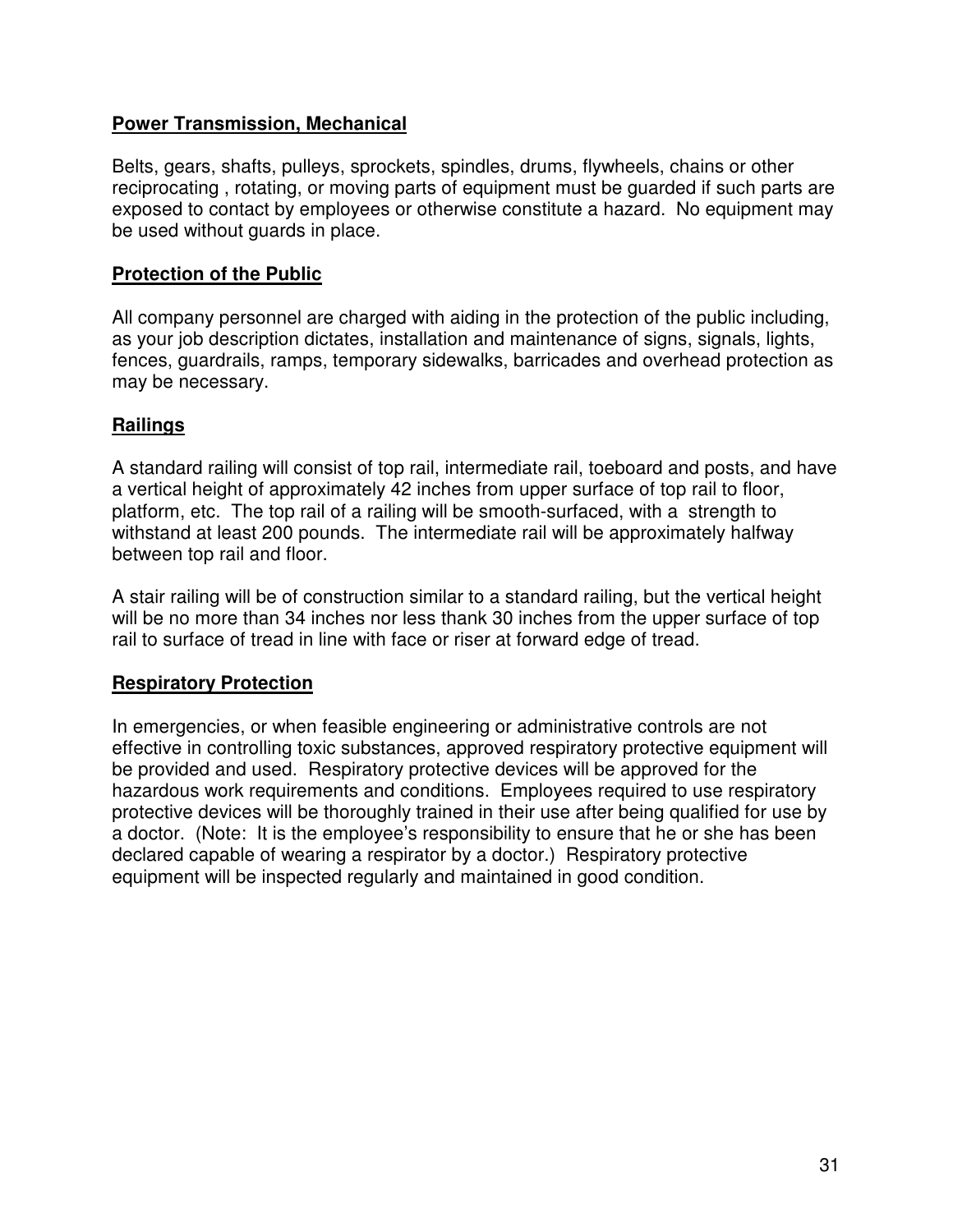#### **Rollover Protective Structures (ROPS)**

Rollover protective structures (ROPS) apply to the following types of material handling equipment: all rubber-tired, self-propelled scrapers; rubber-tired, front-end loaders; rubber-tired, dozers; wheel-type agricultural and industrial tractors; crawler tractors; crawler-type loaders, and motor graders with or without attachments that are to be used in construction work. This requirement does not apply to sideboom pipelaying tractors.

#### **Safety Nets**

Safety nets are required when workplaces are more than 25 feet above the surface and the use of ladders, scaffolds, catch platforms, temporary floors, safety lines, or safety belts is impractical.

#### **Saws**

All portions of band saw blades will be enclosed or guarded, except for working portion of blades between bottom of guide rolls and table.

Portable, power-driven circular saws will be equipped with guards above and below the base plate or shoe.

The lower guard will cover the saw to depth of teeth except for minimum arc required to allow proper retraction and contact with the work, and will automatically return to covering position when blade is removed from the work.

Radial Saws will have an upper guard which completely encloses the upper half of the saw blade. The sides of the lower exposed portion of the blade will be guarded by a device that will automatically adjust to the thickness of and remain in contact with the material being cut. Radial saws used for ripping must have non-kickback fingers or dogs. Radial saws will be installed so that the cutting head will return to starting position when released by the operator.

All swing or sliding cut-off saws will be provided with a hood that will completely enclose upper half of saw.

Limit stops will be provided to prevent swing or sliding type cut-off saws from extending beyond front or back edges of the table.

Each swing or sliding cut-off saw will be provided with an effective device to return saw automatically to the back of the table when released at any point of its travel.

Inverted sliding cut-off saws will be provided with a hood that will cover the part of the saw that protrudes above the top of the table or the material being cut.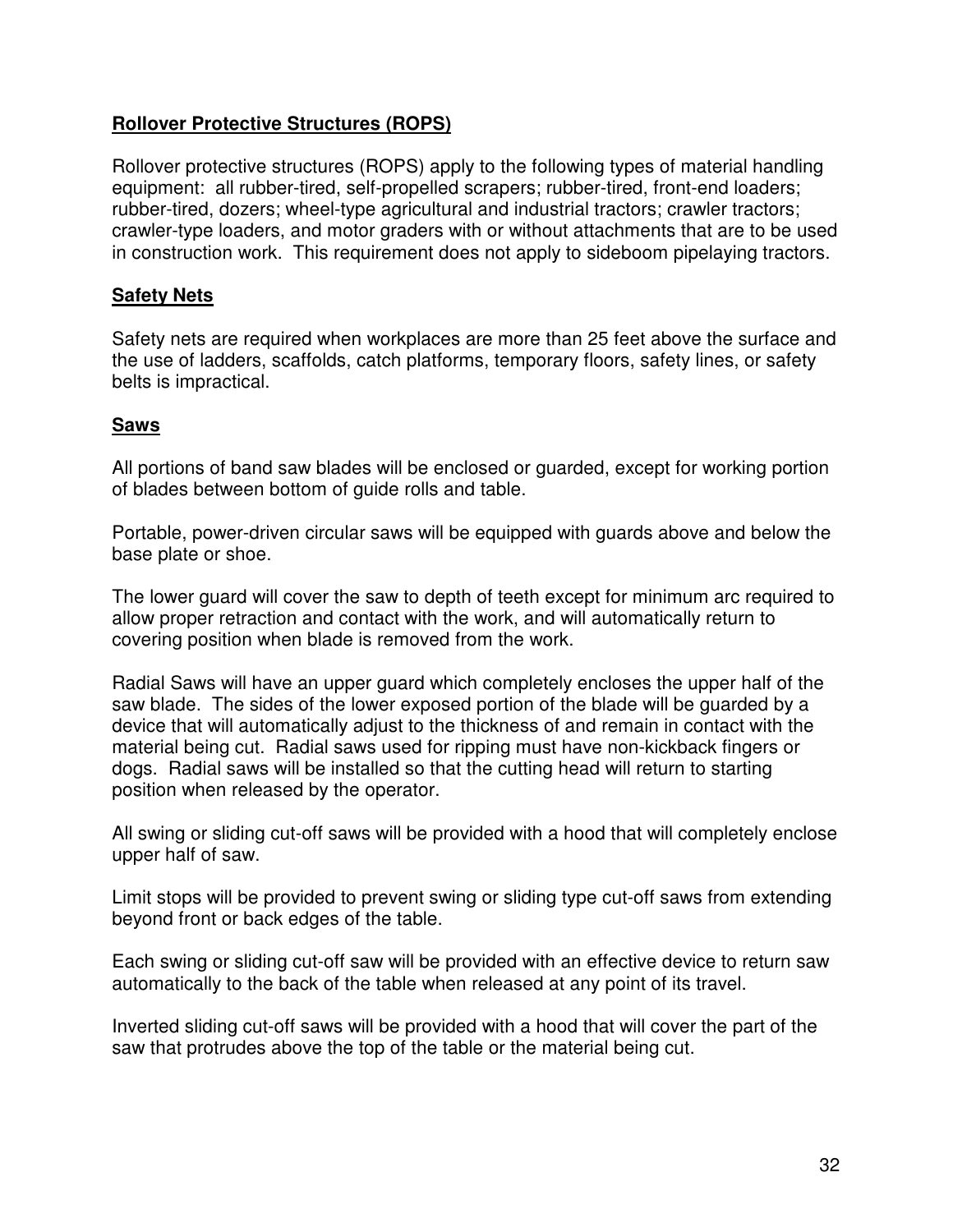Circular table saws will have a hood over the portion of saw above the table, so mounted that the hood will automatically adjust itself to thickness of and remain in contact with the table or the material being cut.

Circular table saws will have a spreader aligned with the blade, spaced no more than 1/2 inch behind largest blade mounted in the saw. Circular table saws used for ripping will have non-kickback fingers or dogs. Feed rolls and blades of self-feed circular saws will be protected by a hood or guard to prevent the hands of the operator from coming in contact with the inrunning rolls at any time.

#### **Scaffolds (General)**

Scaffolds will be capable of supporting 4 times maximum intended load and erected on sound, rigid footing, capable of carrying the maximum intended load without settling or displacement.

Guardrails and toeboards will be installed on all open sides and ends of platforms more than 10 feet above the ground or floor, except needle beam scaffolds and floats which require the use of safety belts. Scaffolds 4 feet to 10 feet in height, with a minimum dimension in either direction of less thank 45 inches, will have standard guardrails installed on all sides and ends.

There will be a screen with maximum 1/2 inch openings between toeboard and guardrail where persons are required to work or pass under scaffolds. Planking will be Scaffold Grade or equivalent as recognized by approved grading rules for species of wood used. Overlap scaffold planking a minimum of 12 inches or secure from movement.

Scaffold planks will extend over end supports not less than 6 inches not more than 12 inches. Scaffolding and accessories with defective parts will be immediately replaced or repaired.

#### **Scaffolds (Mobile)**

Platforms will be tightly planked for full width of scaffold except for necessary entrance opening. Platforms will be secured in place.

Guardrails made of lumber, not less than 2 x 4 inches (or equivalent) approximately 42 inches high, with a midrail, of 1 x 6 inch lumber (or equivalent), and toeboards, will be installed at all open sides and ends on scaffolds more than 10 feet above the ground or floor. Toeboards will be a minimum of 4 inches in height. Where persons are required to work or pass under scaffolds, install wire mesh between toeboards and guardrail.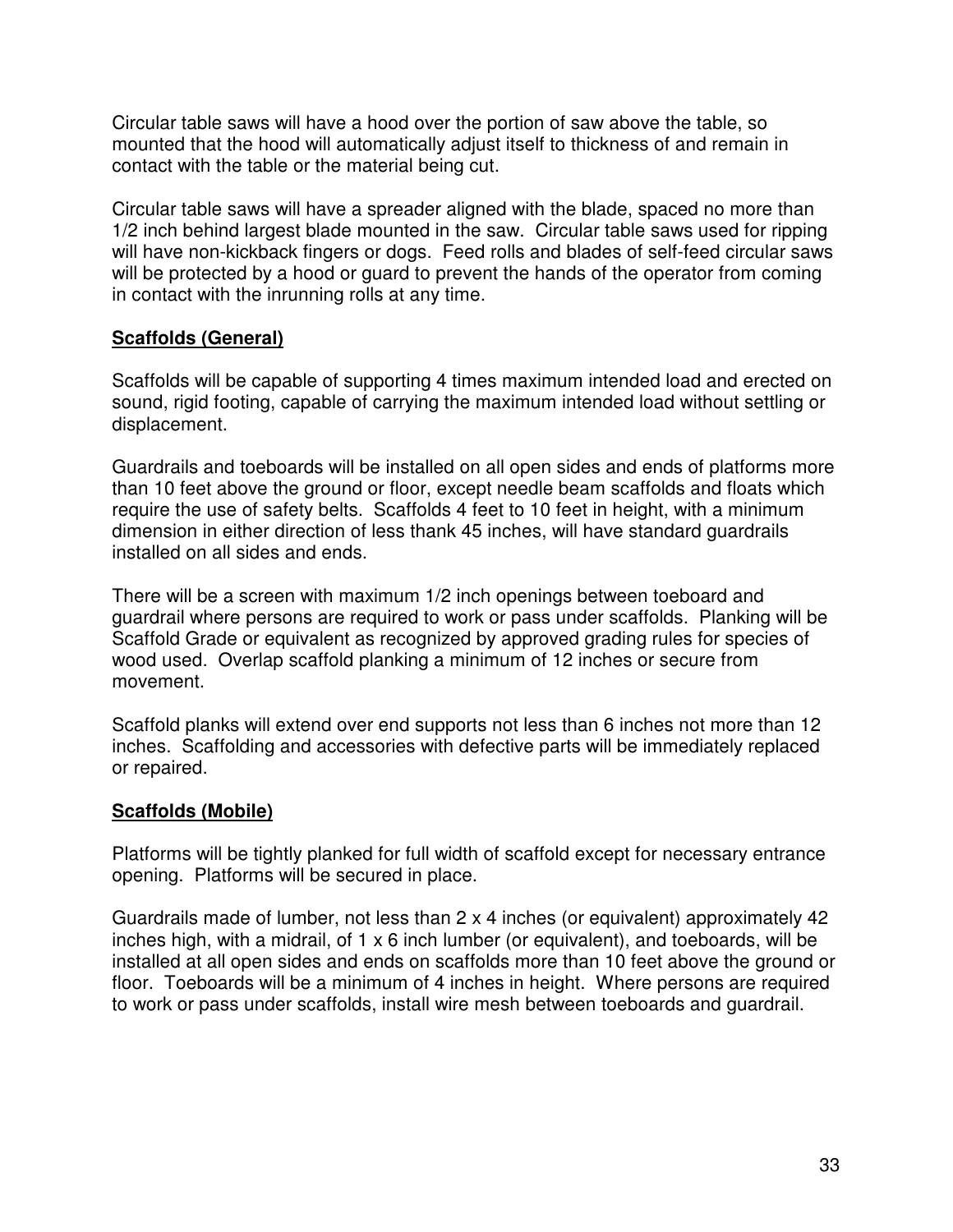#### **Scaffolds (Swinging)**

On suspension scaffolds designed for a working load of 500 pounds, no more than two men will be permitted to work at one time. On suspension scaffolds with a working load of 750 pounds, no more than three men may work at one time. Each employee will wear an approved safety life belt attached to a lifeline. The lifeline will be securely attached to substantial members of the structure (not scaffold), or to securely-rigged lines, which will safely suspend an employee in case of a fall.

#### **Scaffolds (Tubular Welded Frame)**

Scaffolds will be properly braced by cross bracing or diagonal braces, or both, for securing vertical members together laterally. Cross braces will be of such length as will automatically square and align vertical members so that the erected scaffold is plumb, square, and rigid. All brace connections will be made secure.

#### **Signs**

For the protection of everyone, warning signs such as "No Smoking", "Keep Out", "Eye Protection Required", "Out of Order - Do Not Use", and "Authorized Personnel" will be posted. All employees will obey these direction and aid in maintaining these signs.

#### **Stairs**

Flights of stairs having four or more risers will be equipped with standard stair railing or handrails as specified below. On stairways less than 44 inches wide having on side open - at least one stair railing on the open side. On stairways less than 44 inches wide having both sides open - one stair railing on each side. On stairways more than 44 inches wide but less than 88 inches wide - one handrail on each enclosed side and one stair railing on each open side.

On all structures 20 feet or more in height, stairways, ladders, or ramps will be provided. Rise height and tread width will be uniform throughout any flight of stairs.

#### **Storage**

All materials stored in tiers will be secured to prevent sliding, falling or collapse.

Aisles and passageways will be kept clear and in good repair.

Stored materials will not obstruct exits. Materials will be sorted with due regard to fire characteristics.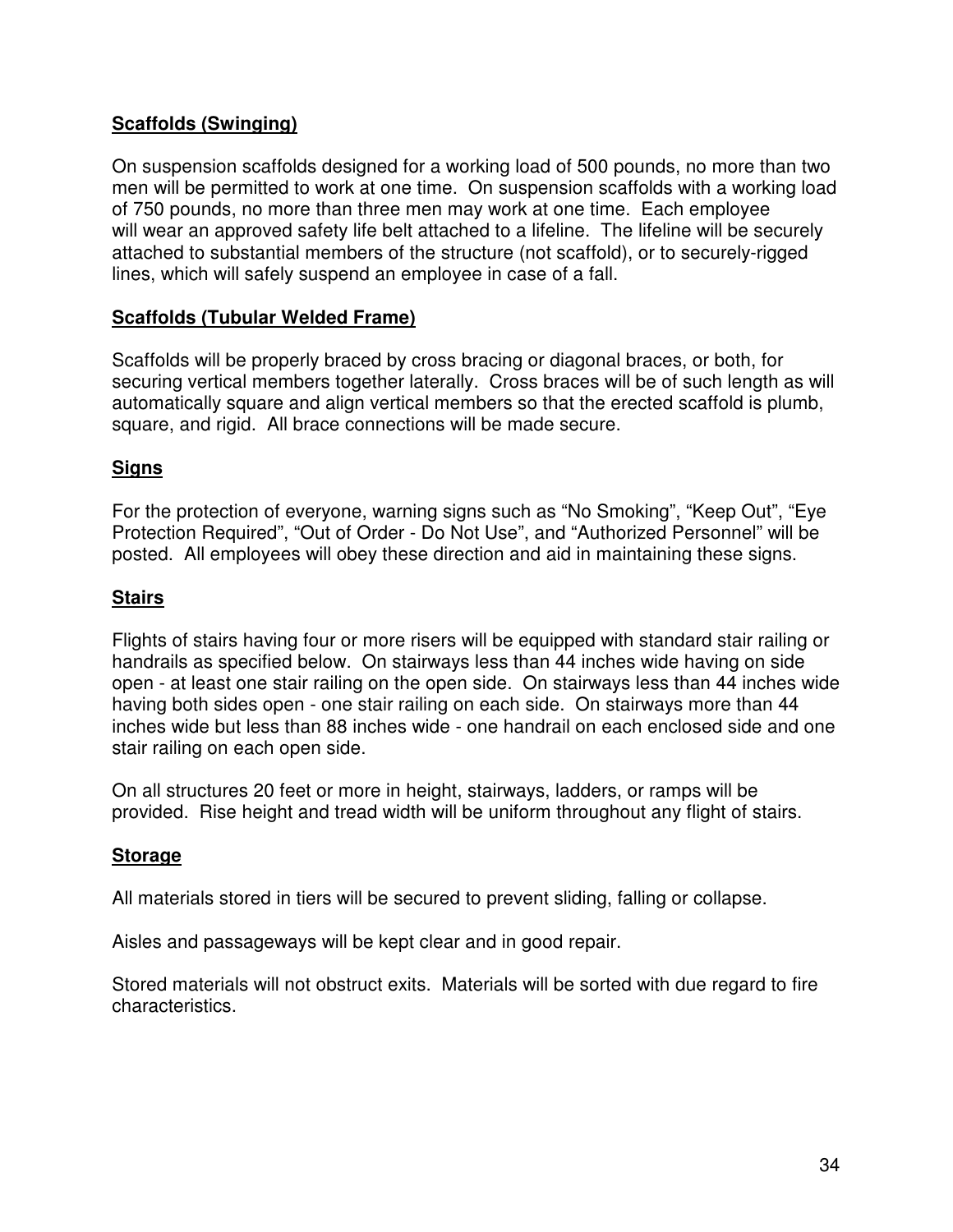#### **Tire Cages**

A safety tire rack, cage, or equivalent protection will be provided and used when inflating, mounting, or dismounting tires installed on split rims, or rims equipped with locking rings or similar devices.

#### **Toilets**

Toilets will be provided according to the following: 20 or fewer persons - one facility; 20 or more persons - one toilet seat and one urinal per 40 persons; 200 or more persons one toilet seat and one urinal per 50 workers.

#### **Wall Openings**

Wall openings, from which there is a drop of more than 4 feet, and the bottom of opening is less than 3 feet above the working surface, will be guarded. When the height and placement of the opening in relation to the working surface is such that a standard rail or intermediate rail will effectively reduce the danger of falling, one or both will be provided. The bottom of danger of falling, one or both will be provided. The bottom of a wall opening that is less than 4 inches above the working surface will be protected by a standard toeboard or an enclosing screen.

#### **Welding, Cutting and Heating**

Proper precautions (isolating welding and cutting, removing fire hazards from the vicinity, providing a fire watch, etc.) for fire prevention will be taken in areas where welding or other "hot work" is being done. No welding, cutting or heating will be done where the application of flammable paints, presence of other flammable compounds or heavy dust concentrations creates a fire hazard. Equip torches with anti-flashback devices.

Arc welding and cutting operations will be shielded by noncombustible or flameproof shields to protect employees from direct arc rays.

When electrode holders are left unattended, electrodes will be removed and holder will be placed or protected so they cannot make electrical contact. All arc welding and cutting cables will be completely insulated. There will be no repairs or splices within 10 feet of electrode holder, except where splices are insulated equal to the insulation of the cable. Defective cable will be repaired or replaced.

Fuel gas and oxygen hose must be easily distinguishable and not interchangeable. Inspect hoses at beginning of each shift and repair or replace if defective.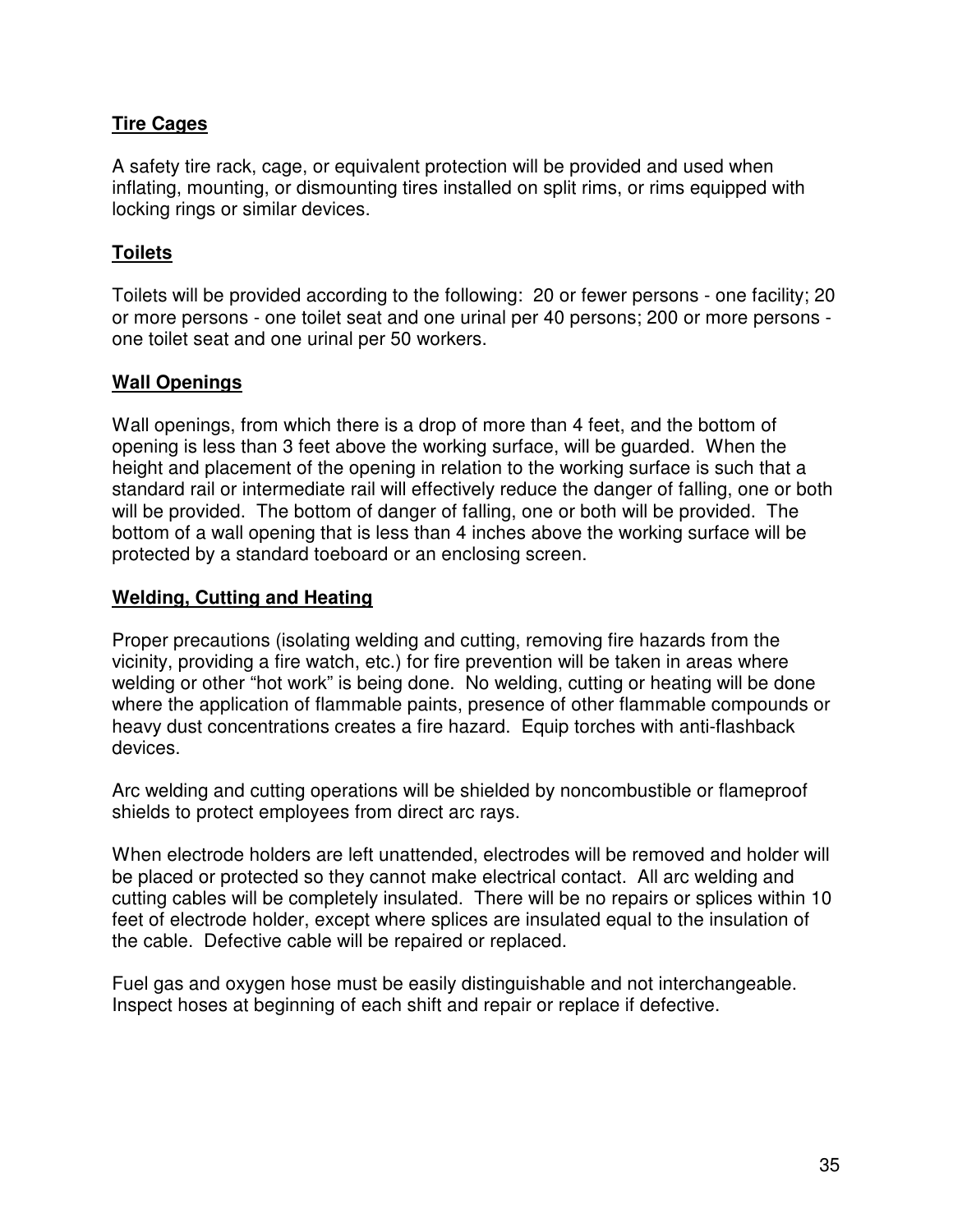General mechanical or local exhaust ventilation or air line respirators will be provided, as required, when welding, cutting or heating hazardous materials. Always wear approved tinted eye protection when welding or in areas where welding is being done.

#### **Wire Ropes, Chains, Ropes, Etc.**

Wire ropes, chains, ropes and other rigging equipment will be inspected prior to use and as necessary during use to assure their safety. Remove defective rigging equipment from service immediately.

Job or shop hooks and links, or makeshift fasteners formed from bolts, rods, etc., or other such attachments, will not be used. When U-bolts are used for eye splices, the U-bolt will be applied so that the "U" section is in contact with the dead end of the rope.

#### **Woodworking Machinery**

All fixed power-driven woodworking tools will be provided with a disconnect switch that can be either locked or tagged in the "off" position.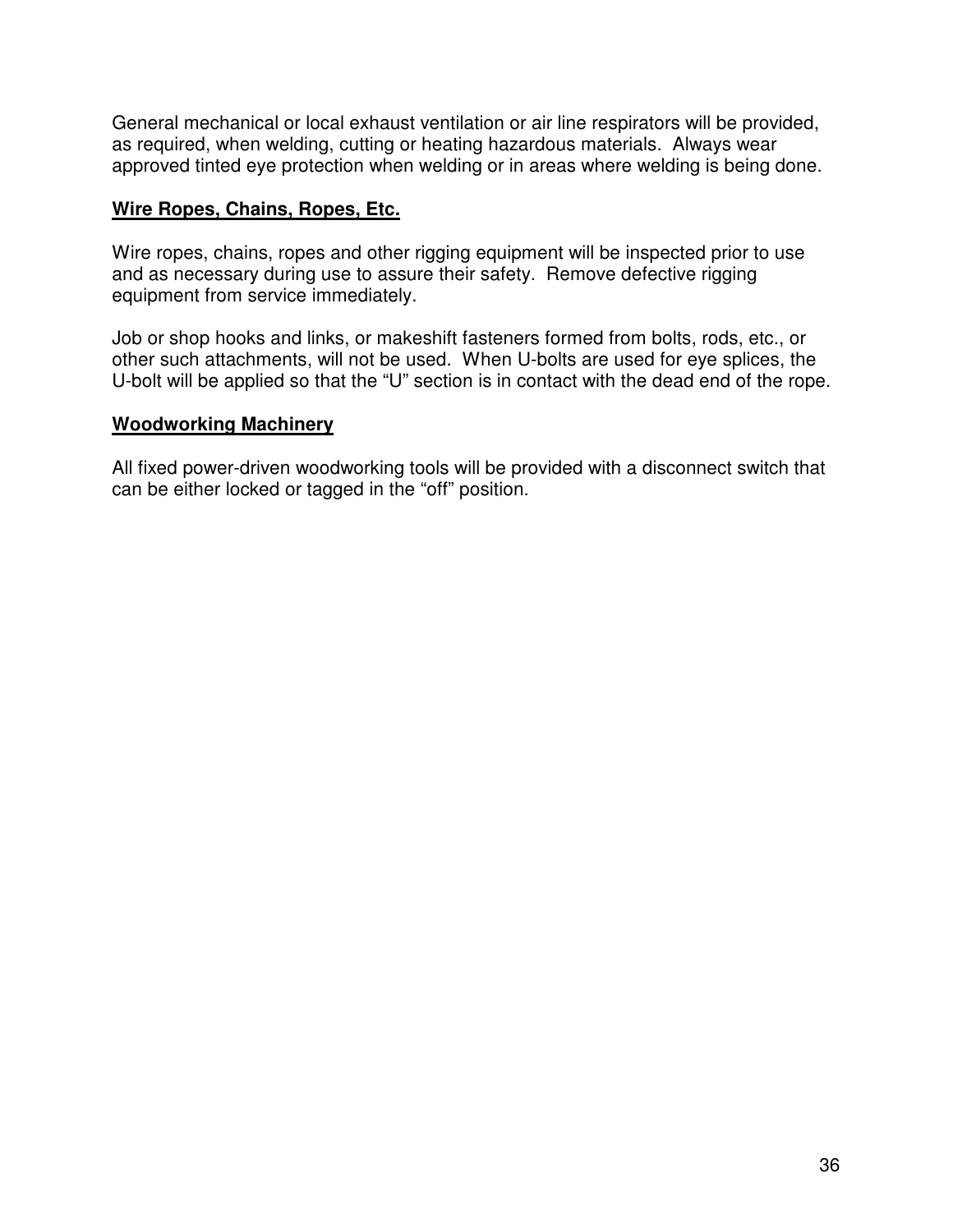# **Fire Protection, Prevention & Emergency Practices**

A portable aerosol-type air horn, kept in the jobsite Safety/Hazcom file, is to serve as our primary Emergency Warning System on each Project. The emergency horn will be blown to alert all jobsite employees in the event of a fire or other emergency.

One long blast is to indicate a fire in process or that an explosion is possibly imminent.

Two long blasts are to indicate another disaster potential or event such as collapse, serious accident, etc.

Three long blasts are to indicate a natural disaster potential such as a tornado, etc.

When the horn is heard, all personnel on site are to assemble at the "Field Office" to let the exact nature of the emergency and to obtain specific instructions on appropriate action to follow from the superintendent or Project Manager. If working in a multi-story structure, personnel will exit by stairway and not by elevator, manlifts, material hoist, etc.

Emergency horns will be located in the field office and in each separate division of the structure (s) under construction. These stations will be designated by appropriate signs.

**LIFE SAFETY IS OUR FIRST PRIORITY**. On assembly, all crafts are to proceed with "roll call" to confirm that all personnel are present or accounted for.

The second order of business after sounding the warning is to telephone for public assistance such as the fire department, rescue squad, hazardous material leak response team, police bomb squad, etc. Emergency phone number lists are to be kept updated and posted next to the field office phone. Know in advance the location of the nearest "back up" telephone, and be prepared to take the phone number list. call the main office to alert them to the problem if and when your time permits.

When personnel have been accounted for, they will be dismissed, except for key people who will be designated to direct emergency personnel who arrive on site or whose services might otherwise be needed to assist in the emergency. (In the event of a bomb threat, however, before dismissal determine if anyone has seen any suspicious packages or persons on site). While it is not our policy to have an established Fire Brigade, instruction on the most effective use of fire extinguishers will be given periodically for "first aid" purposes (ie. to fight small fires in early stages and to aid in evacuating people from the scene).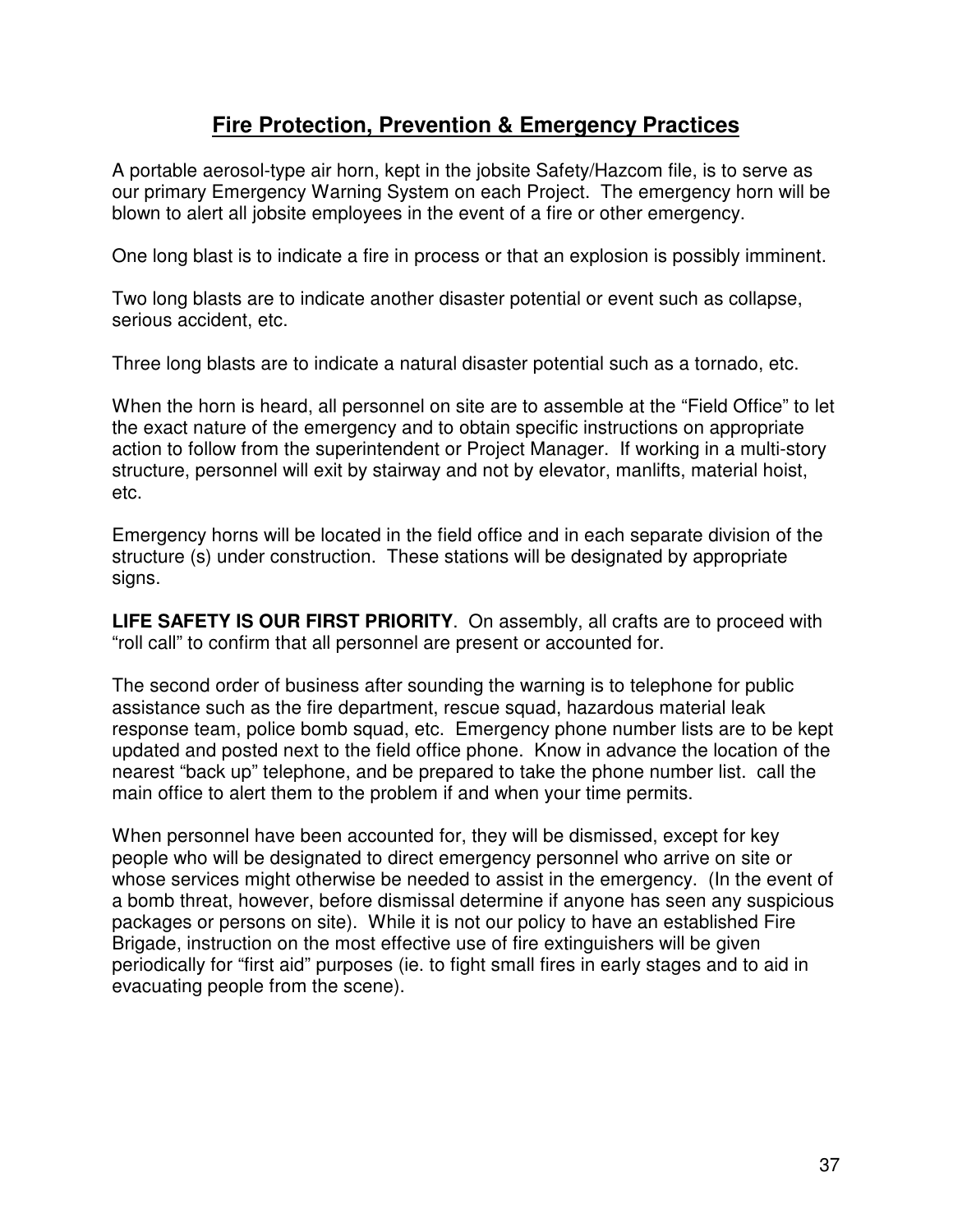All personnel are alerted never to attempt to move a small fire, such as in a vessel, to the outside. In the event of an earthquake or tornado, personnel may be encouraged to gather inside the most protected area of the structure, which will be up to the judgment of the Superintendent project Manager and will be voluntarily given and acted upon. Assembly in the corner of a basement is no liner recommended as a safe act in the case of a tornado. In suburban areas located away from public disaster warning systems, emergency broadcasts will be monitored.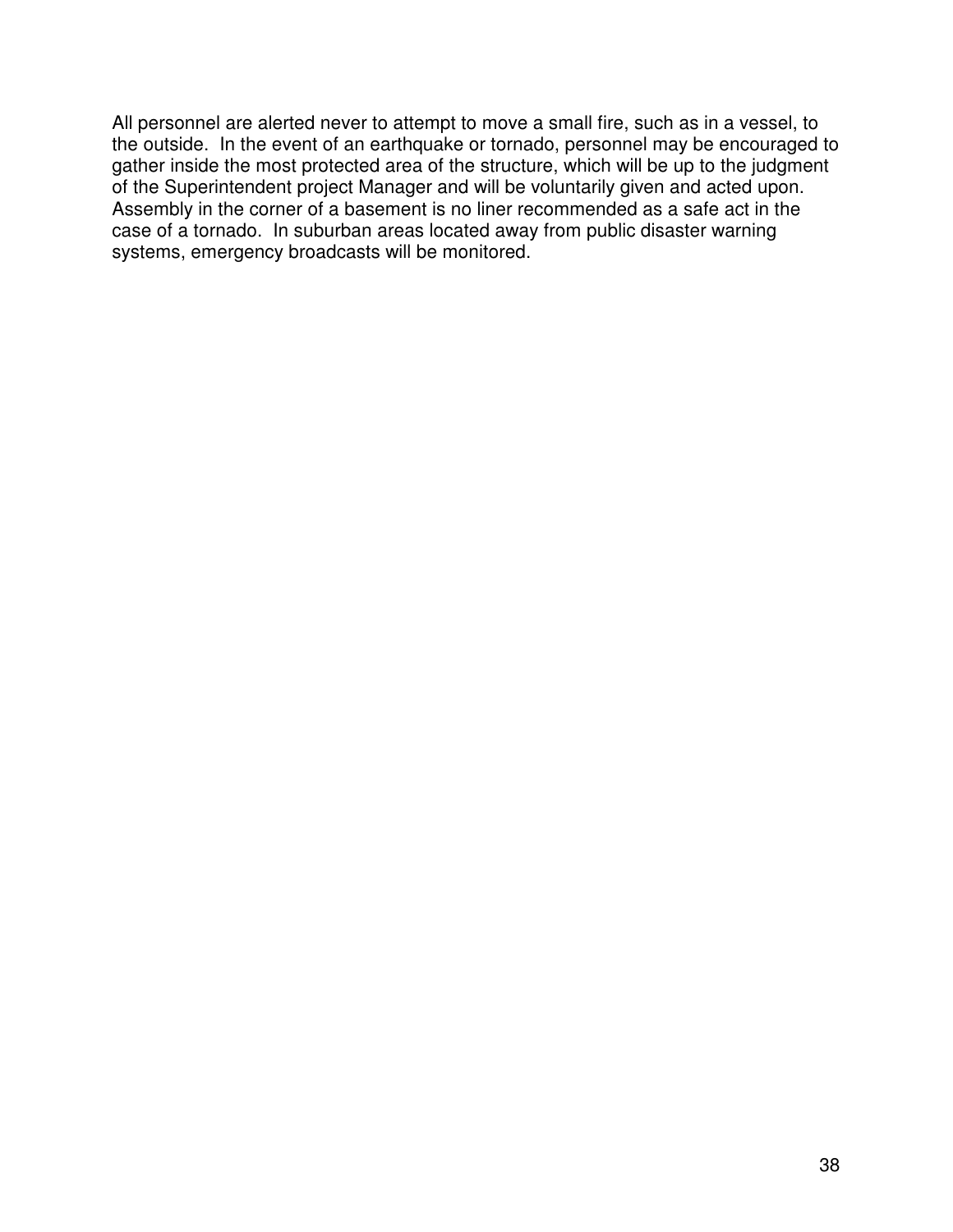### **Fire Prevention Program**

During the course of construction, good housekeeping is essential for fire prevention. All areas of the project must be kept clean and in generally good order with aisles established. Exits and exit routes are to be posted if exits are not obvious. Unnecessary combustibles such as wood scraps, cardboard, paper, etc. are not to accumulate but are to be properly disposed of in noncombustible containers or dumpsters kept no closer than 50 feet from the structure unless made "fire safe" (ie tightly covered with noncombustible cover). Flammable material spills should be contained in accordance with the Material Safety Data Sheet (MSDS) guidelines, laws and regulations. As soon as possible after moving on a site, weeds are to be cut and removed from the site.

Flammable material storage is to be kept to a minimum inventory (several days' supply only) unless otherwise approved by the authority of the Superintendent/Project Manager or as required by laws and regulations. Such storage will be in an approved location marked by appropriate warning signs posted against smoking, open flames and spark-producing operations such as grinding, welding, etc.

A review of Material Safety Data Sheets is required before establishing storage precautions and to determine if mixed storage is permitted. (This will help avoid chemical reactions between two materials). Oxygen gas cylinders are not to be closer than 20 feet from Acetylene gas cylinders in storage. All gas cylinders in storage will be capped, stores upright and secured by tying them off to prevent them from falling. Oxygen cylinders, regulators, fittings, and hoses will be kept free of grease and oil. It is prohibited to direct oxygen gas toward such materials to wear oily/greasy gloves any oxygen source, as this may lead to an explosion.

Avoid build-up of dusts, sawdust and debris by frequent sweeping and disposal.

If welding or flame sutting is required, it must follow "Fire Watch" and/or "Hot Work Permit" procedures where flammable, combustible or potential hazards may be present. No welding or flame cutting is permitted in confined or enclosed spaces without a special permit being issued and designated procedures being followed. When possible, objects to be welded, flame cut or heated will be moved to a safe location. If not readily movable, all movable fire hazards in the vicinity will be relocated a safe distance or otherwise protected by standard practices. Internal combustion engines are to be located with their exhausts away from combustible materials, partitions, etc. An informal fire inspection will be performed at the end of each day's operation.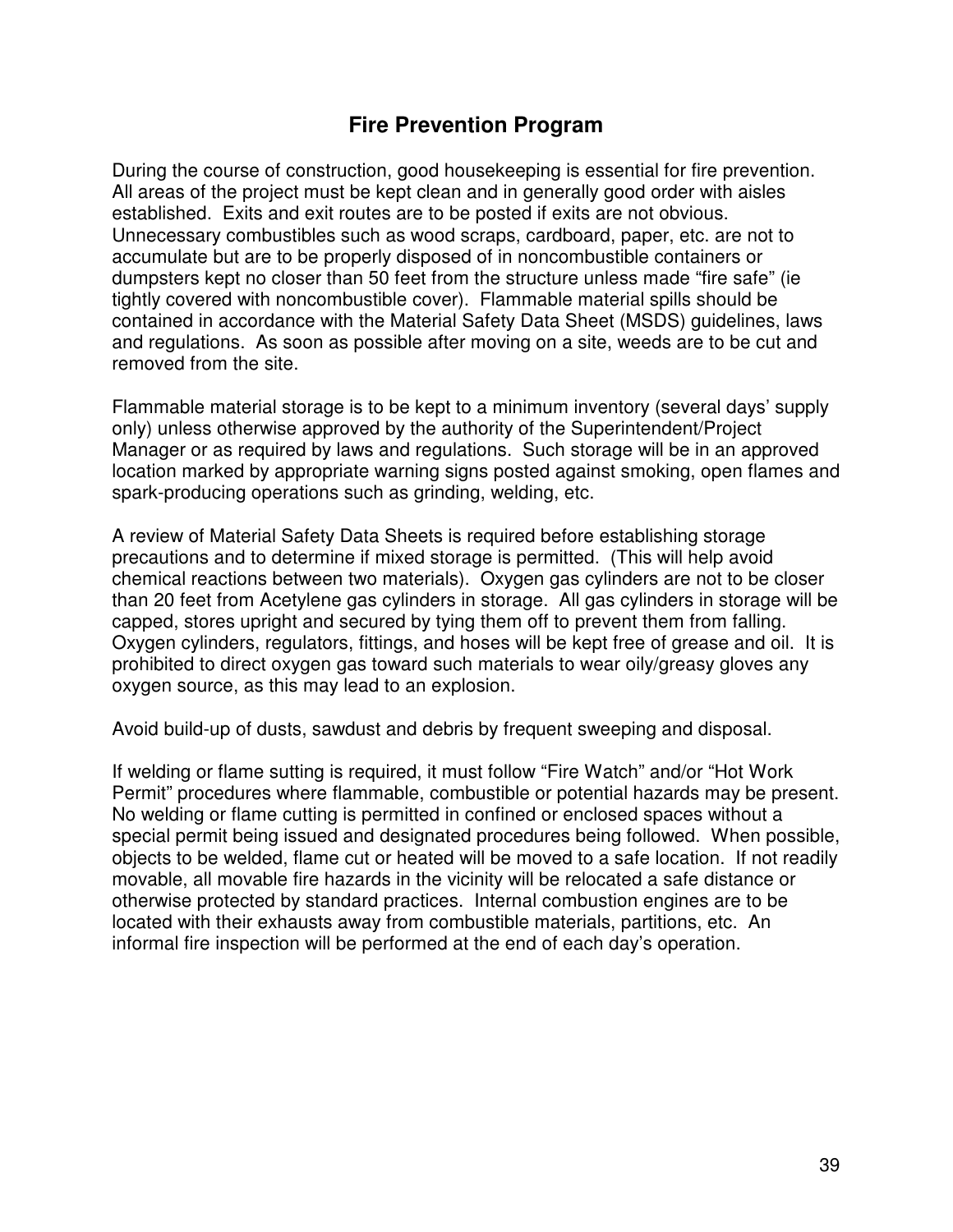Interior storage shall not adversely affect means of exit. Six-inch clearance must be maintained around lights and two feet around heating units to prevent ignition of materials. A barricade or clearance of two feet must be kept around the path of a fire door and no storage within three feet of a fire door opening, sprinkler outlet or fire extinguisher station is permitted.

No more than 25 gallons of flammable liquids shall be stored in a room outside of an approved storage cabinet. Only approved containers shall be used for flammable storage and the contents shall be properly labeled. No flammables/combustibles are permitted to be stored in stairwells or passageways.

Open yard storage of combustible materials are not to be nearer than 10 feet from the structure and stacked in solid piles no higher than 20 feet. Driveways are to be at least 20 feet wide. Good housekeeping is required.

Flammable or combustible liquids shall be stored in approved containers designated by FM or UL rated labels. Only containers that have been recently tested per manufacturer's/NFPA standards and that appear undamaged are allowed on site. "No Smoking or Open Flames" signs will be posted and rigidly enforced. Incompatible materials that may create a hazard shall be segregated per the information provided on their respective Material Safety Data Sheets (MSDS'S). A fire extinguisher rated 20 BC or greater is to be provided.

Fire Protection equipment and fire extinguishers, rated 2A [ or 55 gallon drum with 2 "fire pails" (extinguishers and water drums will be protected from freezing)] are to be located for each 3000 square feet of the building. Distance is not to exceed 100 feet between each extinguisher and each station is to be marked by signs. Extinguishers will be date-tagged showing the last service inspection dated per standards. In multi-story structures, one extinguisher will be adjacent to the stairway on each floor. This equipment will be properly designated and readily accessible. All welding operations require that one class 4A-4OBC rated or larger extinguisher be manned and within 25 feet of operations. Storage yards will have a minimum class 2A extinguisher for every 3000 square feet of area.

During demolition or alterations, existing fire doors an automatic sprinkler installations will be kept in service condition as long as possible. When possible, work will be expedited to return the automatic protection, standpipes, etc. to service. Exits will be maintained in accordance with "Life Safety Codes" per Architect ? Engineering specifications set forth in the contract, and it is forbidden that hangings or draperies conceal them. In the event of special fire concerns, a "tool box " meeting will be called and specific instructions will be issued to appropriate personnel as required.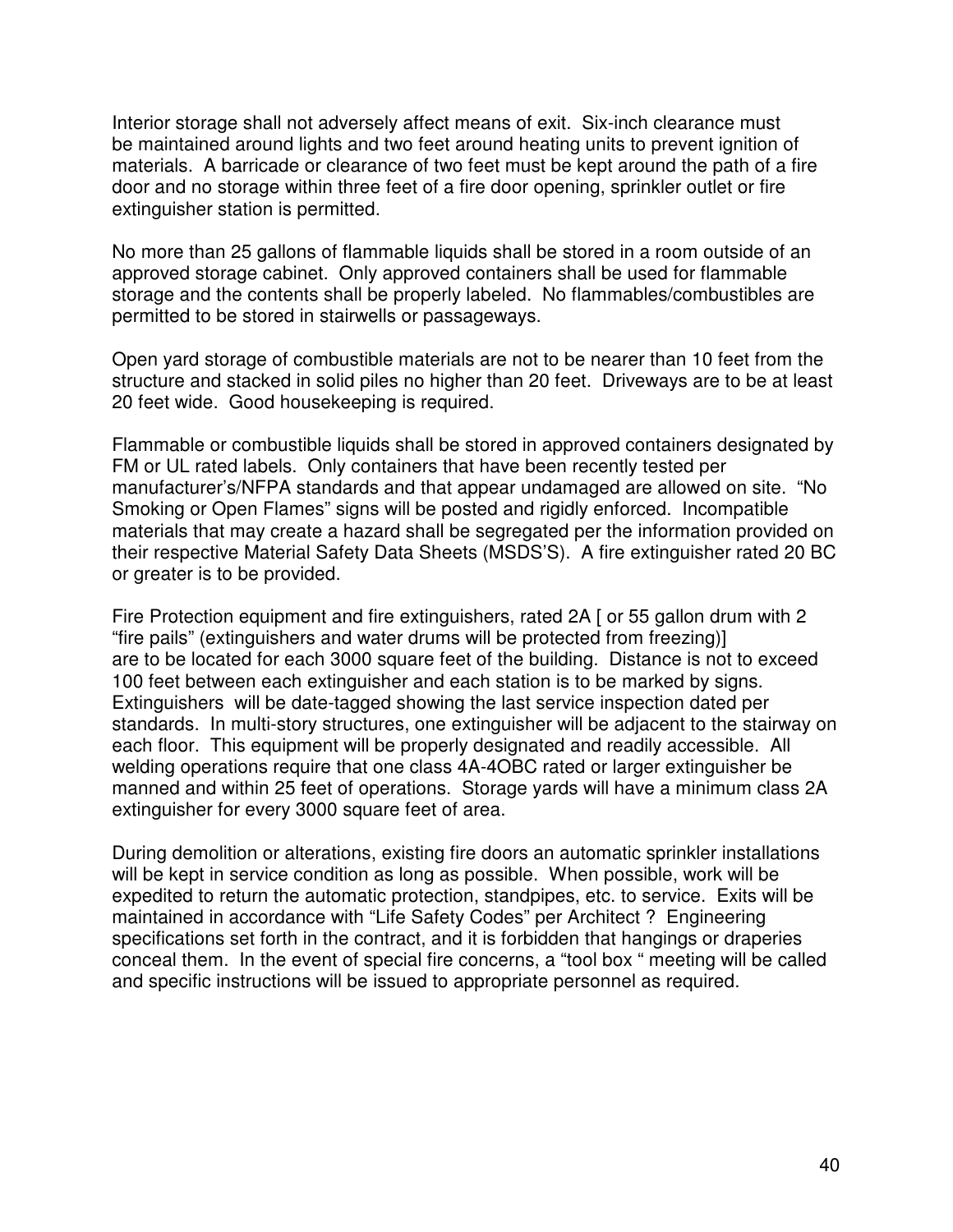# **LOCK-OUT AND TAG-OUT PROGRAM**

A "lock-out" is a padlock placed on a power source (i.e. a valve, switch, etc.) to effectively "block out" the release of energy that could set a machine in motion. A "tagout" is a written warning on a Danger Tag attached to a control that lets people know not to operate a switch, valve, etc. which could result in an accident or injury.

As a general rule, locking and tagging is required whenever a person is required to put his or her hands, head or any other part of themselves in a position where the employee could be injured when repairing machines or systems.

Personnel failing to comply with these procedures are subject to serious personal injury in addition to disciplinary action.

#### **Out-of-Service Procedure:**

Whenever equipment is out of service for construction or repairs and the potential exists for accidental starting up of the equipment that could result in personal injury, the following procedure will be followed:

The Subcontractor will be responsible for locking and tagging out equipment associated with its work. If this is not done, or if the equipment is associated with work performed by **(Company Name)**, the Superintendent will take the equipment out of service and install a Danger or Do Not Operate tag and, when possible, install a single-keyed padlock on the main switch or valve in the "off" position.

Safeguards will be kept in place until all work is completed and equipment hazard exposure areas are cleared of personnel and tools. Only the Superintendent is permitted to remove these safeguards. If, however, an individual must work around the equipment afterwards, he or she will be allowed to remove them when finished. (If, however, the individual is not available to remove his safeguards when necessary, the Superintendent has the sole authority to remove them.)

On air/steam equipment and chemical/gas lines all valves or cocks in the supply line will be closed and drains will be opened by qualified, authorized persons. All valves will then be chained or locked and tagged as described above. If necessary, all supply lines will be disconnected or capped off to ensure a "zero energy state".

On pneumatic (air) and hydraulic systems, bleeder valves on the cylinder or system will be opened to relieve pressure. Lock-out and tag-out procedures will be used as described above.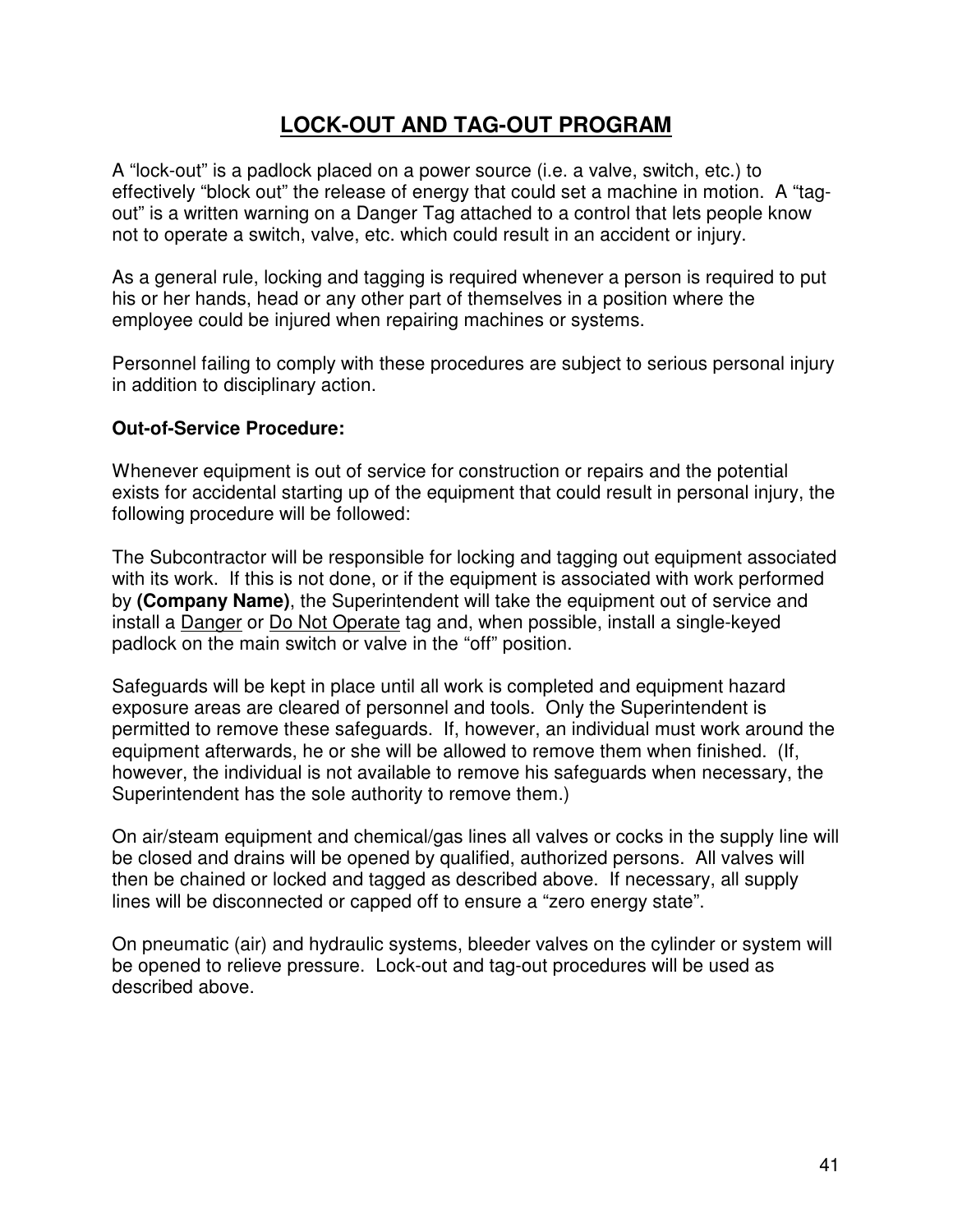In general, all systems containing any form of stored energy must be relieved, disconnected, restrained, blocked or otherwise rendered safe.

#### **IT SHOULD BE EMPHASIZED, AS NOTED ABOVE, THAT SUBCONTRACTORS ARE RESPONSIBLE FOR LOCKING AND TAGGING OUT ITEMS ASSOCIATED WITH THEIR WORK.**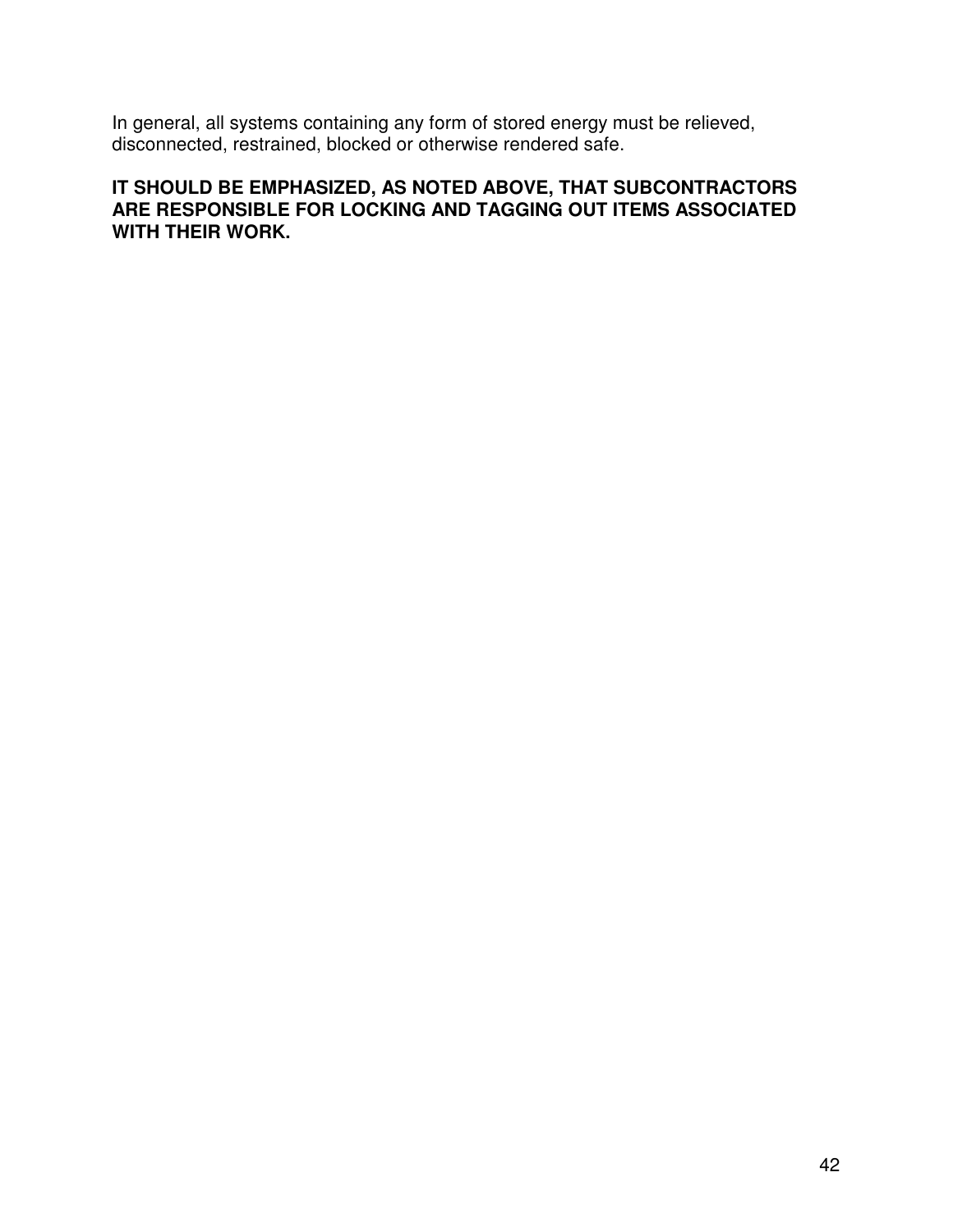# **CONFINED SPACE ENTRY PROGRAM**

A CONFINED SPACE, as defined by the National Institute for Occupational Safety and Health (NIOSH), is a space which by design:

- Has limited openings for entry and exit.
- Has unfavorable natural ventilation which could contain or produce dangerous air contaminants.
- Is not intended for continuous employee occupancy.

Obvious examples of Confined Spaces are manholes, sewers, boilers, silos, vessels, vats, pipelines, tunnels, storage tanks and underground vaults. Areas such as these are generally not encounters in the normal course of our company's work. However, other examples of confined spaces may not be as easily identifiable, such as opentopped water tanks and open pits. Open pits are frequently encountered by our company during the course of excavation work.

The atmosphere in a confined space may be extremely hazardous because of the lack of natural air movement. This can result in the presence of the following hazards:

- Oxygen-deficient atmospheres
- Flammable atmospheres

#### **Toxic atmospheres**

An oxygen-deficient atmosphere has less thank 19.5% available oxygen, and any space with less than 19.5% should not be entered without a self-contained breathing apparatus. The oxygen level in a confined space can decrease because of work being performed such as welding, cutting or brazing, or it can be decreased through chemical reactions (i.e. rusting) or through bacterial action (i.e. fermentation). Oxygen levels can also be decreased if oxygen is replaced by another gas, such as carbon dioxide or nitrogen.

A flammable atmosphere is one with either 1) excess oxygen in the air, or 2) a flammable gas, vapor of dust in the air. In areas such as these, a source of ignition, such as a sparking or electric tool, will set off an explosion.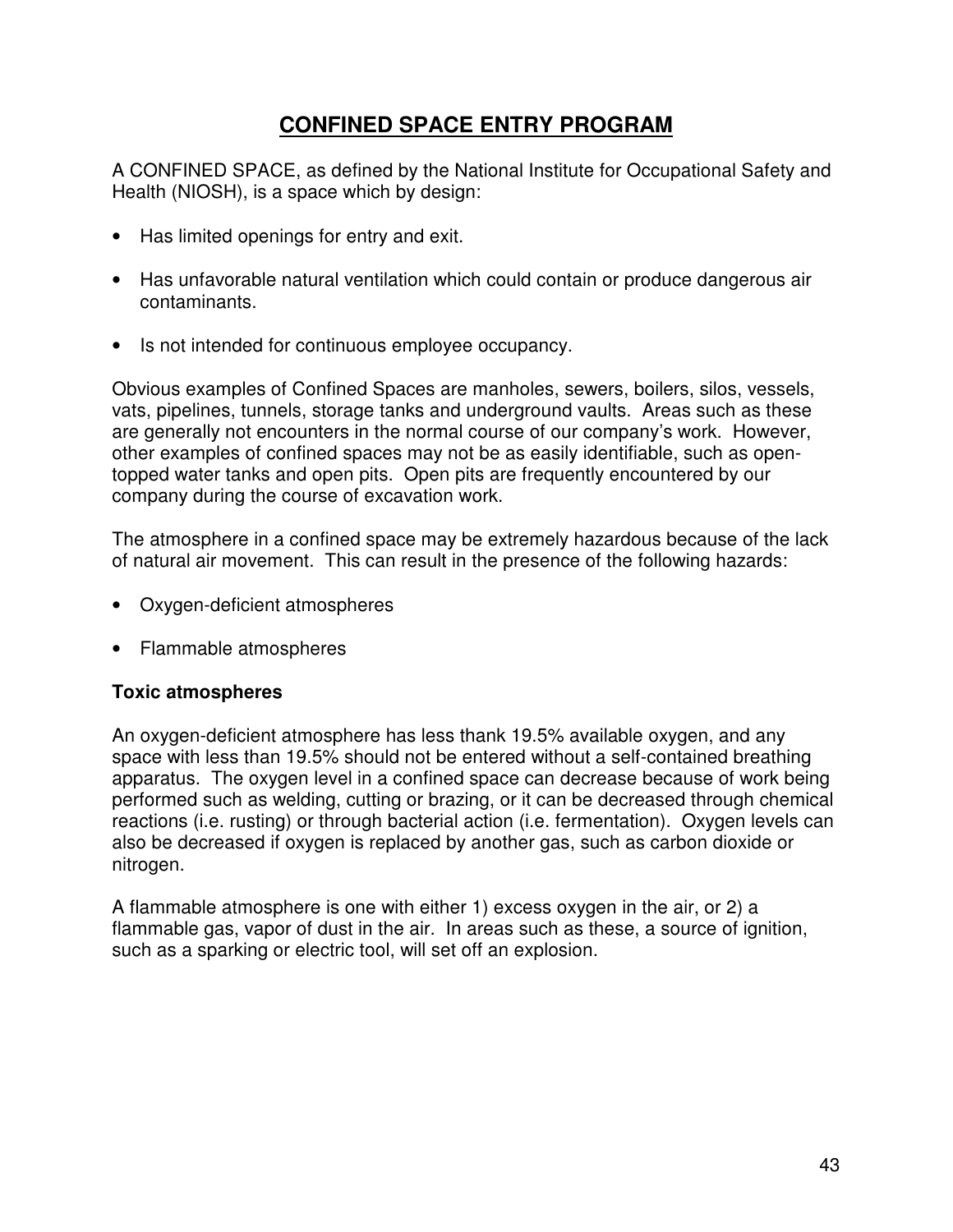A toxic atmosphere can develop in several manners. It can be generated from a product stored in the space, such as paint or sludge, or it can be generated from work being performed in the space, such as painting or cutting. It can also be released from materials near the space. For example, surrounding soil saturated with a chemical may release a gas into sewer space.

Employees must be aware of these hazards and constantly be on guard for these conditions. Our company does not generally encounter these types of spaces, but if the situation occurs, the following guidelines are to be used:

- If possible, use proper ventilation. Install fans to provide ventilation if necessary.
- If it is not necessary to enter the space. block off the area. Lock it out or secure it in some fashion top prevent employees from entering. Provide some sort of visible, written warning sign.
- If the first two items will not solve the problem, notify the Safety Coordinator. He or she will then obtain a gas monitor and arrange for the confined space to the be tested to determine the exact hazards involved. When checking the area, air measurements will be taken at ALL height levels.
- If the hazardous confined space MUST be entered, contact the Safety Director, who will arrange to obtain the appropriate breathing apparatus for the hazard. Enter the space ONLY with such apparatus on.
- Arrange to have a person "standing-by" outside of the confined space. This standby person should remain in contact with the workers inside, and this should be their only duty while employees are within the area. If there is a problem within the confined space, the stand-by person should be in a position to call for help and should NOT enter the space until help arrives, and then only the proper protective equipment, lifelines and respirators.

One method of rescue consists of tying a rope to the employee before he or she enters the space. If a problem occurs and the employee loses consciousness, the stand-by person can then pull the worker out of the area with the rope. This preventative method has proven very effective in industry, and therefore has been adopted by our company.

All employees are to review and understand this program.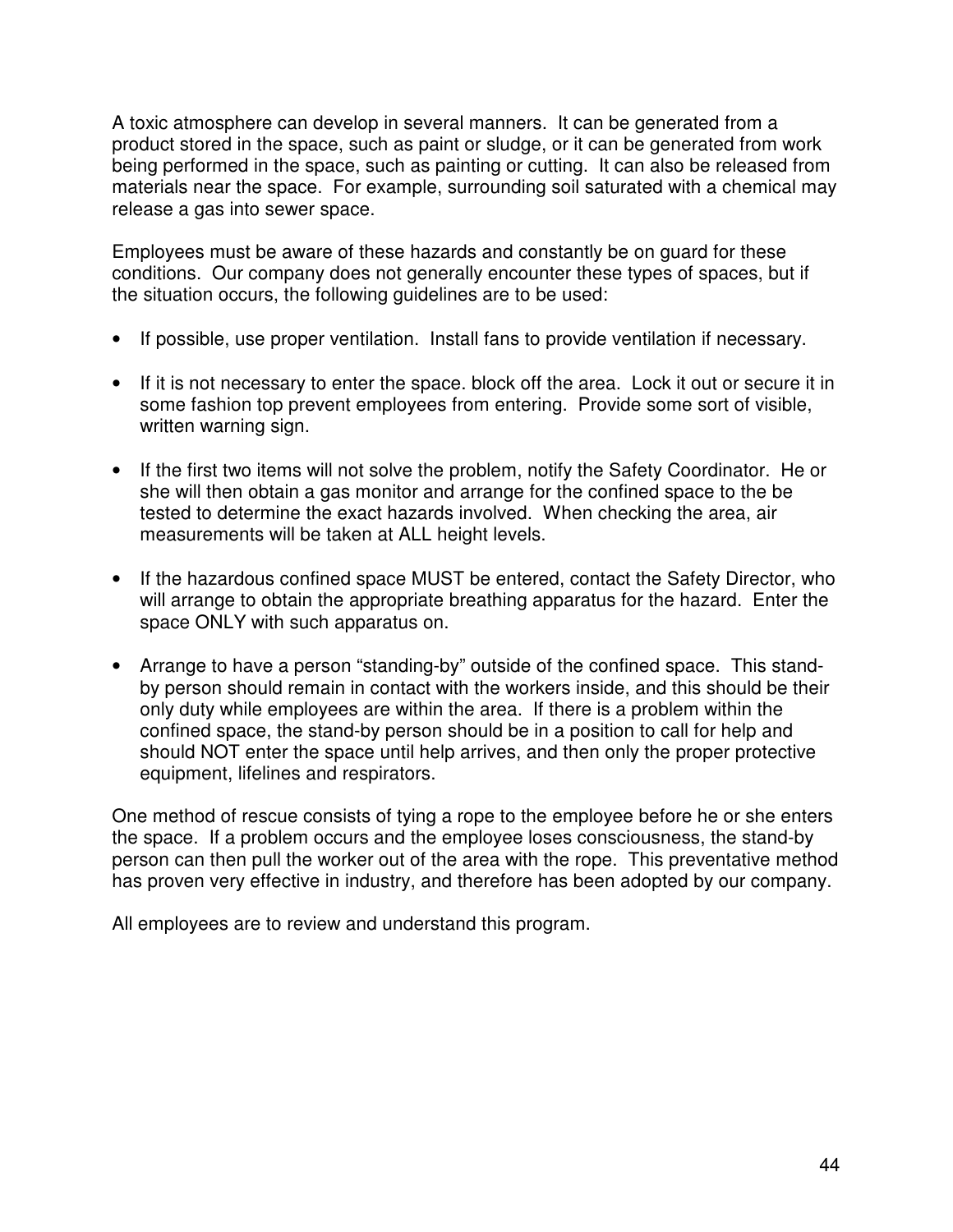In summary, **KNOW** when a confined space may be hazardous. **DO NOT** enter the hazardous space if it can be avoided. **CONTACT** the **SAFETY COORDINATOR** to get an instrument to identify and measure the hazard if necessary. **OBTAIN** appropriate breathing apparatus before entering the space.

**ARRANGE** to have a **STAND**-**BY** person in contact with those inside the area at all times. **SET UP** a method to retrieve the worker in an emergency.